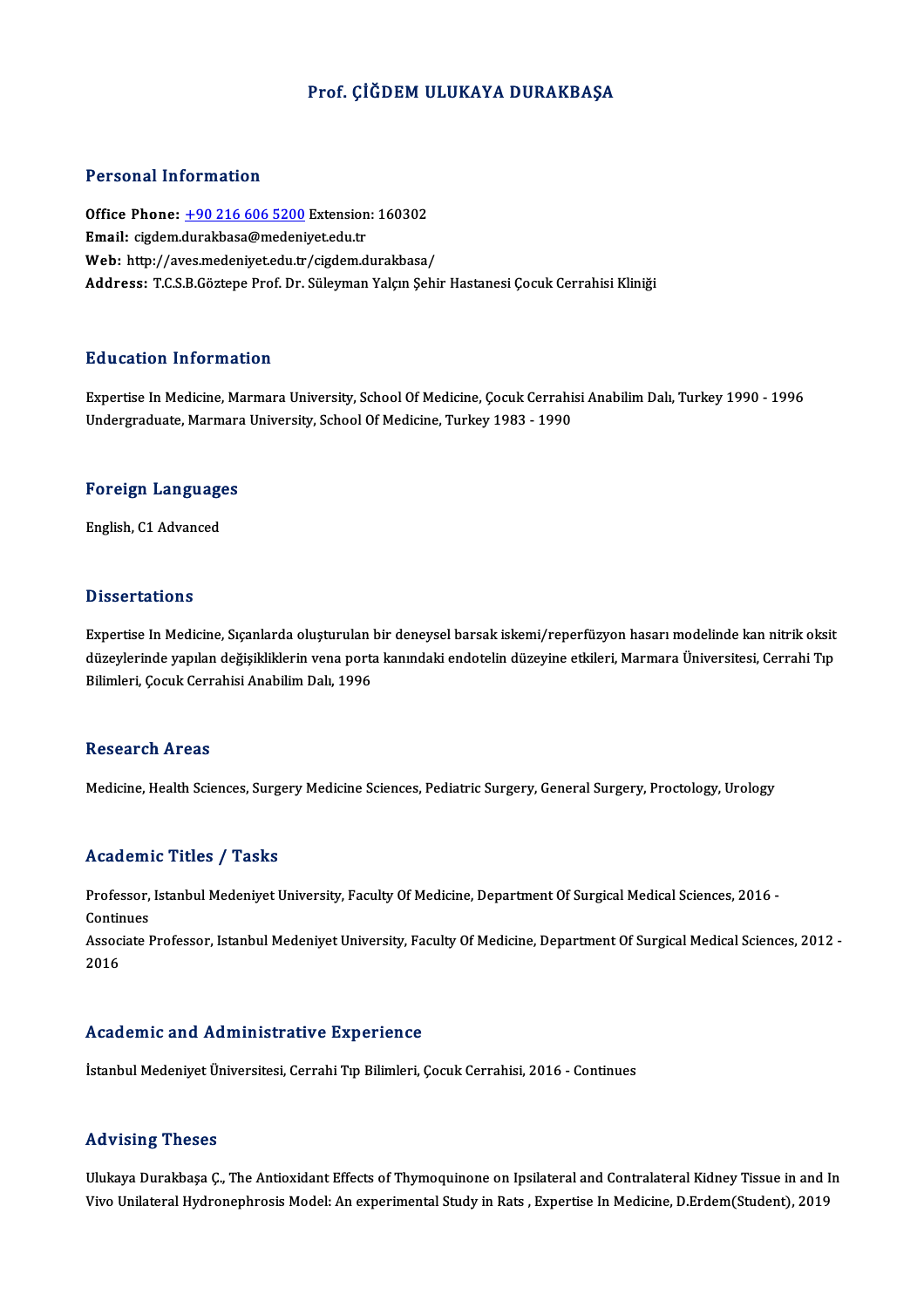ULUKAYA DURAKBAŞA Ç., Gastroözofageal Reflü ile Uyumlu Klinik Bulguları Olan Yenidoğanlarda, Besin Isısı ve Türünün<br>Özefegue Metilitesine Etkienin İmpedene ve p.H. Meniteriyesyonu ile Değerlendirilmesi, Evnertise In Medisi ULUKAYA DURAKBAŞA Ç., Gastroözofageal Reflü ile Uyumlu Klinik Bulguları Olan Yenidoğanlarda, Besin Isısı<br>Özofagus Motilitesine Etkisnin İmpedans ve pH Monitorizasyonu ile Değerlendirilmesi, Expertise In Medicine,<br>S.Eettabe ULUKAYA DURAKBAŞA Ç., Ga<br>Özofagus Motilitesine Etkisniı<br>S.Fettahoğlu(Student), 2015<br>III UKAYA DURAKRASA G. Ail Özofagus Motilitesine Etkisnin İmpedans ve pH Monitorizasyonu ile Değerlendirilmesi, Expertise In Medicine,<br>S.Fettahoğlu(Student), 2015<br>ULUKAYA DURAKBAŞA Ç., Ailesel Akdeniz Ateşi Hastalığı Olan Çocukların Gastrointestinal

ULUKAYA DURAKBAŞA Ç., Ailesel Akdeniz Ateşi Hastalığı Olan Çocukların Gastrointestinal Fonksiyonlarının ULUKAYA DURAKBAŞA Ç., Ailesel Akdeniz Ateşi Hastalığı Olan Çocukların Gastrointestinal Fonksiyonlarının<br>Değerlendirilmesi, Expertise In Medicine, A.İhsan(Student), 2015<br>ULUKAYA DURAKBAŞA Ç., Vezikoüreteral Reflü Nedeniyle

Değerlendirilmesi, Expertise In Medicine, A.İhsan(Student), 2015<br>ULUKAYA DURAKBAŞA Ç., Vezikoüreteral Reflü Nedeniyle Cerrahi Tedavi Uygulana<br>Yanıtlarının Değerlendirilmesi, Expertise In Medicine, K.Maşrabacı(Student), 201 ULUKAYA DURAKBAŞA Ç., Vezikoüreteral Reflü Nedeniyle Cerrahi Tedavi Uygulanan Hastaların Klinik İzlem ve Ted<br>Yanıtlarının Değerlendirilmesi, Expertise In Medicine, K.Maşrabacı(Student), 2014<br>ULUKAYA DURAKBAŞA Ç., Çocuklard

Yanıtlarının Değerlendirilmesi, Expertise In Medicine, K.Maşrabacı(Student), 2014<br>ULUKAYA DURAKBAŞA Ç., Çocuklarda Cerrahi Alan Enfeksiyonunda Isı ve Oksijenin Etkileri, Expertise In Medicine,<br>A.Bas(Student), 2012 ULUKAYA DURAKBAŞA Ç., Çocuklarda Cerrahi Alan Enfeksiyonunda Isı ve Oksijenin Etkileri, Expertise In Medicine,<br>A.Baş(Student), 2012<br>ULUKAYA DURAKBAŞA Ç., İnmemiş Testis Etyopatogenezinde Kalsitonin Gen Bağlantılı Peptid'in

A.Baş(Student), 2012<br>ULUKAYA DURAKBAŞA Ç., İnmemi<br>In Medicine, M.Ali(Student), 2011 In Medicine, M.Ali(Student), 2011<br>Jury Memberships

**Jury Memberships<br>Appointment Academic Staff, Appointment Academic Staff, Marmara Üniversitesi, July, 2020<br>Evnettise In Medisine, Evnettise In Medisine, Marmara Üniversitesi, Ianuary, 2020** Jury Trembertsmps<br>Appointment Academic Staff, Appointment Academic Staff, Marmara Üniversitesi, Ju<br>Expertise In Medicine, Expertise In Medicine, Marmara Üniversitesi, January, 2020<br>Expertise In Medicine, Expertise In Medic Appointment Academic Staff, Appointment Academic Staff, Marmara Üniversitesi, July, 2020<br>Expertise In Medicine, Expertise In Medicine, Marmara Üniversitesi, January, 2020<br>Expertise In Medicine, Expertise In Medicine, İstan Expertise In Medicine, Expertise In Medicine, Marmara Üniversitesi, January, 2020<br>Expertise In Medicine, Expertise In Medicine, İstanbul Medeniyet Üniversitesi, February, 2019<br>Appointment Academic Staff, Appointment Academ Expertise In Medicine, Expertise In Medicine, İstanbul Medeniyet Üniversitesi, February, 2<br>Appointment Academic Staff, Appointment Academic Staff, Sağlık Bilimleri Üniversitesi, Ma<br>Expertise In Medicine, Expertise In Medic Appointment Academic Staff, Appointment Academic Staff, Sağlık Bilimleri Üniversitesi, May, 2018<br>Expertise In Medicine, Expertise In Medicine, İstanbul Medeniyet Üniversitesi, April, 2018<br>Appointment Academic Staff, Appoin Expertise In Medicine, Expertise In Medicine, İstanbul Medeniyet Üniversitesi, April, 2018<br>Appointment Academic Staff, Appointment Academic Staff, İstanbul Okan Üniversitesi, Jun<br>Expertise In Medicine, Expertise In Medicin Appointment Academic Staff, Appointment Academic Staff, İstanbul Okan Üniversitesi,<br>Expertise In Medicine, Expertise In Medicine, Marmara Üniversitesi, March, 2017<br>Appointment Academic Staff, Doçentlik Ataması, T.C. Okan Ü Expertise In Medicine, Expertise In Medicine, Marmara Üniversitesi, March, 2017<br>Appointment Academic Staff, Doçentlik Ataması, T.C. Okan Üniversitesi, October, 2016<br>Expertise In Medicine, Uzmanlık Sınavı, İstanbul Medeniye Appointment Academic Staff, Doçentlik Ataması, T.C. Okan Üniversitesi, October, 201<br>Expertise In Medicine, Uzmanlık Sınavı, İstanbul Medeniyet Üniversitesi, June, 2016<br>Expertise In Medicine, Uzmanlık Sınavı, İstanbul Meden Expertise In Medicine, Uzmanlık Sınavı, İstanbul Medeniyet Üniversitesi, June, 2016<br>Expertise In Medicine, Uzmanlık Sınavı, İstanbul Medeniyet Üniversitesi, June, 2016<br>Expertise In Medicine, Uzmanlık Sınavı, T.C. Sağlık Ba Expertise InMedicine,UzmanlıkSInavı, IstanbulMedeniyetÜniversitesi,December,2015 Expertise InMedicine,TıptaUzmanlıkTez Savunması, İstanbulMedeniyetÜniversitesi, June,2015 Expertise In Medicine, Tıpta Uzmanlık Tez Savunması, İstanbul Medeniyet Üniversitesi, February, 2015 Expertise In Medicine, Tıpta Uzmanlık Tez Savunması, İstanbul Medeniyet Üniversitesi, June, 2015<br>Expertise In Medicine, Tıpta Uzmanlık Tez Savunması, İstanbul Medeniyet Üniversitesi, February, 2015<br>Expertise In Medicine, T Expertise In Medicine, Tıpta Uzmanlık Tez Savunması, İstanbul Medeniyet Üniversitesi, February, 20<br>Expertise In Medicine, Tıpta Uzmanlık Tez Savunması, İstanbul Medeniyet Üniversitesi, October, 201<br>Award, XXXII. Ulusal Çoc Expertise In Medicine, Tıpta Uzmanlık Tez Savunması, İstanbul Medeniyet Üniversitesi, Octobo<br>Award, XXXII. Ulusal Çocuk Cerrahisi Kongresi, Türkiye Çocuk Cerrahisi Derneği, September,<br>Expertise In Medicine, Yenidoğan Yanda Award, XXXII. Ulusal Çocuk Cerrahisi Kongresi, Türkiye Çocuk Cerrahisi Derneği, September, 2014<br>Expertise In Medicine, Yenidoğan Yandal Uzmanlık Sınavı, T.C. Sağlık Bakanlığı, August, 2014<br>Appointment Academic Staff, Yardı Expertise In Medicine, Yenidoğan Yandal Uzmanlık Sınavı, T.C. Sağlık Bakanlığı, August, 2014 Expertise In Medicine, Tıpta Uzmanlık Sınavı Jürisi, TC Sağlık Bakanlığı, July, 2013 Expertise In Medicine, Tıpta Uzmanlık Sınavı Jürisi, TC Sağlık Bakanlığı, July, 2013<br>Expertise In Medicine, Tıpta Uzmanlık Sınavı Jürisi, TC Sağlık Bakanlığı, July, 2013<br>Expertise In Medicine, Çocuk Cerrahisi Uzmanlık Sına Award, Prof. Dr. İhsan Numanoğlu Araştırma Ödülü, Türkiye Çocuk Cerrahisi Derneği, October, 2012<br>Expertise In Medicine, Çocuk Cerrahisi Uzmanlık Sınavı, TC Sağlık Bakanlığı, May, 2012 Expertise In Medicine, Çocuk Cerrahisi Uzmanlık Sınavı, T.C. Sağlık Bakanlığı, December<br>Award, Prof. Dr. İhsan Numanoğlu Araştırma Ödülü, Türkiye Çocuk Cerrahisi Derneği, (<br>Expertise In Medicine, Çocuk Cerrahisi Uzmanlık S Award, XXIX. Ulusal Çocuk Cerrahisi Kongresi, Türkiye Çocuk Cerrahisi Derneği, May, 2011

## Articles Published in Journals That Entered SCI, SSCI and AHCI Indexes

- I. The effect of azygos vein preservation on postoperative complications after esophageal atresia repair: Results from the Turkish Esophageal Atresia Registry The effect of azygos vein preservation on postoperative complications after esophageal atresia<br>repair: Results from the Turkish Esophageal Atresia Registry<br>SOYER T., ÖZTORUN C. İ., FIRINCI B., ULUKAYA DURAKBAŞA Ç., BAHADIR repair: Results from the Turkish Esophag<br>SOYER T., ÖZTORUN C. İ. , FIRINCI B., ULUKAYA<br>Akkoyun I., DEMİREL B. D. , ÖZTAN M. O. , et al.<br>JOUPNAL OE PEDIATRIC SURGERY .vel 56 ne 1 SOYER T., ÖZTORUN C. İ. , FIRINCI B., ULUKAYA DURAKBAŞA Ç., BAHADIR G. G. , Karaman A., DÖ<br>Akkoyun I., DEMİREL B. D. , ÖZTAN M. O. , et al.<br>JOURNAL OF PEDIATRIC SURGERY, vol.56, no.11, pp.1940-1943, 2021 (Journal Indexed i Akkoyun I., DEMİREL B. D. , ÖZTAN M. O. , et al.<br>JOURNAL OF PEDIATRIC SURGERY, vol.56, no.11, pp.1940-1943, 2021 (Journal Indexed in SCI)<br>II. Feasibility, Reliability, and Validity of the Turkish Version of the Esophageal-
- JOURNAL OF PEDIATRIC SURGERY, vol.56, no.11, pp.1940-1943, 2021 (Journal Indexed in SCI)<br>Feasibility, Reliability, and Validity of the Turkish Version of the Esophageal-Atresia-Quality-of-Lif<br>Questionnaires to Assess Condi Feasibility, Reliabil<br>Questionnaires to *l*<br>Esophageal Atresia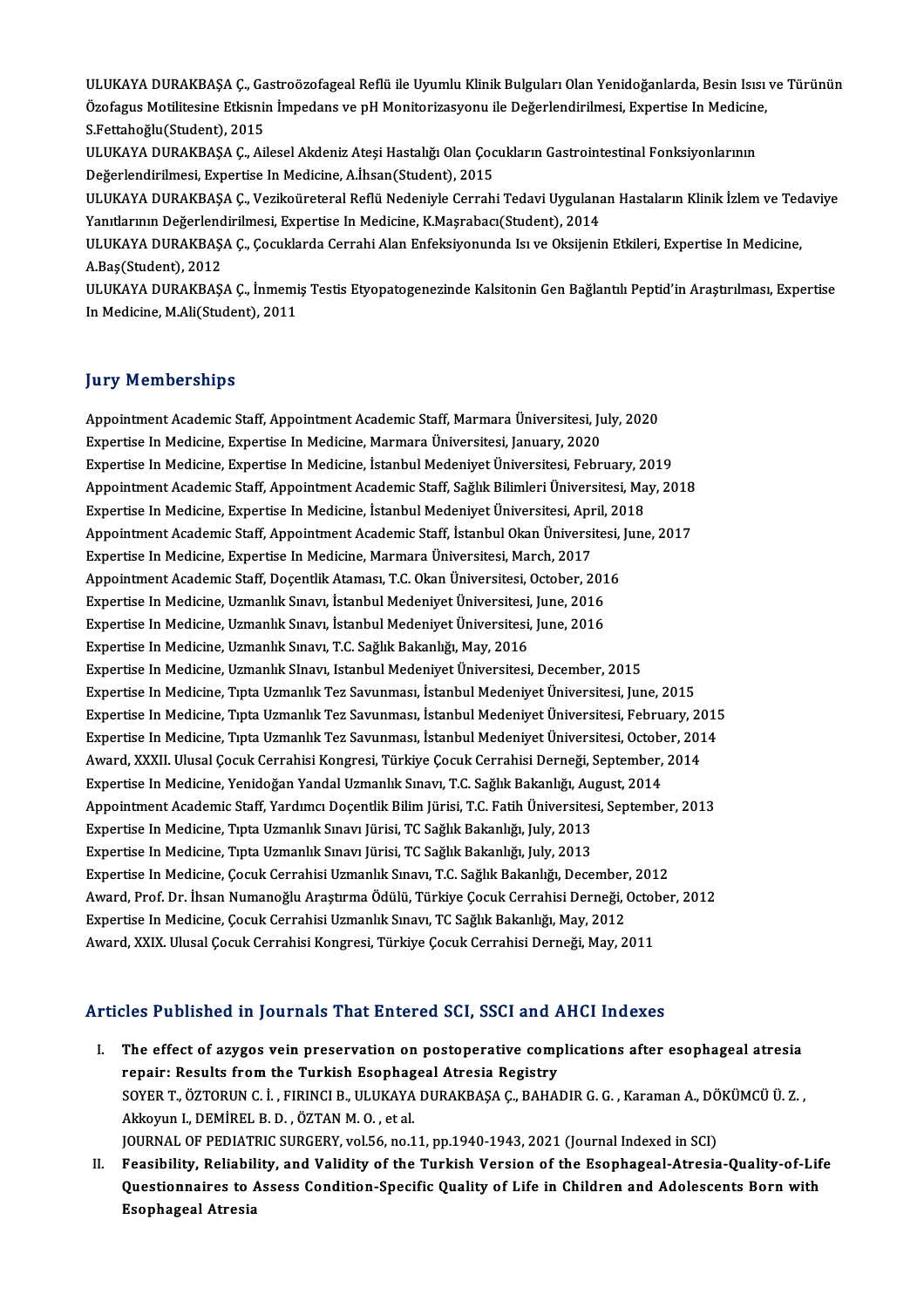SOYER T., ARSLAN U. E. , ULUKAYA DURAKBAŞA Ç., Aydoner S., BOYBEYİ TÜRER Ö., Quitmann J. H. , Dingemann J.,<br>Dellanmark Blom M SOYER T., ARSLAN U.<br>Dellenmark-Blom M.<br>TURKISH JOURNAL C SOYER T., ARSLAN U. E. , ULUKAYA DURAKBAŞA Ç., Aydoner S., BOYBEYİ TÜRER Ö., Quitmann J. H. , Dir<br>Dellenmark-Blom M.<br>TURKISH JOURNAL OF GASTROENTEROLOGY, vol.32, no.8, pp.640-650, 2021 (Journal Indexed in SCI)<br>Bonort of a

- Dellenmark-Blom M.<br>TURKISH JOURNAL OF GASTROENTEROLOGY, vol.32, no.8, pp.640-650, 2021 (Jou<br>III. Report of a "foregut cyst" with oesophageal and bronchogenic features<br>Olayn 7.6. Orkanli S.S. Soneldir H. Akay B. Mytys M. UL TURKISH JOURNAL OF GASTROENTEROLOGY, vol.32, no.8, pp.640-650, 2021 (Journal Indexed in SCI)<br>Report of a "foregut cyst" with oesophageal and bronchogenic features<br>Olgun Z. C. , Ozkanli S. Ş. , Seneldir H., Aksu B., Mutus M Report of a "foregut cyst" with oesophageal and bro<br>Olgun Z. C. , Ozkanli S. Ş. , Seneldir H., Aksu B., Mutus M., ULU<br>VIRCHOWS ARCHIV, vol.479, 2021 (Journal Indexed in SCI)<br>Outsome of Very J ow and J ow Birth Weight Infan Olgun Z. C. , Ozkanli S. Ş. , Seneldir H., Aksu B., Mutus M., ULUKAYA DURAKBAŞA Ç.<br>VIRCHOWS ARCHIV, vol.479, 2021 (Journal Indexed in SCI)<br>IV. Outcome of Very Low and Low Birth Weight Infants with Esophageal Atresia: R
- VIRCHOWS ARCHIV, vol.479, 202<br>Outcome of Very Low and Lo<br>Esophageal Atresia Registry.<br>Orton M. Sover T. Ortonup C. Eu Outcome of Very Low and Low Birth Weight Infants with Esophageal Atresia: Results of the Turkish<br>Esophageal Atresia Registry.<br>Oztan M., Soyer T., Oztorun C., Firinci B., Durakbaşa Ç., Dokumcu Z., Gollu G., Akkoyun I., Demi

Es<br>0z<br>al. Oztan M., Soyer T., Oztorun C., Firinci B., Durakbaşa Ç., Dokumcu Z., Gollu G., Akkoyun I., Demirel D., Karaman A.<br>al.<br>European journal of pediatric surgery : official journal of Austrian Association of Pediatric Surgery .

al.<br>European journal of pediatric surgery : official journal of Austrian Association of l<br>Zeitschrift fur Kinderchirurgie, vol.31, pp.226-235, 2021 (Journal Indexed in SCI)<br>Persutaneous endessenis sestrestemy in small infa European journal of pediatric surgery : official journal of Austrian Association of Pediatric S<br>Zeitschrift fur Kinderchirurgie, vol.31, pp.226-235, 2021 (Journal Indexed in SCI)<br>V. Percutaneous endoscopic gastrostomy in s

- Zeitschrift fur Kinderchirurgie, vol.31, pp.226-235, 2021 (Journal Percutaneous endoscopic gastrostomy in small infant<br>Ulukaya Durakbasa Ç., Sevuk O., Orhon Z., Oskayli M., Aksu B.<br>Redistrics international : official iourn Percutaneous endoscopic gastrostomy in small infants unable to swallow safely.<br>Ulukaya Durakbasa Ç., Sevuk O., Orhon Z., Oskayli M., Aksu B.<br>Pediatrics international : official journal of the Japan Pediatric Society, vol.6 Ulukaya Durakb<br>Pediatrics interr<br>Indexed in SCI)<br>Costrointestin Pediatrics international : official journal of the Japan Pediatric Society, vol.62, pp.1369-1373, 2020 (Journal<br>Indexed in SCI)<br>VI. Gastrointestinal amyloidosis in children with familial mediterranean fever disease and ano
- Indexed in SCI)<br>Gastrointestinal am<br>manometry results<br>Anodolulu A.i. Dural Gastrointestinal amyloidosis in children with familial med:<br>manometry results<br>Anadolulu A. İ. , Durakbasa Ç., Erguven M., Zemheri I. E. , Gercel G.<br>Iranian Journal of Bodiatrics vol 30 no 5 nn 1 6 3030 (Journal In

manometry results<br>Anadolulu A. İ. , Durakbasa Ç., Erguven M., Zemheri I. E. , Gercel G.<br>Iranian Journal of Pediatrics, vol.30, no.5, pp.1-6, 2020 (Journal Indexed in SCI)

- Anadolulu A. İ. , Durakbasa Ç., Erguven M., Zemheri I. E. , Gercel G.<br>Iranian Journal of Pediatrics, vol.30, no.5, pp.1-6, 2020 (Journal Indexed in SCI)<br>VII. A retrospective evaluation of pediatric breast fibroadenomas wit Iranian Journal of Pediatrics, vol.30, no.5, pp.1-6, 2020 (Journal Indexed in SCI)<br>A retrospective evaluation of pediatric breast fibroadenomas with mid-term fo<br>Ulukaya Durakbaşa Ç., Erkoç G., Çağlar Oskaylı M., Şeneldir H A retrospective evaluation of pediatric breast fibroadenomas wit<br>Ulukaya Durakbaşa Ç., Erkoç G., Çağlar Oskaylı M., Şeneldir H., Mutuş M., Al<br>Breast Journal, vol.26, no.9, pp.1898-1899, 2020 (Journal Indexed in SCI)<br>Invest Ulukaya Durakbaşa Ç., Erkoç G., Çağlar Oskaylı M., Şeneldir H., Mutuş M., Aksu B., Pirim A.<br>Breast Journal, vol.26, no.9, pp.1898-1899, 2020 (Journal Indexed in SCI)<br>VIII. Investigation of Bosentan's Effects on Pulmonary C
- Breas<br>Inves<br>Rats<br>Cerss Investigation of Bosentan's Effects on Pulmonary Contusion Created by l<br>Rats<br>Gercel G., Aksu B., Ozkanli S. Ş. , Uzun H., Aksu F., Ozatman E., Ulukaya Durakbaşa Ç.<br>FUROPEAN JOUPNAL OF PEDIATRIC SURCERY .val 30, pp.71-79-20

Rats<br>Gercel G., Aksu B., Ozkanli S. Ş. , Uzun H., Aksu F., Ozatman E., Ulukaya Durakbaşa Ç.<br>EUROPEAN JOURNAL OF PEDIATRIC SURGERY, vol.30, pp.71-78, 2020 (Journal Indexed in SCI)

IX. Assessment of Nutritional Status and Malnutrition Risk at Diagnosis and Over a 6-Month Treatment EUROPEAN JOURNAL OF PEDIATRIC SURGERY, vol.30, pp.71-78, 2020 (Journal Indexed in SCI)<br>Assessment of Nutritional Status and Malnutrition Risk at Diagnosis and Over a 6-Month<br>Period in Pediatric Oncology Patients With Hemat Assessment of Nutritional Status and Malnutrition Ri<br>Period in Pediatric Oncology Patients With Hematolo<br>Yörük A., Ulukaya Durakbaşa Ç., Timur C., Sahin S., Taskin E.<br>Journal Of Pediatric Hematology Oncology vol.41, no 5, Period in Pediatric Oncology Patients With Hematologic Malignancies and Solid Tumors<br>Yörük A., Ulukaya Durakbaşa Ç., Timur C., Sahin S., Taskin E.<br>Journal Of Pediatric Hematology Oncology, vol.41, no.5, pp.308-321, 2019 (J Yörük A., Ulukaya Durakbaşa Ç., Timur C., Sahin S., Taskin E.<br>Journal Of Pediatric Hematology Oncology, vol.41, no.5, pp.308-321, 2019 (Journal Indexed in<br>X. A single institutional experience with congenital H-type tracheo

- Journal Of Pediatric Hematology Oncology, vol.41, no.5, pp.308-321, 2019 (Journal Indexed in SCI)<br>A single institutional experience with congenital H-type tracheoesophageal fistula.<br>Ulukaya Durakbaşa Ç., Çağlar Oskaylı M., A single institutional experience with congenital H-type tra<br>Ulukaya Durakbaşa Ç., Çağlar Oskaylı M., Özatman E., Uğurlu D., Mu<br>Diseases Of The Esophagus, vol.32, 2019 (Journal Indexed in SCI)<br>Survival rates of infonts wit Ulukaya Durakbaşa Ç., Çağlar Oskaylı M., Özatman E., Uğurlu D., Mutuş M., Aydöner S., Ekom G., Pirim A.<br>Diseases Of The Esophagus, vol.32, 2019 (Journal Indexed in SCI)<br>XI. Survival rates of infants with esophageal atresia
- Öztan M. O. , Soyer T., Öztorun C. İ. , Fırıncı B., Ulukaya Durakbaşa Ç., Dökümcü Ü. Z. , Bahadır G. G. , Akkoyun İ.,<br>Demirel B. D. , Karaman A., et al. Survival rates of infants with<br>Öztan M. O. , Soyer T., Öztorun C.<br>Demirel B. D. , Karaman A., et al.<br>Diseases Of The Feenhagus vol.

Diseases Of The Esophagus, vol.32, 2019 (Journal Indexed in SCI)

- Demirel B. D. , Karaman A., et al.<br>Diseases Of The Esophagus, vol.32, 2019 (Journal Indexed in SCI)<br>XII. Esophageal balloon dilatation for strictures developing after esophageal atresia surgery.<br>Illulate Durakhasa G. A Diseases Of The Esophagus, vol.32, 2019 (Journal Indexed in SCI)<br><mark>Esophageal balloon dilatation for strictures developing after esophage</mark><br>Ulukaya Durakbaşa Ç., Aksu B., Uzun E., Uğurlu D., Aydöner S., Erkoç G., Özel Ş. K.<br> Ulukaya Durakbaşa Ç., Aksu B., Uzun E., Uğurlu D., Aydöner S., Erkoç G., Özel Ş. K.<br>Diseases Of The Esophagus, vol.32, 2019 (Journal Indexed in SCI) Ulukaya Durakbaşa Ç., Aksu B., Uzun E., Uğurlu D., Aydöner S., Erkoç G., Özel Ş. K.<br>Diseases Of The Esophagus, vol.32, 2019 (Journal Indexed in SCI)<br>XIII. Assessment of ovarian reserve using serum anti-Müllerian hormone af
- Diseases Of The Esophagus, vol.32, 2019 (Journal Indexed in SCI)<br>Assessment of ovarian reserve using serum anti-Müllerian hormone after ovari<br>Caglar Oskayli M., Gulcin N., Ozatman E., Gercel G., Mutus M., Aksu B., Ulukaya Assessment of ovarian reserve using serum anti-Müllerian hormone af<br>Caglar Oskayli M., Gulcin N., Ozatman E., Gercel G., Mutus M., Aksu B., Ulukaya Dui<br>Pediatrics International, vol.61, no.5, pp.504-507, 2019 (Journal Inde Caglar Oskayli M., Gulcin N., Ozatman E., Gercel G., Mutus M., Aksu B., Ulukaya Durakbaşa Ç.<br>Pediatrics International, vol.61, no.5, pp.504-507, 2019 (Journal Indexed in SCI)<br>XIV. Long-term analysis of surgical treatment o
- Pediatrics International, vol.61, no.5, pp.504-507, 2019 (Journal Indexed in SCI)<br>Long-term analysis of surgical treatment outcomes in chronic pilonidal sinus<br>MUTUS H., Aksu B., UZUN E., GULCIN N., GERCEL G., OZATMAN E., D Long-term analysis of surgical treatment outcomes in chronic pilonidal sinus d<br>MUTUS H., Aksu B., UZUN E., GULCIN N., GERCEL G., OZATMAN E., Durakbasa C., OKUR H.<br>Journal of pediatric surgery, vol.53, pp.293-294, 2018 (Jou MUTUS H., Aksu B., UZUN E., GULCIN N., GERCEL G., OZATMAN E., Durakbasa (<br>Journal of pediatric surgery, vol.53, pp.293-294, 2018 (Journal Indexed in SCI<br>XV. Giant squamoid cyst of pancreatic ducts in childhood: a case repo
- Journal of pediatric surgery, vol.53, pp.293-294, 2018 (Journal Indexed in SCI Expanded)<br>Giant squamoid cyst of pancreatic ducts in childhood: a case report.<br>Seneldir H., KIR G., Aydın A., ÖZKANLI S. Ş. , Toksoz Yıldırım A Giant squamoid cyst of pancreatic ducts in childhood: a case r<br>Seneldir H., KIR G., Aydın A., ÖZKANLI S. Ş. , Toksoz Yıldırım A., Soyleme<br>VIRCHOWS ARCHIV, vol.471, 2017 (Journal Indexed in SCI Expanded)<br>Evaluation of the E
- XVI. Evaluation of the First Year Data of Turkish Esophageal Atresia Registry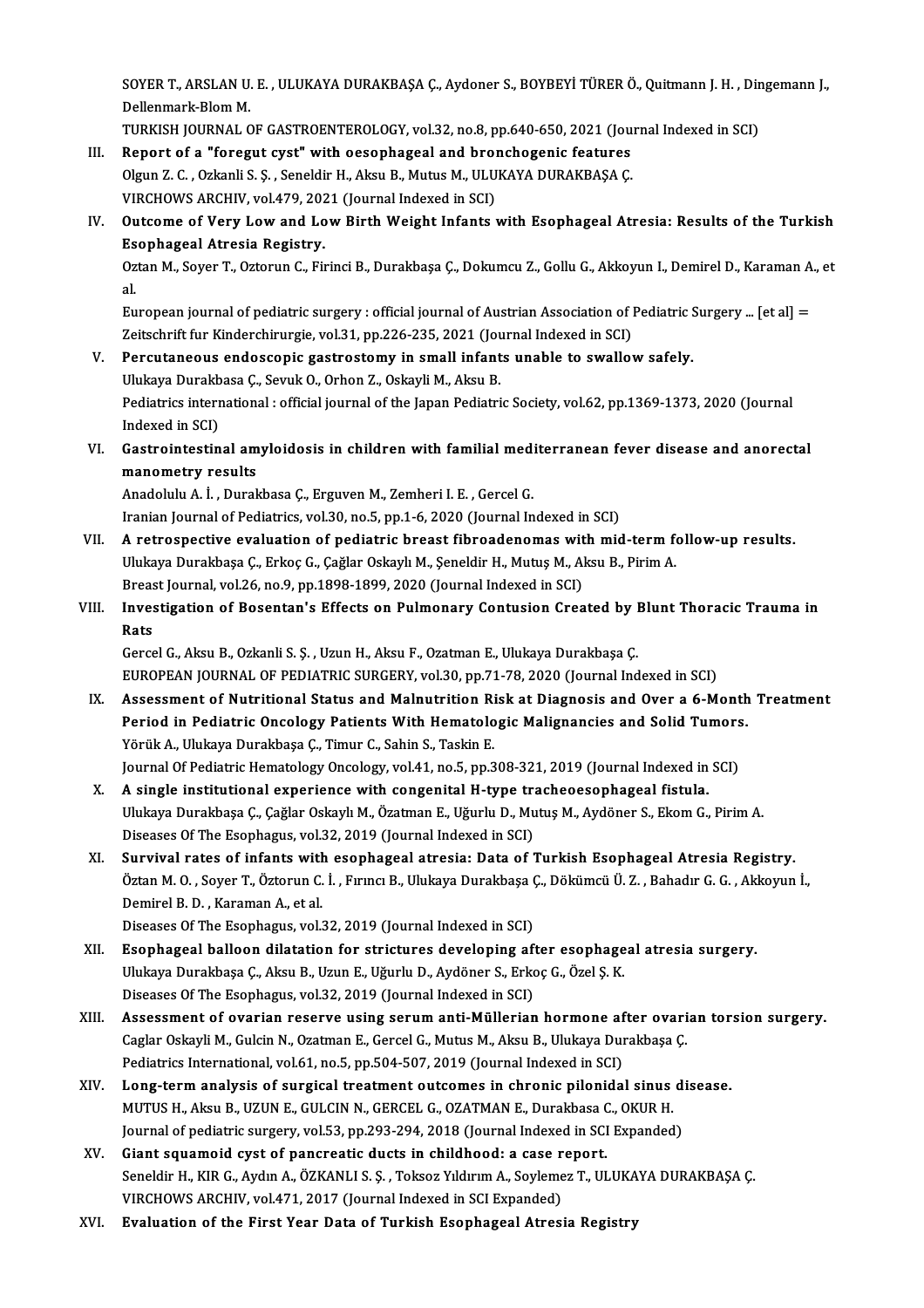Oral A., Soyer T., Akkoyun İ., Azılı M. N. , Ulukaya Durakbaşa Ç., Karaman A., Bahadır G. G. , Özer Ö., Yalçın S., Tekant<br>G. et al Oral A., .<br>G., et al.<br>EPONTI Oral A., Soyer T., Akkoyun İ., Azılı M. N. , Ulukaya Durakbaşa Ç., Karaman A., Bahadır G.<br>G., et al.<br>FRONTIERS IN PEDIATRICS, vol.2016, pp.1, 2016 (Journal Indexed in SCI Expanded)<br>A. novel technique for leng gen esenhagea

|         | G, et al.                                                                                                 |
|---------|-----------------------------------------------------------------------------------------------------------|
|         | FRONTIERS IN PEDIATRICS, vol.2016, pp.1, 2016 (Journal Indexed in SCI Expanded)                           |
| XVII.   | A novel technique for long gap esophageal atresia surgery: colonic transposition without cervical         |
|         | esophagostomy                                                                                             |
|         | Ulukaya Durakbaşa Ç., Mutus M., Gercel G., Fettahoglu S., Okur H.                                         |
|         | FRONTIERS IN PEDIATRICS, vol.2016, pp.1, 2016 (Journal Indexed in SCI Expanded)                           |
| XVIII.  | Transhiatal Isoperistaltic Colonic Interposition for Esophageal Replacement                               |
|         | Ulukaya Durakbaşa Ç., Ozatman E., Mutuş M., Aksu B., Gülçin N., Gerçel G., Okur H.                        |
|         | FRONTIERS IN PEDIATRICS, vol.2016, pp.1, 2016 (Journal Indexed in SCI Expanded)                           |
| XIX.    | Rare variants of esophageal atresia: a case series                                                        |
|         | Ulukaya Durakbaşa Ç., Gercel G., Fettahoglu S., Mutuş M., Caglar Oskayli M., Okur H.                      |
|         | FRONTIERS IN PEDIATRICS, vol.2016, pp.1, 2016 (Journal Indexed in SCI Expanded)                           |
| XX.     | Perception of Caregivers Concerning Waiting Period for Delayed Primary Esophageal Repair: at              |
|         | Home or at Hospital?                                                                                      |
|         | Soyer T., Ulukaya Durakbaşa Ç., Yalçın E. Ş., Gerçel G., Okur H., Tanyel F. C.                            |
|         | FRONTIERS IN PEDIATRICS, vol.2016, pp.1, 2016 (Journal Indexed in SCI Expanded)                           |
| XXI.    | Acute aortic dissection mimicking acute abdomen in a 14-year-old boy                                      |
|         | Besli G. E., Durakbasa C. U., YILDIRIM S., Acar M., CAKIR B.                                              |
|         | PEDIATRICS INTERNATIONAL, vol.57, no.6, pp.1169-1171, 2015 (Journal Indexed in SCI)                       |
| XXII.   | Surgical Approach to Ovarian Torsion in Children                                                          |
|         | Çağlar Oskaylı M., ULUKAYA DURAKBAŞA Ç., Maşrabacı K., Mutuş H. M., Zemheri I. E., OKUR H.                |
|         | JOURNAL OF PEDIATRIC AND ADOLESCENT GYNECOLOGY, vol.28, no.5, pp.343-347, 2015 (Journal Indexed in SCI)   |
| XXIII.  | The first index case with coincidence of phenylketonuira, polysplenia syndrome and methylene              |
|         | tetrahydrofolate reductase mutation from newborn screening                                                |
|         | Özer I., Çam S., Ulukaya Durakbaşa Ç., Kıral A.                                                           |
|         | Journal Of Inherited Metabolic Disease, vol.38, pp.346, 2015 (Journal Indexed in SCI Expanded)            |
| XXIV    | Acute Renal Failure Due to Bilateral Hypoxantine Urolithiasis in a Boy with Lesch-Nyhan Syndrome          |
|         | Candan C., Turhan P., Mutuş M., ULUKAYA DURAKBAŞA Ç., Müferet E., OKUR H.                                 |
|         | PEDIATRIC NEPHROLOGY, vol.25, no.9, pp.1836, 2010 (Journal Indexed in SCI)                                |
| XXV.    | Symptomatic omphalomesenteric duct remnants in children                                                   |
|         | Durakbasa C. U. , Okur H., Mutus H. M. , Bas A., Ozen M. A. , Sehiralti V., Tosyali A. N. , Zemheri I. E. |
|         | PEDIATRICS INTERNATIONAL, vol.52, no.3, pp.480-484, 2010 (Journal Indexed in SCI)                         |
| XXVI.   | Paraurethral Skene's Duct Cyst in a Newborn                                                               |
|         | Ulukaya Durakbaşa Ç., OKUR H.<br>INDIAN PEDIATRICS, vol.47, no.2, pp.182, 2010 (Journal Indexed in SCI)   |
| XXVII.  | Testicular adrenal rest tumors in adolescents boys with classical congenital adrenal hyperplasia:         |
|         | radiologic and histological investigation                                                                 |
|         | Güven A., ULUKAYA DURAKBAŞA Ç., Güçlüer B., OKUR H.                                                       |
|         | HORMONE RESEARCH, vol.72, pp.73, 2009 (Journal Indexed in SCI)                                            |
| XXVIII. | Diagnostic and therapeutic endoscopic retrograde cholangiopancreatography (ERCP) in children              |
|         | and adolescents: A single institutional experience                                                        |
|         | ULUKAYA DURAKBAŞA Ç., Balık E., Yamaner S., Bulut T., Büyükuncu Y., Akyüz A., Sökücü N., Buğra D.         |
|         | Eur J Pediatr Surg, vol.18, no.4, pp.0-244, 2008 (Journal Indexed in SCI Expanded)                        |
| XXIX.   | An audit on hydatid disease of uncommon localization: the incidence, diagnosis, surgical approach         |
|         | and outcome                                                                                               |
|         | ULUKAYA DURAKBAŞA Ç., Aydın Tireli G., Şehiraltı V., Sander S., Tosyalı A. N., Mutus M.                   |
|         | J Pediatr Surg, vol.41, no.8, pp.1457-1463, 2006 (Journal Indexed in SCI)                                 |
| XXX.    | Pediatric splenectomy for hematological diseases: outcome analysis                                        |
|         | ULUKAYA DURAKBAŞA Ç., Timur Ç., Şehiraltı V., Mutus M., Tosyalı A. N., Yörük A.                           |
|         | PEDIATRIC SURGERY INTERNATIONAL, vol.22, no.8, pp.635-639, 2006 (Journal Indexed in SCI)                  |
|         |                                                                                                           |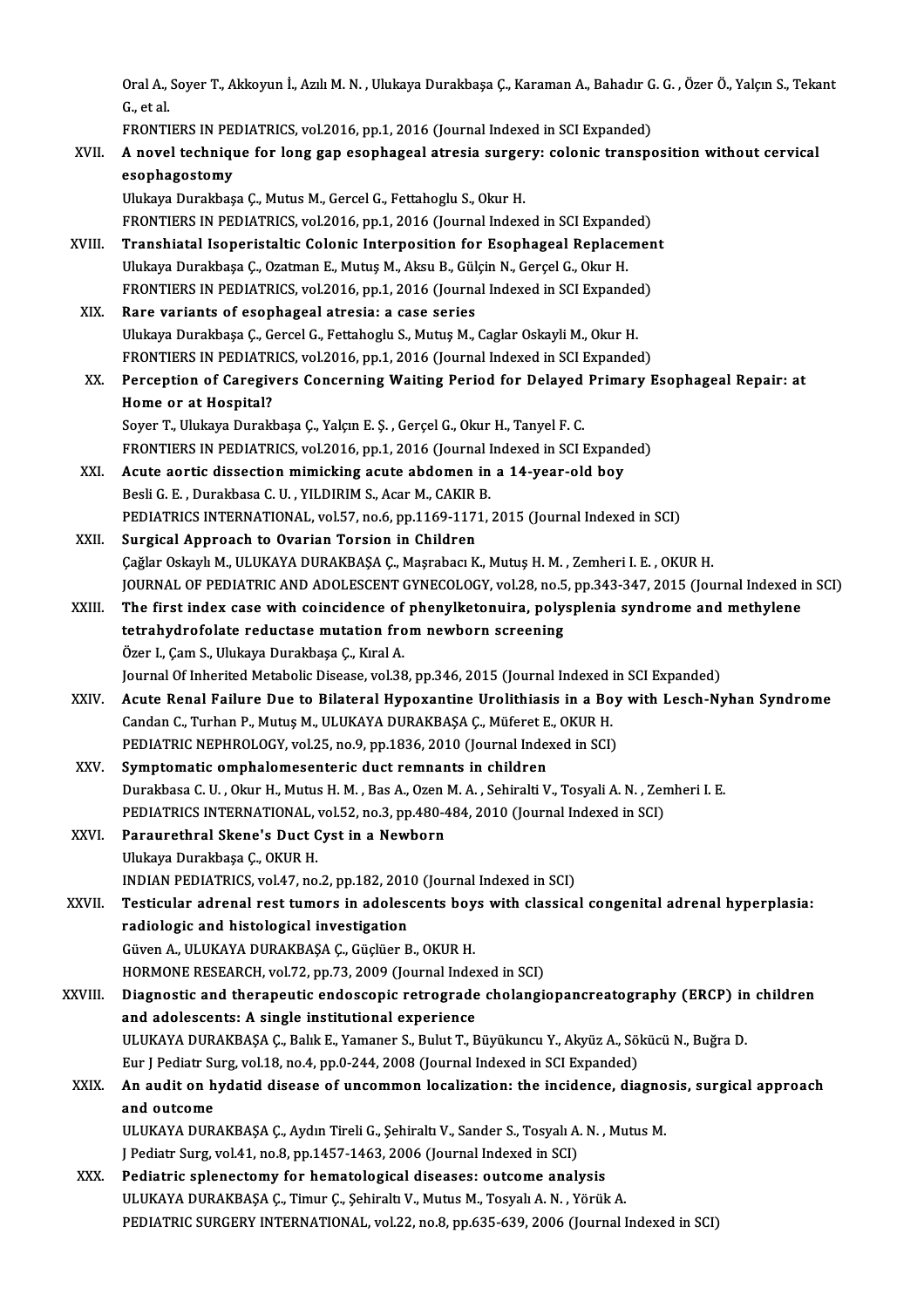| XXXI.        | Spontaneous rupture of an infantile umbilical hernia with intestinal evisceration<br>ULUKAYA DURAKBAŞA Ç                |
|--------------|-------------------------------------------------------------------------------------------------------------------------|
|              | PEDIATRIC SURGERY INTERNATIONAL, vol.22, no.6, pp.567-569, 2006 (Journal Indexed in SCI)                                |
| XXXII.       | Pulmonary hydatid disease in children: outcome of surgical treatment combined with perioperative<br>albendazole therapy |
|              | ULUKAYA DURAKBAŞA Ç., Sander S., Şehiraltı V., Aydın Tireli G., Tosyalı A. N., Mutus M.                                 |
|              | PEDIATRIC SURGERY INTERNATIONAL, vol.22, no.2, pp.173-178, 2006 (Journal Indexed in SCI)                                |
| XXXIII.      | Nitric oxide and endothelin relationship in intestinal ischemia/reperfusion injury (II)                                 |
|              | Ozel S., Yuksel M., Haklar G., Ulukaya Durakbasa Ç., Daglı T., Aktan A.                                                 |
|              | PROSTAGLANDINS LEUKOTRIENES AND ESSENTIAL FATTY ACIDS, vol.64, pp.253-257, 2001 (Journal Indexed in<br>SCI)             |
| <b>XXXIV</b> | Oxygen radicals and nitric oxide in rat mesenteric ischaemia-reperfusion: Modulation by L-arginine                      |
|              | and N-G-nitro-L-arginine methyl ester                                                                                   |
|              | Haklar G., ULUKAYA DURAKBAŞA Ç., Yüksel M., Dağlı T., Yalçın A. S.                                                      |
|              | CLINICAL AND EXPERIMENTAL PHARMACOLOGY AND PHYSIOLOGY, vol.25, no.11, pp.908-912, 1998 (Journal<br>Indexed in SCI)      |
| <b>XXXV</b>  | Interstitial hernia: A diagnostic dilemma in infants and children                                                       |
|              | İskit S., Dağlı T., Kıyan G., ULUKAYA DURAKBAŞA Ç.                                                                      |
|              | JOURNAL OF PEDIATRIC SURGERY, vol.33, no.4, pp.586-588, 1998 (Journal Indexed in SCI)                                   |
| XXXVI.       | Nitric oxide and endothelin relationship in intestinal ischemia/reperfuslon injury                                      |
|              | Ulukaya Durakbaşa Ç., Dagli T., Mouni H., Haklar G., Bilsel A., Yüksel M., Aktan A.                                     |
|              | Prostaglandins Leukotrienes and Essential Fatty Acids, vol.59, pp.379-383, 1998 (Journal Indexed in SCI<br>$E$ waandad) |

Ulukaya Du<br>Prostagland<br>Expanded)

# Articles Published in Other Journals

- rticles Published in Other Journals<br>I. Calretinin immunohistochemical staining in Hirschsprung's disease: An institutional experience<br>Zambari E. Zark P. E. Durakbase C XES TUSHERU IN SERET JOURNALIS<br>Calretinin immunohistochemical<br>Zemheri E., Zerk P. E. , Durakbasa Ç.<br>NOPTUEDN CLINICS OF ISTANDIU Calretinin immunohistochemical staining in Hirschsprung's disease: An institutio<br>Zemheri E., Zerk P. E. , Durakbasa Ç.<br>NORTHERN CLINICS OF ISTANBUL, vol.8, no.6, pp.601-606, 2021 (Journal Indexed in ESCI)<br>Eninhaenia Divert Zemheri E., Zerk P. E. , Durakbasa Ç.<br>NORTHERN CLINICS OF ISTANBUL, vol.8, no.6, pp.601-606, 2021 (Journal Indexed in ESCI)<br>II. Epiphrenic Diverticulum in an Infant with Congenital Esophageal Stenosis Associated with<br>F
- NORTHERN CLINICS O<br>Epiphrenic Divertic<br>Esophageal Atresia<br>Illultave Durekbees C Epiphrenic Diverticulum in an Infant with Congenital Esophageal Stenosis<br>Esophageal Atresia<br>Ulukaya Durakbaşa Ç., Kıyan G., Aydöner S., Pirim A., Şeneldir H., Özkök S., Caymaz İ.<br>Medeniyat Medisel Journal vel 25, no 3, nn Esophageal Atresia<br>Ulukaya Durakbaşa Ç., Kıyan G., Aydöner S., Pirim A., Şeneldir H., Özkök S., Caymaz İ.<br>Medeniyet Medical Journal, vol.35, no.3, pp.261-265, 2020 (International Refereed University Journal)

Ulukaya Durakbaşa Ç., Kıyan G., Aydöner S., Pirim A., Şeneldir H., Özkök S., Caymaz İ.<br>Medeniyet Medical Journal, vol.35, no.3, pp.261-265, 2020 (International Refereed University Journal)<br>III. The role of calcitonin gene-Medeniyet Medical Jou<br>The role of calciton<br>undescended testis<br>Özen M.A. Mutus H.N The role of calcitonin gene-related peptide (CGRP) and crema<br>undescended testis<br>Özen M. A. , Mutuş H. M. , Zemheri I. E. , Okur H., Ulukaya Durakbaşa Ç.<br>Cesuk Cerrebisi Dergisi vel 34, no 1, nn 34, 39, 3030 (Other Pefereed

undescended testis<br>Özen M. A. , Mutuş H. M. , Zemheri I. E. , Okur H., Ulukaya Durakbaşa Ç.<br>Çocuk Cerrahisi Dergisi, vol.34, no.1, pp.24-29, 2020 (Other Refereed National Journals)

Özen M. A. , Mutuş H. M. , Zemheri I. E. , Okur H., Ulukaya Durakbaşa Ç.<br>Çocuk Cerrahisi Dergisi, vol.34, no.1, pp.24-29, 2020 (Other Refereed National Journals)<br>IV. Predictive Value of Serum Sodium Level in Determining Co Çocuk Cerrahisi Dergisi, vol.34, no.1, pp.24-29, 2020 (Othe<br>Predictive Value of Serum Sodium Level in Determi<br>Besli E., Çetin M., ULUKAYA DURAKBAŞA Ç., ÖZKANLI S. Ş.<br>Havdarnasa Numuna Făitim ve Arastuma Hastanesi Tın D Predictive Value of Serum Sodium Level in Determining Complicated Appendicitis Risk in Children<br>Besli E., Çetin M., ULUKAYA DURAKBAŞA Ç., ÖZKANLI S. Ş.<br>Haydarpaşa Numune Eğitim ve Araştırma Hastanesi Tıp Dergisi, vol.59, n Besli E., Çetin M., UL<br>Haydarpaşa Numun<br>University Journal)<br>A Bodiatria Foroi Haydarpaşa Numune Eğitim ve Araştırma Hastanesi Tıp Dergisi, vol.59, no.1, p<br>University Journal)<br>V. A Pediatric Foreign Body Appendicitis Can Cause a Pitfall in Imaging<br>AVAZM Aslan A Carsel G ÖZKANLLS S. Durakhasa C

- University Journal)<br>A Pediatric Foreign Body Appendicitis Can Cause a<br>AYAZ M., Aslan A., Gerçel G., ÖZKANLI S. Ş. , Durakbasa Ç.<br>JOURNAL OE DIACNOSTIC MEDICAL SONOCRARHY xral 3 A Pediatric Foreign Body Appendicitis Can Cause a Pitfall in Imaging<br>AYAZ M., Aslan A., Gerçel G., ÖZKANLI S. Ş. , Durakbasa Ç.<br>JOURNAL OF DIAGNOSTIC MEDICAL SONOGRAPHY, vol.34, no.4, pp.299-302, 2018 (Journal Indexed in E AYAZ M., Aslan A., Gerçel G., ÖZKANLI S. Ş. , Durakbasa Ç.<br>JOURNAL OF DIAGNOSTIC MEDICAL SONOGRAPHY, vol.34, no.4, pp.299-302, 2018 (Journal Indexed in ESC)<br>VI. Methylene Tetrahydrofolate Reductase Deficiency: the Hidden R
- JOURNAL OF DIAGNOSTIC MEDICAL SONOGRAPHY, vol.34, no.4, pp.299-302, 2018 (Journal Methylene Tetrahydrofolate Reductase Deficiency: the Hidden Risk in Paedia<br>ORHON Z. N. , KOLTKA E. N. , TUFEKCI S., BULDAG C., KISA A., Dura Methylene Tetrahydrofolate Reductase Deficiency: the Hidden Risk in Paediatric Anaesthesia<br>ORHON Z. N. , KOLTKA E. N. , TUFEKCI S., BULDAG C., KISA A., Durakbasa C. U. , Celik M.<br>TURKISH JOURNAL OF ANAESTHESIOLOGY AND REAN ORHON<br>TURKISH<br>in ESCI)<br>Tärkine TURKISH JOURNAL OF ANAESTHESIOLOGY AND REANIMATION, vol.45, no.5, pp.27<br>in ESCI)<br>VII. Türkiye Çocuk Cerrahisi Derneği temel eğitim etkinlikleri: 10 yıllık bakış.<br>Sover T. Banaval B. G. Galik A. Ulukaya Durakhasa G. Günear
- in ESCI)<br>VII. Türkiye Çocuk Cerrahisi Derneği temel eğitim etkinlikleri: 10 yıllık bakış.<br>Soyer T., Boneval B. C. , Çelik A., Ulukaya Durakbaşa Ç., Günşar C., Karaman A., Temiz A.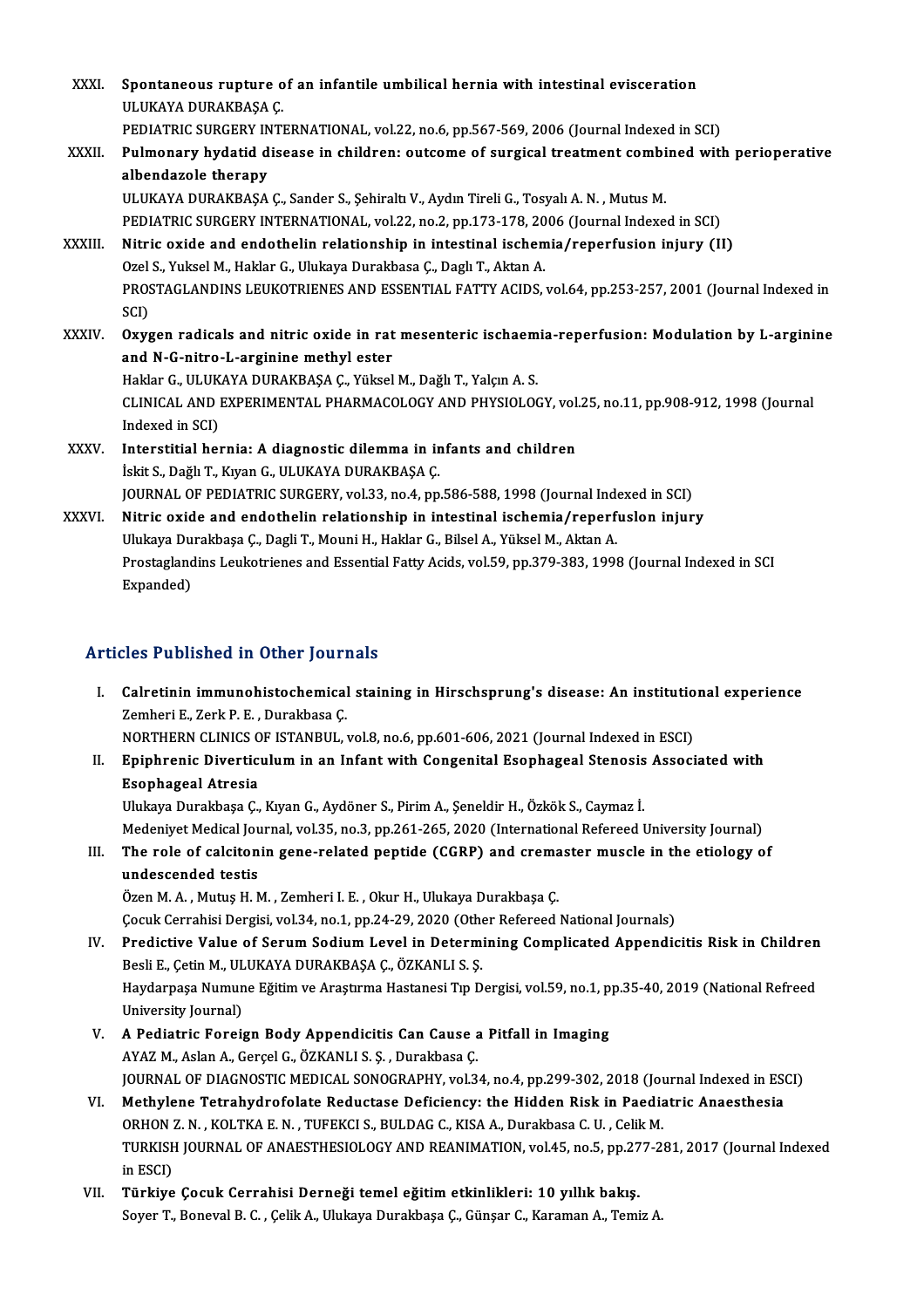Çocuk Cerrahisi Dergisi, vol.31, no.3, pp.81-88, 2017 (Other Refereed National Journals)<br>A Very Unlikely Finding in a Male Child: Unethnal Prolange

|        | Çocuk Cerrahisi Dergisi, vol.31, no.3, pp.81-88, 2017 (Other Refereed National Journals)                                                                                 |
|--------|--------------------------------------------------------------------------------------------------------------------------------------------------------------------------|
| VIII.  | A Very Unlikely Finding in a Male Child: Urethral Prolapse                                                                                                               |
|        | Durakbasa C. U., Gerçel G., MUTUS M. H., AKSU B., Ozkanli S. Ş.                                                                                                          |
|        | EUROPEAN JOURNAL OF PEDIATRIC SURGERY REPORTS, vol.5, no.1, 2017 (Journal Indexed in ESCI)                                                                               |
| IX.    | Çocuklarda Üst Sindirim Sistemi Girişimsel Özofagogastroduodenoskopi Uygulamaları                                                                                        |
|        | ULUKAYA DURAKBAŞA Ç.                                                                                                                                                     |
| Х.     | Çocuk Cerrahisi Dergisi, vol.30, pp.170-180, 2016 (Other Refereed National Journals)<br>Çocukluk çağında varikosel                                                       |
|        | Çağlar Oskaylı M., Özen M. A., Ulukaya Durakbaşa Ç., Mutuş M., Korkmaz M., Kaymakçı A.                                                                                   |
|        | Göztepe Tıp Dergisi, vol.29, pp.173-176, 2014 (Other Refereed National Journals)                                                                                         |
| XI.    | Papiller üroepitelyal neoplazm: Olgu sunumu                                                                                                                              |
|        | Gülçin N., Mutuş M., Anadolulu A. İ., Aydın A., Ulukaya Durakbaşa Ç., Okur H.                                                                                            |
|        | Göztepe Tıp Dergisi, vol.29, pp.247-249, 2014 (Other Refereed National Journals)                                                                                         |
| XII.   | Çocuklarda nadir görülen bir durum: Hidrojen peroksit alımı.                                                                                                             |
|        | Çağlar M., Gökgöz Bayar A., Ulukaya Durakbaşa Ç., Korkmaz M., Fettahoğlu S., Sert M., Okur H.                                                                            |
|        | Çocuk Cerrahisi Dergisi, vol.27, pp.41-44, 2013 (Other Refereed National Journals)                                                                                       |
| XIII.  | Mitotically active plexiform fibrohistiocytic tumor.                                                                                                                     |
|        | Zemheri E., Özkanlı S. Ş., Şenol S., Özen F., Ulukaya Durakbaşa Ç., Zindancı İ., Okur H.                                                                                 |
|        | Case Reports in Pathology, vol.2013, pp.1, 2013 (Refereed Journals of Other Institutions)                                                                                |
| XIV.   | Travmatik pankreas kanal rüptürü: Perkütan drenaj                                                                                                                        |
|        | Ulukaya Durakbaşa Ç., Gerçel G., Anadolulu A. İ. , Acar M., Kuru L. İ. , Fettahoğlu S., Bayar A., OKUR H.                                                                |
|        | Çocuk Cerrahisi Dergisi, vol.27, pp.73-76, 2013 (Other Refereed National Journals)                                                                                       |
| XV.    | Editöre Mektup                                                                                                                                                           |
|        | ULUKAYA DURAKBAŞA Ç                                                                                                                                                      |
|        | GÖZTEPE TIP DERGİSİ, vol.27, no.3, 2012 (Other Refereed National Journals)                                                                                               |
| XVI.   | A clinical experience on pediatric colorectal polyps                                                                                                                     |
|        | Ulukaya Durakbaşa Ç., Çağlar M., Fettahoğlu S., Zemheri I. E., Mutuş M., Çam S., Okur H.<br>Göztepe Tıp Dergisi, vol.27, pp.1-5, 2012 (Other Refereed National Journals) |
| XVII.  | Congenital diaphragmatic hernia: A 4-year experience in a single centre.                                                                                                 |
|        | Özdoğan T., ULUKAYA DURAKBAŞA Ç., Mutuş M.                                                                                                                               |
|        | Afr J Paediatr Surg, vol.7, no.2, pp.105-106, 2010 (Refereed Journals of Other Institutions)                                                                             |
| XVIII. | Çocuklarda cerrahi girişim gerektiren adneks patolojileri.                                                                                                               |
|        | Ulukaya Durakbaşa Ç., OKUR H., Sert M., Mutuş H. M. , Tosyalı A. N. , Zemheri E., Özen M. A. , Baş A.                                                                    |
|        | Çocuk Cerrahisi Dergisi, vol.24, pp.30-35, 2010 (Other Refereed National Journals)                                                                                       |
| XIX.   | Çocuklarda spontan pnömotoraks                                                                                                                                           |
|        | Mutuş M., Tosyalı A. N., Ulukaya Durakbaşa Ç., Şehiraltı V., Maşrabacı K., Okur H.                                                                                       |
|        | Çocuk Cerrahisi Dergisi, vol.22, pp.66-69, 2008 (Other Refereed National Journals)                                                                                       |
| XX.    | Çocuklarda perkütan endoskopik gastrostomi (PEG) uygulamalarının endikasyonları,                                                                                         |
|        | komplikasyonları ve sonuçlarına ilişkin bir değerlendirme.                                                                                                               |
|        | Ulukaya Durakbaşa Ç., Okur H., Mutuş M., Baş A., Sert M., Tosyalı A. N., Şehiraltı V.                                                                                    |
|        | Çocuk Cerrahisi Dergisi, vol.22, pp.122-126, 2008 (Other Refereed National Journals)                                                                                     |
| XXI.   | İzole böbrek kist hdatikleri.                                                                                                                                            |
|        | Şehiraltı V., Tosyalı A. N., Mutuş H. M., Ulukaya Durakbaşa Ç., Özen M. A., OKUR H.                                                                                      |
|        | Çocuk Cerrahisi Dergisi, vol.22, pp.46-48, 2008 (Other Refereed National Journals)                                                                                       |
| XXII.  | Hipospadias komplikasyon cerrahisinde tunika vajinalis flep (TF) kullanımı.                                                                                              |
|        | ULUKAYA DURAKBAŞA Ç.<br>Çocuk Cerrahisi Dergisi, vol.22, pp.33-38, 2008 (Other Refereed National Journals)                                                               |
| XXIII. | Morgagni hernisi: bir çocuk cerrahisi kliniği deneyimi. Çocuk Cerrahisi Dergisi                                                                                          |
|        | Ulukaya Durakbaşa Ç., Mutuş M., Tosyalı A. N., Şehiraltı V., Maşrabacı K., OKUR H.                                                                                       |
|        | Çocuk Cerrahisi Dergisi, vol.21, pp.139-143, 2007 (Other Refereed National Journals)                                                                                     |
| XXIV.  | Çocuk Cerrahisi Gözüyle Enflamatuvar Barsak Hastalığı                                                                                                                    |
|        |                                                                                                                                                                          |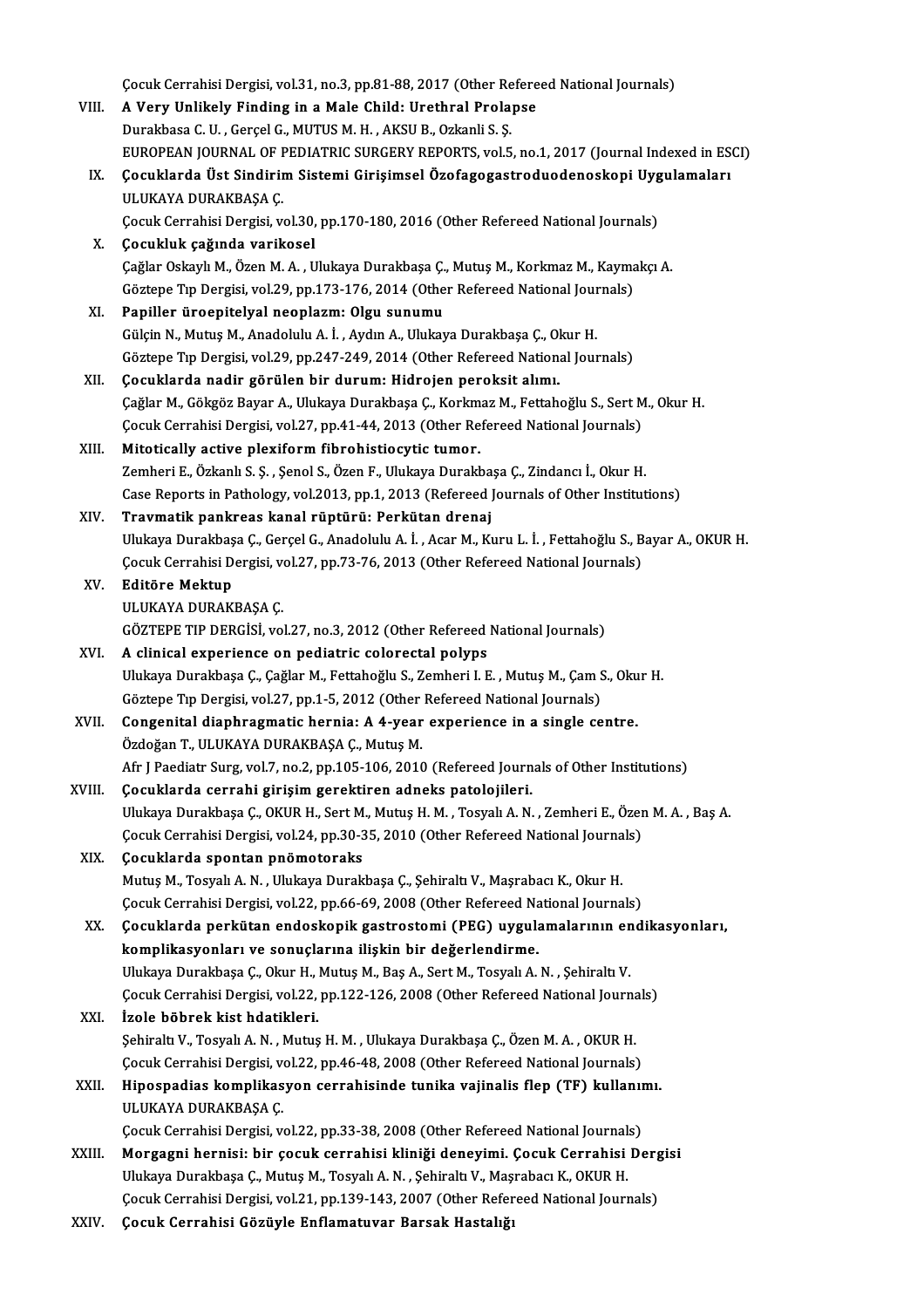|               | ULUKAYA DURAKBAŞA Ç.                                                                                             |
|---------------|------------------------------------------------------------------------------------------------------------------|
|               | Klinik Çocuk Forumu, vol.7, pp.10-17, 2007 (National Non-Refereed Journal)                                       |
| XXV.          | Tubularize insize plak üretroplastisi (TIPU): Bir cerrahın deneyimi                                              |
|               | ULUKAYA DURAKBAŞA Ç.                                                                                             |
|               | Çocuk Cerrahisi Dergisi, vol.20, pp.111-116, 2006 (Other Refereed National Journals)                             |
| XXVI.         | Kronik nörolojik hastalığa bağlı beslenme güçlüğü çeken çocuklarda perkütan endoskopik                           |
|               | gastrostomi uygulamaları.                                                                                        |
|               | ULUKAYA DURAKBAŞA Ç., Kılıç Y. E., Pelit M.                                                                      |
|               | Çocuk Cerrahisi Dergisi, vol.20, pp.89-94, 2006 (Other Refereed National Journals)                               |
| XXVII.        | Çocuklarda Trakeostomi Uygulamaları                                                                              |
|               | ULUKAYA DURAKBAŞA Ç., Dağlı T.                                                                                   |
|               | Klinik Çocuk Forumu, vol.7, pp.1-5, 2006 (National Non-Refereed Journal)                                         |
| XXVIII.       | An evaluation of individual plain abdominal radiography findings in pediatric appendicitis: results              |
|               | from a series of 424 children.                                                                                   |
|               | ULUKAYA DURAKBAŞA Ç., Taşbaşı İ., Tosyalı A. N., Mutuş M., Şehiraltı V., Zemheri E.                              |
|               | ULUSAL TRAVMA DERGISI, vol.12, no.1, pp.0-58, 2006 (Refereed Journals of Other Institutions)                     |
| XXIX.         | Çocuk İstismarı                                                                                                  |
|               | ULUKAYA DURAKBAŞA Ç., Dağlı T.                                                                                   |
|               | Klinik Çocuk Forumu, vol.6, pp.1-6, 2005 (National Non-Refereed Journal)                                         |
| XXX.          | Should children with isolated preauricular tags be routinely evaluated for associated renal and                  |
|               | cardiac malformations?                                                                                           |
|               | ULUKAYA DURAKBAŞA Ç., Mutuş M., Meriç F.                                                                         |
|               | MARMARA MEDICAL JOURNAL, vol.17, pp.103-106, 2004 (National Refreed University Journal)                          |
| <b>XXXI</b>   | Çocuklarda Dalağın Cerrahi Hastalıkları<br>ULUKAYA DURAKBAŞA Ç.                                                  |
|               | Klinik Çocuk Forumu, vol.5, pp.31-37, 2004 (National Non-Refereed Journal)                                       |
| <b>XXXII</b>  | Concurrent tuberculosis and hydatid cyst in the left upper lobe of the lung.                                     |
|               | ULUKAYA DURAKBAŞA Ç., Batırel H., Yüksel M.                                                                      |
|               | MARMARA MEDICAL JOURNAL, vol.16, pp.113-115, 2003 (National Refreed University Journal)                          |
| <b>XXXIII</b> | Süperoksit radikali, nitrik oksit ve peroksinitrit' in hasar oluşturucu mekanizmalardaki rolleri: Sıçan          |
|               | mezenterik iskemi/reperfüzyon, epilepsi ve Huntington Hastalığı modelleri.                                       |
|               | Haklar G., ULUKAYA DURAKBAŞA Ç., Yüksel M.                                                                       |
|               | Osmangazi Üniversitesi Tıp Fakültesi Dergisi, vol.20, no.1, pp.53-65, 1999 (National Refreed University Journal) |
| XXXIV.        | Abdominoscrotal hydrocele: Report of three cases and review of the literature.                                   |
|               | ULUKAYA DURAKBAŞA Ç., İskit S., Kıyan G.                                                                         |
|               | Pediatrik Cerrahi Dergisi, vol.11, pp.34-37, 1997 (Other Refereed National Journals)                             |
| XXXV.         | Özefagus atrezisi primer anastomozunda Livaditis miyotomisi.                                                     |
|               | Kıyan G., Tolga D., İskit S., ULUKAYA DURAKBAŞA Ç.                                                               |
|               | Pediatrik Cerrahi Dergisi, vol.10, pp.84-88, 1996 (Other Refereed National Journals)                             |
| <b>XXXVI</b>  | Anteromediyal yerleşimli diyafragma defekti Morgagni hernisinin bir tipi değildir.                               |
|               | İskit S., Sander S., Kıyan G., ULUKAYA DURAKBAŞA Ç.                                                              |
|               | Pediatrik Cerrahi Dergisi, vol.10, pp.44-46, 1996 (Other Refereed National Journals)                             |
| XXXVII.       | Pediatric caudal analgesia                                                                                       |
|               | Barlas S., ULUKAYA DURAKBAŞA Ç., Ustalar S.                                                                      |
|               | Pediatrik Cerrahi Dergisi, vol.8, pp.11-14, 1994 (Other Refereed National Journals)                              |
|               |                                                                                                                  |

## Books&Book Chapters

I. Çocuklarda Pnömotoraks, Pnömomediastinum ve Pnömatosel Mutuş H. M., Ulukaya Durakbaşa Ç.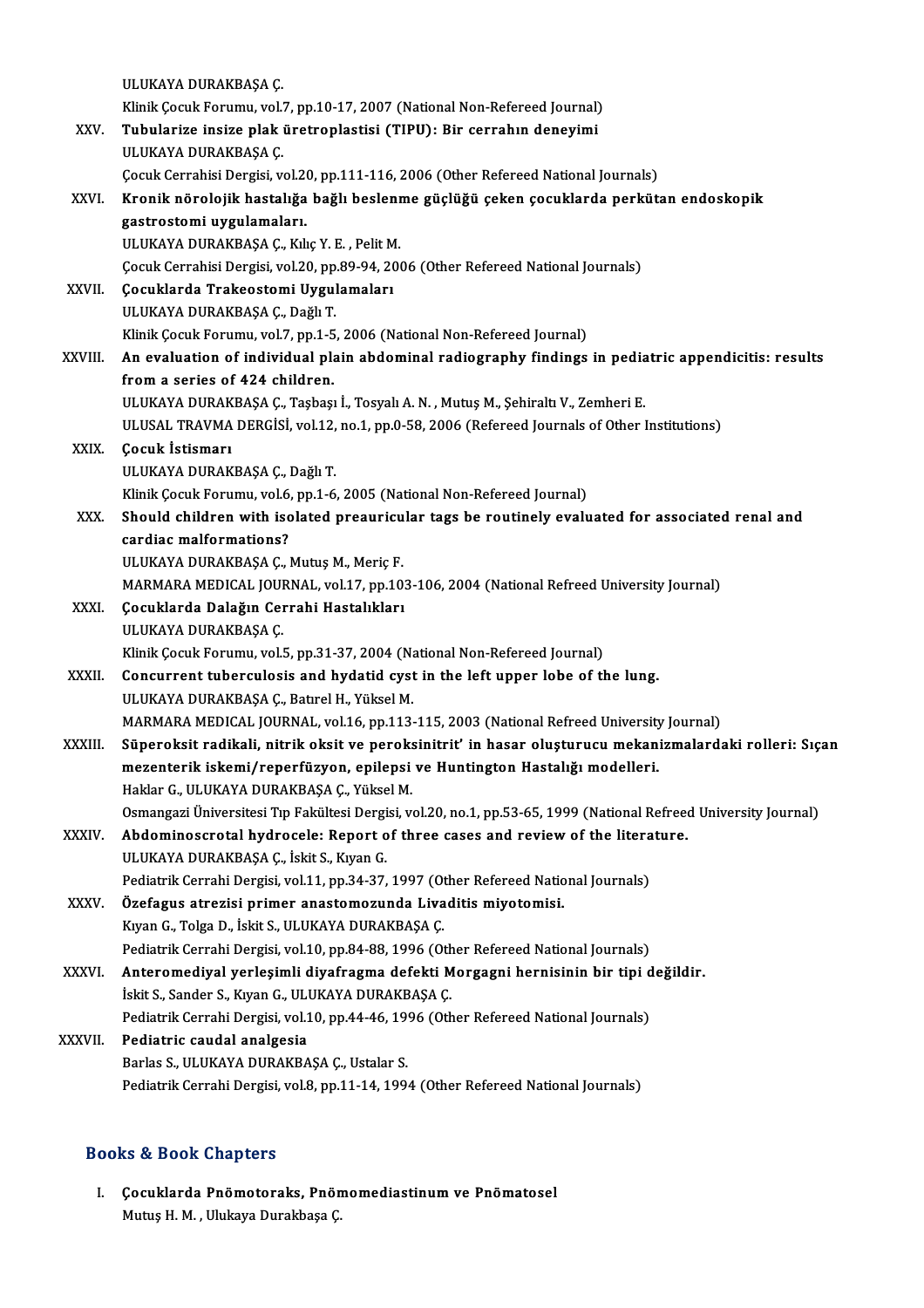in: Çocuklarda Cerrahi Göğüs Hastalıkları, Hüseyin İlhan,Çiğdem Ulukaya Durakbaşa,Tutku Soyer, Editor,<br>Akademisyan Kitabevi, Ankana, np.260,292,2920 in: Çocuklarda Cerrahi Göğüs Hastalıkları, Hüseyin<br>Akademisyen Kitabevi, Ankara, pp.269-292, 2020<br>Cosuklarda Cerrabi Göğüs Hastalıkları

## Akademisyen Kitabevi, Ankara, pp.269-292, 2020<br>II. Cocuklarda Cerrahi Göğüs Hastalıkları Akademisyen Kitabevi, Ankara, pp.269-292, 2020<br>**Çocuklarda Cerrahi Göğüs Hastalıkları**<br>İlhan H. (Editor), Ulukaya Durakbaşa Ç. (Editor), Soyer T. (Editor)<br>in: Cosuklarda Cerrahi Göğüs Hastalıkları, Hüsevin ilhan Göğdem III in: Çocuklarda Cerrahi Göğüs Hastalıkları, Hüseyin ilhan,Çiğdem Ulukaya Durakbaşa,Tutku Soyer, Editor,<br>Akademisyen Kitabevi, Ankara, pp.1-443, 2020 İlhan H. (Editor), Ulukaya Durakbaşa Ç. (Editor)<br>in: Çocuklarda Cerrahi Göğüs Hastalıkları, Hüse<br>Akademisyen Kitabevi, Ankara, pp.1-443, 2020<br>Özofogus Atrorisi ve Trakooörofogoal Eist in: Çocuklarda Cerrahi Göğüs Hastalıkları, Hüseyin<br>Akademisyen Kitabevi, Ankara, pp.1-443, 2020<br>III. Özofagus Atrezisi ve Trakeoözofageal Fistül<br>III. Özofagus Atrezisi ve Trakeoözofageal Fistül Akademisyen Kitabevi<br><mark>Özofagus Atrezisi v</mark><br>Ulukaya Durakbaşa Ç.<br>in:*Cosuklarda Corra*b. Özofagus Atrezisi ve Trakeoözofageal Fistül<br>Ulukaya Durakbaşa Ç.<br>in: Çocuklarda Cerrahi Göğüs Hastalıkları, Hüseyin ilhan,Çiğdem Ulukaya Durakbaşa,Tutku Soyer, Editor,<br>Akademisyen Kitabevi, Ankara, nn 127,148,2020 Ulukaya Durakbaşa Ç.<br>in: Çocuklarda Cerrahi Göğüs Hastalıkları, Hüseyin<br>Akademisyen Kitabevi, Ankara, pp.127-148, 2020<br>Podiatria Trasheal Diserders Akademisyen Kitabevi, Ankara, pp.127-148, 2020

IV. Pediatric Tracheal Disorders in: Pediatric Thoracic Surgical Disorders, Hüseyin İlhan,Çiğdem Ulukaya Durakbaşa,Tutku Soyer, Editor, Ulukaya Durakbaşa Ç., Kıyan G.<br>in: Pediatric Thoracic Surgical Disorders, Hüseyin<br>Akademisyen Kitabevi, Ankara, pp.229-240, 2020<br>Özefegye Atrovisi ve Trakeoözefegeel Fistüll

## V. Özofagus Atrezisi ve Trakeoözofageal Fistüller<br>ULUKAYA DURAKBAŞA Ç. Akademisyen Kitabevi, An<br><mark>Özofagus Atrezisi ve Tr</mark><br>ULUKAYA DURAKBAŞA Ç.<br>in: Cosuk Göğüs Correbisi. Özofagus Atrezisi ve Trakeoözofageal Fistüller<br>ULUKAYA DURAKBAŞA Ç.<br>in: Çocuk Göğüs Cerrahisi, Yüksel M, Balcı AE, Editor, Akademisyen Kitabevi, Ankara, pp.203-219, 2018<br>Labial Sinesi

VI. Labial Sineşi in: Çocuk Göğüs Cerrahisi,<br><mark>Labial Sineşi</mark><br>ULUKAYA DURAKBAŞA Ç.<br>in: İngyineslmatal Bölge H

Labial Sineşi<br>ULUKAYA DURAKBAŞA Ç.<br>in: İnguinoskrotal Bölge Hastalıkları, Çelik A, Karaman A, Günşar C, Editor, Ege Üniversitesi Rektörlüğü Basımevi,<br>İsmin nn 111 114 2019 ULUKAYA DURAKBAŞA Ç<br>in: İnguinoskrotal Bölge l<br>İzmir, pp.111-114, 2018<br>Komnlikasyonlar ve Sa

## İzmir, pp.111-114, 2018<br>VII. Komplikasyonlar ve Sonuç İzmir, pp.111-114, 2018<br>**Komplikasyonlar ve So<br>ULUKAYA DURAKBAŞA Ç.**<br>in: Cosuklarda Apandisit v

in: Çocuklarda Apandisit ve Ayırıcı Tanısı, Çelik A, Günşar C, Editor, Ege Üniversitesi Rektörlüğü Basımevi, İzmir,<br>pp.121-123, 2018 ULUKAYA DURAKE<br>in: Çocuklarda Apa<br>pp.121-123, 2018<br>Estus, Vanidağar in: Çocuklarda Apandisit ve Ayırıcı Tanısı, Çelik A, Gün<br>pp.121-123, 2018<br>VIII. Fetus, Yenidoğan, Çocuk ve Ergen Over Kistleri<br>Mutus M, HI HKAYA DHRAKRASA C

# pp.121-123, 2018<br>Fetus, Yenidoğan, Çocuk ve Erge<br>Mutuş M., ULUKAYA DURAKBAŞA Ç.<br>in: Pediatrik linekeleji, İlban H. Edite

Mutuş M., ULUKAYA DURAKBAŞA Ç.<br>in: Pediatrik Jinekoloji, İlhan H, Editor, Türkiye Klinikleri Yayınevi, Ankara, pp.76-81, 2018

# Mutuş M., ULUKAYA DURAKBAŞA Ç.<br>in: Pediatrik Jinekoloji, İlhan H, Editor, Türkiye Klinikler<br>IX. Apandisitte Radyolojik Görüntüleme Yöntemleri<br>III IIKAYA DURAKRASA G. Yılılmaz A

in: Pediatrik Jinekoloji, İlhan H, Editor,<br><mark>Apandisitte Radyolojik Görüntüle</mark><br>ULUKAYA DURAKBAŞA Ç., Yıkılmaz A.<br>in: Cosuklarda Apandisit ve Ayuya Ta ULUKAYA DURAKBAŞA Ç., Yıkılmaz A.

in: Çocuklarda Apandisit ve Ayırıcı Tanısı, Çelik A, Günşar C, Editor, Ege Üniversitesi Rektörlüğü Bizim Büro<br>Basımevi, İzmir, pp.23-48, 2018 in: Çocuklarda Apandisit ve Ayırıcı Tanısı, Çelik A, Günşar C, Edito<br>Basımevi, İzmir, pp.23-48, 2018<br>X. Halsizlik Yakınması ile Başvuran On Yaşında Erkek Hasta<br>III UKAYA DURAKRASA C

# Basımevi, İzmir, pp.23-48,<br>Halsizlik Yakınması ile<br>ULUKAYA DURAKBAŞA Ç.<br>in: Vakalarla Çesuk Çöğüs

Halsizlik Yakınması ile Başvuran On Yaşında Erkek Hasta<br>ULUKAYA DURAKBAŞA Ç.<br>in: Vakalarla Çocuk Göğüs Hastalıkları, Karakoç F, Çakır E, Öktem S, Editor, Nobel Tıp Kitabevleri, İstanbul, pp.391-<br>204. 2014 ULUKAYA I<br>in: Vakalari<br>394, 2014<br>Trakaasta

## 394, 2014<br>XI. Trakeostomi

Ulukaya Durakbaşa Ç., Ersu R.

in: Çocuk Göğüs Hastalıkları Kitabı, Dağlı E, Karakoç F, Editor, Nobel Tıp Kitabevleri, İstanbul, pp.467-471, 2007

# m: Cocuk Gogus Hastalikiari Kitabi, Dagli E, Karakoç F, Editor, Nobel Tip Ki<br>Refereed Congress / Symposium Publications in Proceedings

- efereed Congress / Symposium Publications in Proceed<br>I. Primary adrenal teratoma in childhood: a rare case report<br>Senaldin H. Örkanlı S. S. Akay B. Ulukaya Durakbasa C. Primary adrenal teratoma in childhood: a rare ca<br>Şeneldir H., Özkanlı S. Ş., Aksu B., Ulukaya Durakbaşa Ç.<br>22nd European Congress of Bathologu, 20, 21 August 2 Primary adrenal teratoma in childhood: a rare case report<br>Şeneldir H., Özkanlı S. Ş. , Aksu B., Ulukaya Durakbaşa Ç.<br>33rd European Congress of Pathology, 29 - 31 August 2021, pp.303<br>KÜNT TORAKS TRAVMASL ÇLE AKÇÇĞER KONTÜZY Seneldir H., Özkanlı S. Ş. , Aksu B., Ulukaya Durakbaşa Ç.<br>33rd European Congress of Pathology, 29 - 31 August 2021, pp.303<br>II. KÜNT TORAKS TRAVMASI ĠLE AKCĠĞER KONTÜZYONU OLUġTURULAN RATLARDA BOSENTANIN
- AKCĠĞER HASARI ÜZERĠNE ETKĠLERĠNĠN ĠNCELENMESĠ KÜNT TORAKS TRAVMASI GLE AKCGĞER KONTÜZYONU OLUġTURULAN RATLARDA<br>AKCGĞER HASARI ÜZERGNE ETKGLERGNGN GNCELENMESG<br>GERÇEL G., AKSU B., ÖZKANLI S. Ş. , UZUN H., AKSU F., ÖZATMAN E., ULUKAYA DURAKBAŞA Ç.<br>26th ANNUAL CONCRESS OF AKCĞĞER HASARI ÜZERĞNE ETKĞLERĞNĞN GNCELENMESG<br>GERÇEL G., AKSU B., ÖZKANLI S. Ş. , UZUN H., AKSU F., ÖZATMAN E., ULUKAYA DURAKBAŞA<br>36th ANNUAL CONGRESS OF TAPS, İzmir, Turkey, 24 October 2018, vol.1, no.1, pp.122-123<br>KOLED

36th ANNUAL CONGRESS OF TAPS, İzmir, Turkey, 24 October 2018, vol.1, no.1, pp.122-123<br>III. KOLEDOK KİSTİ:İKİ OLGU SUNUMU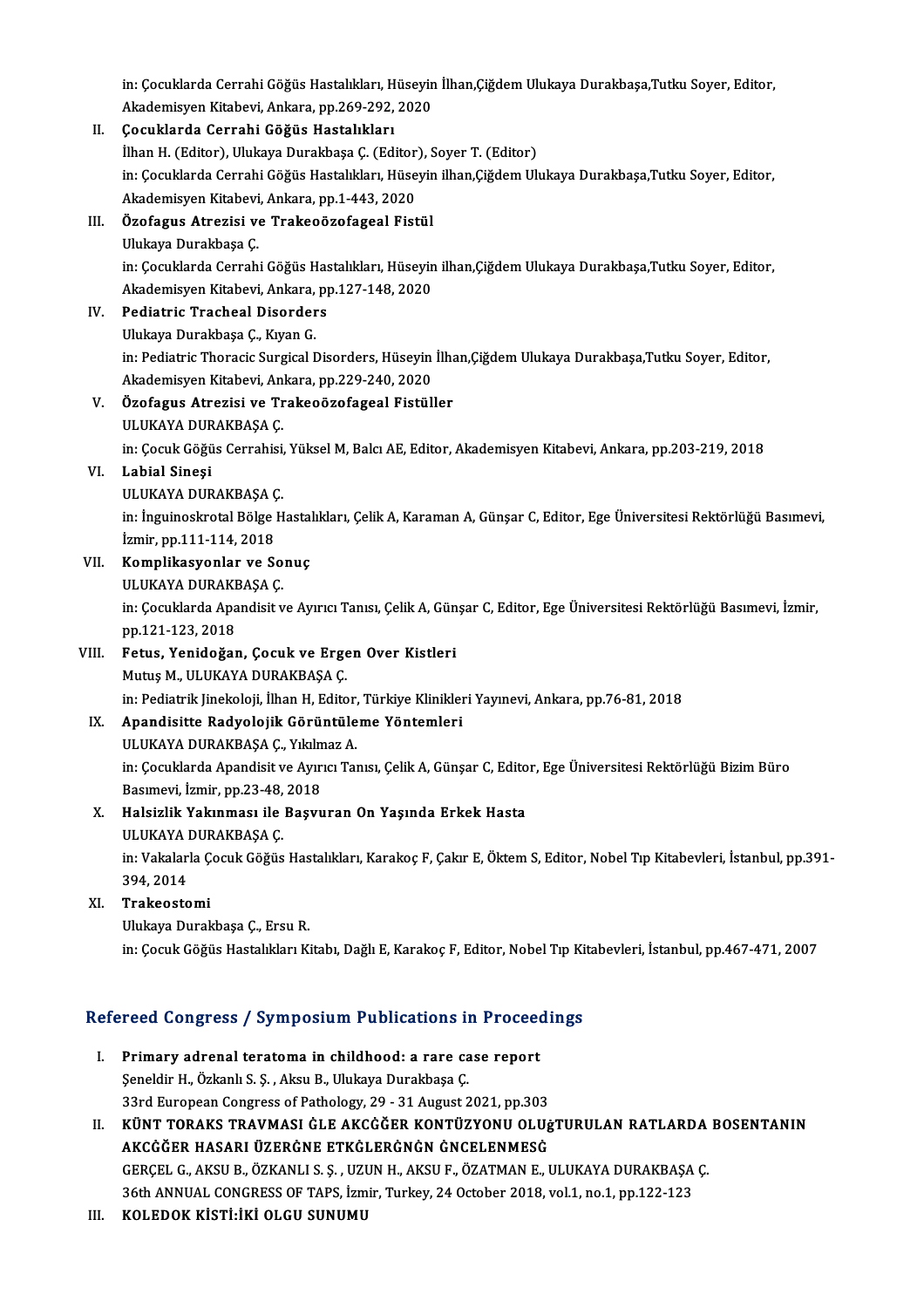ŞENELDİR H., KIR G., ÖZKANLI S. Ş. , TOKSÖZ YILDIRIM A., SÖYLEMEZ T., ULUKAYA DURAKBAŞA Ç.<br>27 H HSAL RATOLOH KONGRESİ, Artakya Turkayı 15 November 2017, pp.1-2 ŞENELDİR H., KIR G., ÖZKANLI S. Ş. , TOKSÖZ YILDIRIM A., SÖYLEMEZ T., ULUK<br>27.ULUSAL PATOLOJİ KONGRESİ, Antalya, Turkey, 15 November 2017, pp.1-2<br>A Very Unlikely Finding in a Male Child; Unethral Prolange 27.ULUSAL PATOLOJİ KONGRESİ, Antalya, Turkey, 15 November 2017, pp.1-2

- IV. A Very Unlikely Finding in a Male Child: Urethral Prolapse<br>Ulukaya Durakbaşa Ç., Gerçel G., Mutuş H. M., Aksu B., Özkanlı S. Ş. Euopean Paediatric Surgeon's Association Conference , Lemesos, Cyprus (Gkry), 17 - 20 May 2017, pp.8
- V. Çocuklarda Akut Skrotum Tanısında Renkli Doppler Skrotal İnceleme Güvenli midir? Euopean Paediatric Surgeon's Association Conference , Lemesos, Cyprus (Gkry), 17 - 20 May 2017, pp.<br>**Çocuklarda Akut Skrotum Tanısında Renkli Doppler Skrotal İnceleme Güvenli midir?**<br>Özatman E., Mutuş H. M. , YIKILMAZ A., Cocuklarda Akut Skrotum Tanısında Renkli Doppler Skrotal İnceleme G<br>Özatman E., Mutuş H. M. , YIKILMAZ A., AKSU B., Gülçin N., Gerçel G., ULUKAYA DL<br>7. Ulusal Pediatrik Üroloji Kongresi, Girne, Cyprus (Kktc), 26 October 20 7. Ulusal Pediatrik Üroloji Kongresi, Girne, Cyprus (Kktc), 26 October 2016, pp.1<br>VI. Kronik pilonidal sinüs hastalığı cerrahi tedavisinde primer onarım sonuçları
- 7. Ulusal Pediatrik Üroloji Kongresi, Girne, Cyprus (Kktc), 26 October 2016, pp.1<br>Kronik pilonidal sinüs hastalığı cerrahi tedavisinde primer onarım sonuçları<br>Mutuş H. M. , AKSU B., Uzun E., Gülçin N., Gerçel G., Özatman E Kronik pilonidal sinüs hastalığı cerrahi tedavisinde primer onarım sonu<br>Mutuş H. M. , AKSU B., Uzun E., Gülçin N., Gerçel G., Özatman E., ULUKAYA DURAKE<br>34. Ulusal Çocuk Cerrahisi Kongresi, Girne, Cyprus (Kktc), 26 October 34. Ulusal Çocuk Cerrahisi Kongresi, Girne, Cyprus (Kktc), 26 October 2016, pp.1 VII. Nadir Bir Germ Hücreli Tümör: Bilateral Over Disgerminomu
- Gülçin N., Gerçel G., AKSU B., Mutuş H. M., Özatman E., ULUKAYA DURAKBAŞA Ç., OKUR H. XXXIV. Ulusal Çocuk Cerrahisi Kongresi, Girne, Cyprus (Kktc), 26 October 2016, pp.1
- VIII. Özofagus Replasmanında Transhiatal Yolla İzoperistaltik Kolon İnterpozisyonu XXXIV. Ulusal Çocuk Cerrahisi Kongresi, Girne, Cyprus (Kktc), 26 October 2016, pp.1<br><mark>Özofagus Replasmanında Transhiatal Yolla İzoperistaltik Kolon İnterpozisyonu</mark><br>ULUKAYA DURAKBAŞA Ç., Özatman E., Mutuş H. M. , AKSU B., Gü Özofagus Replasmanında Transhiatal Yolla İzoperistaltik Kolon İnterpozisy<br>ULUKAYA DURAKBAŞA Ç., Özatman E., Mutuş H. M. , AKSU B., Gülçin N., Gerçel G., OKU<br>XXXIV. Ulusal Çocuk Cerrahisi Kongresi, Girne, Cyprus (Kktc), 26 ULUKAYA DURAKBAŞA Ç., Özatman E., Mutuş H. M., AKSU B., Gül<br>XXXIV. Ulusal Çocuk Cerrahisi Kongresi, Girne, Cyprus (Kktc), 26<br>IX. Akut Karının Nadir ve İlginç Bir Nedeni: Haşlanmış Mısır
	- XXXIV. Ulusal Çocuk Cerrahisi Kongresi, Girne, Cyprus (Kktc), 26 October 2016, pp.1<br>IX. Akut Karının Nadir ve İlginç Bir Nedeni: Haşlanmış Mısır<br>Gülçin N., Özatman E., Mutuş H. M. , AKSU B., Gerçel G., ULUKAYA DURAKBAŞ Akut Karının Nadir ve İlginç Bir Nedeni: Haşlanmış Mısır<br>Gülçin N., Özatman E., Mutuş H. M. , AKSU B., Gerçel G., ULUKAYA DURAKBAŞA Ç., OKU<br>XXXIV. Ulusal Çocuk Cerrahisi Kongresi, Girne, Cyprus (Kktc), 26 October 2016, pp.
	- X. Ebeveynlerin Geciktirilmiş Primer Özofagus Onarımını Evde veya Hastanede Bekleme ile İlgili Algıları XXXIV. Ulusal Çocuk Cerrahisi Kongresi, Girne, Cyprus (Kktc), 26 October<br><mark>Ebeveynlerin Geciktirilmiş Primer Özofagus Onarımını Evde veya</mark><br>Soyer T., ULUKAYA DURAKBAŞA Ç., Yalçın Ş., Gerçel G., OKUR H., Tanyel C.<br>YYYIV. Ulus XXXIV. Ulusal Çocuk Cerrahisi Kongresi, Girne, Cyprus (Kktc), 26 October 2016, pp.1

## XI. 7. Ulusal Pediatrik Üroloji Kongresi XXXIV. Ulusal Çocuk Cerrahisi Kongresi, Girne, Cyprus (Kktc), 26 October 2016, pp.1<br>7. Ulusal Pediatrik Üroloji Kongresi<br>Özatman E., Mutuş H. M. , YIKILMAZ A., AKSU B., Gülçin N., Gerçel G., ULUKAYA DURAKBAŞA Ç., OKUR H.<br>C 7. Ulusal Pediatrik Üroloji Kongresi<br>Özatman E., Mutuş H. M. , YIKILMAZ A., AKSU B., Gülçin N., Gerçel G., ULUKAYA DURAKBAŞA Ç., OKUR H.<br>Çocuklarda Akut Skrotum Tanısında Renkli Doppler Skrotal İnceleme Güvenli midir?, Gir Özatman E., Mutuş H<br>Çocuklarda Akut Skı<br>October 2016, pp.1<br>Testiküler Enider Çocuklarda Akut Skrotum Tanısında Renkli Doppler Skrotal İnceleme Güvenli midir?, Girne, Cyprus (Kktc), 26<br>October 2016, pp.1<br>XII. Testiküler Epidermal Kist

## October 2016, pp.1<br>Testiküler Epidermal Kist<br>Mutuş H. M. , AKSU B., Zemheri I. E. , Gerçel G., Özatman E., ULUKAYA DURAKBAŞA Ç., OKUR H.<br>7. Ulusel Pedistrik Üreleji Kongresi, Girne, Girniya (Klts), 26 Osteber 2016, np.1. Testiküler Epidermal Kist<br>Mutuş H. M. , AKSU B., Zemheri I. E. , Gerçel G., Özatman E., ULUKAYA DURAKBAŞ.<br>7. Ulusal Pediatrik Üroloji Kongresi, Girne, Cyprus (Kktc), 26 October 2016, pp.1<br>Mesane Osmantasyonu Sannası Klinik Mutuş H. M. , AKSU B., Zemheri I. E. , Gerçel G., Özatman E., ULUKAYA DURAKBAŞA Ç., OKUR H.<br>7. Ulusal Pediatrik Üroloji Kongresi, Girne, Cyprus (Kktc), 26 October 2016, pp.1<br>XIII. Mesane Ogmentasyonu Sonrası Klinik Sonuçla

- 7. Ulusal Pediatrik Üroloji Kongresi, Girne, Cyprus (Kktc), 26 October 2016, pp.1<br>Mesane Ogmentasyonu Sonrası Klinik Sonuçlar ve Yaşam Kalitesinin Değerlendi<br>Bayar A., OKUR H., Mutuş H. M. , Gülçin N., Gerçel G., Özatman E Mesane Ogmentasyonu Sonrası Klinik Sonuçlar ve Yaşam Kalitesinin De<br>Bayar A., OKUR H., Mutuş H. M. , Gülçin N., Gerçel G., Özatman E., ULUKAYA DURA!<br>7. Ulusal Pediatrik Üroloji Kongresi, Girne, Cyprus (Kktc), 26 October 20 Bayar A., OKUR H., Mutuş H. M. , Gülçin N., Gerçel G., Özatman E., ULUKAYA D.<br>7. Ulusal Pediatrik Üroloji Kongresi, Girne, Cyprus (Kktc), 26 October 2016, p<br>XIV. Türkiye Ulusal Özofagus Kayıt Sistemi 1. Yıl Verilerinin
- 7. Ulusal Pediatrik Üroloji Kongresi, Girne, Cyprus (Kktc), 26 October 2016, pp.1<br><mark>Türkiye Ulusal Özofagus Kayıt Sistemi 1. Yıl Verilerinin İncelenmesi</mark><br>Oral A., Soyer T., Akkoyun İ., Azılı M. N. , ULUKAYA DURAKBAŞA Ç., Ka Türkiye Ulusal<br>Oral A., Soyer T.,<br>E., Yalçın S., et al.<br>YYYIV. Ulusal Co Oral A., Soyer T., Akkoyun İ., Azılı M. N. , ULUKAYA DURAKBAŞA Ç., Karaman A., Göllü<br>E., Yalçın S., et al.<br>XXXIV. Ulusal Çocuk Cerrahisi Kongresi, Girne, Cyprus (Kktc), 26 October 2016, pp.1<br>Konienital Divafragma Hernisi v E., Yalçın S., et al.<br>XXXIV. Ulusal Çocuk Cerrahisi Kongresi, Girne, Cyprus (Kktc), 26 October 2016, pp.1<br>XV. Konjenital Diyafragma Hernisi ve Ekstralober Pulmoner Sekestrasyon Birlikteliği
- XXXIV. Ulusal Çocuk Cerrahisi Kongresi, Girne, Cyprus (Kktc), 26 October 2016, pp.1<br>Konjenital Diyafragma Hernisi ve Ekstralober Pulmoner Sekestrasyon Birlik<br>Özatman E., ULUKAYA DURAKBAŞA Ç., Zemheri I. E. , Özümüt S., Mut Konjenital Diyafragma Hernisi ve Ekstralober Pulmoner Sekestrasyon Birli<br>Özatman E., ULUKAYA DURAKBAŞA Ç., Zemheri I. E. , Özümüt S., Mutuş H. M. , OKUR H<br>XXXIV. Ulusal Çocuk Cerrahisi Kongresi, Girne, Cyprus (Kktc), 26 Oc Özatman E., ULUKAYA DURAKBAŞA Ç., Zemheri I. E. , Özümüt S., Mutuş H. M. , OKUR H.<br>XXXIV. Ulusal Çocuk Cerrahisi Kongresi, Girne, Cyprus (Kktc), 26 October 2016, pp.1<br>XVI. Torakoabdominal Duodenum Duplikasyon Kisti: Va
- XXXIV. Ulusal Çocuk Cerrahisi Kongresi, Girne, Cyprus (Kktc), 26 October 2016, pp.1<br>**Torakoabdominal Duodenum Duplikasyon Kisti: Vaka Takdimi**<br>AKSU B., Özatman E., Gülçin N., Mutuş H. M. , Gerçel G., ULUKAYA DURAKBAŞA Ç., Torakoabdominal Duodenum Duplikasyon Kisti: Vaka Takdimi<br>AKSU B., Özatman E., Gülçin N., Mutuş H. M. , Gerçel G., ULUKAYA DURAKBAŞA Ç., OKU<br>XXXIV. Ulusal Çocuk Cerrahisi Kongresi, Girne, Cyprus (Kktc), 26 October 2016, pp. AKSU B., Özatman E., Gülçin N., Mutuş H. M. , Gerçel G., ULUKAYA DURAKBAŞA Ç., OKUR H.<br>XXXIV. Ulusal Çocuk Cerrahisi Kongresi, Girne, Cyprus (Kktc), 26 October 2016, pp.1<br>XVII. Cocuklarda İntestinal Obstrüksiyonun Nadir Bi
- XXXIV. Ulusal Çocuk Cerrahisi Kongresi, Girne, Cyprus (Kktc), 26 October 2016, pp.1<br>Cocuklarda İntestinal Obstrüksiyonun Nadir Bir Nedeni: Süperior Mezenterik Arter Sendromu<br>OKUR H., ULUKAYA DURAKBAŞA Ç., AKSU B., YIKILMAZ Çocuklarda İntestinal Obstrüksiyonun Nadir Bir Nedeni: Süperior Mezentel<br>OKUR H., ULUKAYA DURAKBAŞA Ç., AKSU B., YIKILMAZ A., Güven A., Özatman E., Gülç<br>XXXIV. Ulusal Çocuk Cerrahisi Kongresi, Girne, Cyprus (Kktc), 26 Octo

## XVIII. Diş tedavisi sonrası gelişen pnömomediastinum XXXIV. Ulusal Çocuk Cerrahisi Kongresi, Girne, Cyprus (Kktc), 26 October 2016, pp.1<br>Diş tedavisi sonrası gelişen pnömomediastinum<br>Gerçel G., Gülçin N., Mutuş H. M. , AKSU B., Özatman E., ULUKAYA DURAKBAŞA Ç., OKUR H.<br>YYYIV Diş tedavisi sonrası gelişen pnömomediastinum<br>Gerçel G., Gülçin N., Mutuş H. M. , AKSU B., Özatman E., ULUKAYA DURAKBAŞA Ç., OKU<br>XXXIV. Ulusal Çocuk Cerrahisi Kongresi, Girne, Cyprus (Kktc), 26 October 2016, pp.1<br>Para Vari Gerçel G., Gülçin N., Mutuş H. M. , AKSU B., Özatman E., ULU<br>XXXIV. Ulusal Çocuk Cerrahisi Kongresi, Girne, Cyprus (Kk<br>XIX. Rare Variants of Esophageal Atresia: A Case Series<br>III UKAYA DURAKRASA G. Garsel G. Fettaboğlu

XXXIV. Ulusal Çocuk Cerrahisi Kongresi, Girne, Cyprus (Kktc), 26 October 2016, pp.1<br>Rare Variants of Esophageal Atresia: A Case Series<br>ULUKAYA DURAKBAŞA Ç., Gerçel G., Fettahoğlu S., Mutuş H. M. , Çağlar Oskaylı M., Özatma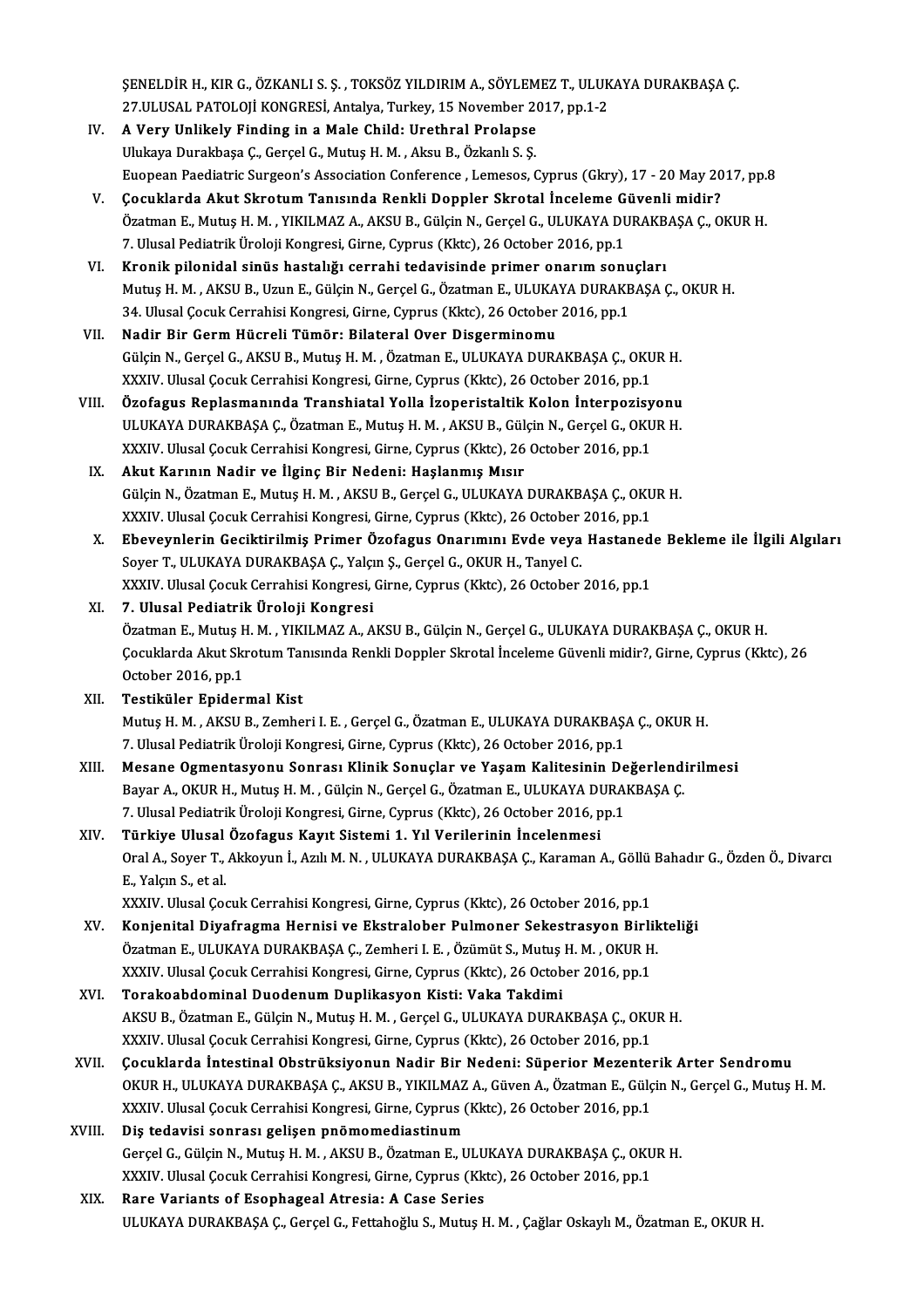4th International Conference on Oesophageal Atresia, Sidney, Australia, 15 September 2016, pp.2<br>Evaluation of the Finst Veer Data of Turkich Feenhageal Atresia Pegistru 4th International Conference on Oesophageal Atresia, Sidney, Australia, 15 Septeml<br>XX. Evaluation of the First Year Data of Turkish Esophageal Atresia Registry<br>Oral A. Sover T. Aldreuun LATUM N. ULUKANA DURAKRASA G. Karama 4th International Conference on Oesophageal Atresia, Sidney, Australia, 15 September 2016, pp.2<br><mark>Evaluation of the First Year Data of Turkish Esophageal Atresia Registry</mark><br>Oral A., Soyer T., Akkoyun İ., Azılı M. N. , ULUKAY Evaluation of t<br>Oral A., Soyer T.,<br>E., Yalçın S., et al.<br>4th International Oral A., Soyer T., Akkoyun İ., Azılı M. N. , ULUKAYA DURAKBAŞA Ç., Karaman A., Göllü Bahadır G., Ö.<br>E., Yalçın S., et al.<br>4th International Conference on Oesophageal Atresia, Sidney, Australia, 15 September 2016, pp.5<br>Tran E., Yalçın S., et al.<br>4th International Conference on Oesophageal Atresia, Sidney, Australia, 15 September 2016, pp.5<br>XXI. Transhiatal Isoperistaltic Colonic Interposition for Esophageal Replacement ULUKAYA DURAKBAŞA Ç., Özatman E., Mutuş H. M., AKSU B., Gülçin N., Gerçel G., OKUR H. 4th International Conference on Oesophageal Atresia, Sidney, Australia, 15 September 2016, pp.4 ULUKAYA DURAKBAŞA Ç., Özatman E., Mutuş H. M. , AKSU B., Gülçin N., Gerçel G., OKUR H.<br>4th International Conference on Oesophageal Atresia, Sidney, Australia, 15 September 2016, pp.4<br>XXII. A Novel Technique for Long Ga 4th International <mark>(</mark><br>A Novel Techniq<br>Esophagostomy<br><sup>III IIVAVA NIBAVI</sub></sup> A Novel Technique for Long Gap Esophageal Atresia Surgery: Contraptions<br>Esophagostomy<br>ULUKAYA DURAKBAŞA Ç., Mutuş H. M. , Gerçel G., Fettahoğlu S., OKUR H.<br>4th International Conference en Ossenbageal Atresia Sidney, Austra Esophagostomy<br>ULUKAYA DURAKBAŞA Ç., Mutuş H. M. , Gerçel G., Fettahoğlu S., OKUR H.<br>4th International Conference on Oesophageal Atresia, Sidney, Australia, 15 September 2016, pp.3 ULUKAYA DURAKBAŞA Ç., Mutuş H. M. , Gerçel G., Fettahoğlu S., OKUR H.<br>4th International Conference on Oesophageal Atresia, Sidney, Australia, 15 September 2016, pp.3<br>XXIII. Perception of Caregivers Concerning Waiting P 4th International Confer<br>Perception of Caregiv<br>Home or at Hospital?<br>Sever T. ULUYAYA DUP Perception of Caregivers Concerning Waiting Period for delayed<br>Home or at Hospital?<br>Soyer T., ULUKAYA DURAKBAŞA Ç., Yalçın Ş., Gerçel G., OKUR H., Tanyel C.<br>4th International Conference on Ossenbassel Arresia Sidney, Austr Home or at Hospital?<br>Soyer T., ULUKAYA DURAKBAŞA Ç., Yalçın Ş., Gerçel G., OKUR H., Tanyel C.<br>4th International Conference on Oesophageal Atresia, Sidney, Australia, 15 September 2016, pp.1<br>Sternal eleft and estenia eerdis Soyer T., ULUKAYA DURAKBAŞA Ç., Yalçın Ş., Gerç<br>4th International Conference on Oesophageal Atre<br>XXIV. Sternal cleft and ectopia cordis association. 4th International Conference on Oesophageal Atresia, Sidney, Aust<br>Sternal cleft and ectopia cordis association.<br>Gerçel G., AKSU B., EREN T. S. , ULUKAYA DURAKBAŞA Ç., OKUR H.<br>17th European Congrees of European Pediatric Su Sternal cleft and ectopia cordis association.<br>Gerçel G., AKSU B., EREN T. S. , ULUKAYA DURAKBAŞA Ç., OKUR H.<br>17th European Congress of European Pediatric Surgeons' Association, Milano, Italy, 15 June 2016, pp.1<br>Effectivene Gerçel G., AKSU B., EREN T. Ş. , ULUKAYA DURAKBAŞA Ç., OKUR H.<br>17th European Congress of European Pediatric Surgeons' Association, Milano, Italy, 15 J<br>XXV. Effectiveness of active observation in diagnosing pediatric acute 17th European Congress of European Pediatric Surgeons' Association, Milano, Italy,<br>Effectiveness of active observation in diagnosing pediatric acute appendic<br>Gerçel G., ULUKAYA DURAKBAŞA Ç., Özatman E., YIKILMAZ A., Mutuş 17th European Congress of European Pediatric Surgeons' Association, Milano, Italy, 15 June 2016, pp.1 Gerçel G., ULUKAYA DURAKBAŞA Ç., Özatman E., YIKILMAZ A., Mutuş H. M. , OKUR H.<br>17th European Congress of European Pediatric Surgeons' Association, Milano, Italy, 15 June 2016, pp.1<br>XXVI. Does feeding temperature and type 17th European Congress of European Pediatric Surgeons' Association, Milano, Italy, 15 June 2016, pp.1<br>Does feeding temperature and type of feeding have an effect on esophageal motility in newborr<br>FETTAHOĞLU S., ULUKAYA DUR Does feeding temperature and type of feeding have an effect on esophageal motility in new<br>FETTAHOĞLU S., ULUKAYA DURAKBAŞA Ç., Özümüt S., Mungan Akın İ., Gerçel G., BÜYÜKKAYHAN D., OKU<br>17th European Congress of European Pe FETTAHOĞLU S., ULUKAYA DURAKBAŞA Ç., Özümüt S., Mungan Akın İ., Gerçel G., BÜYÜKKAYHAN D.<br>17th European Congress of European Pediatric Surgeons' Association, Milano, Italy, 15 June 2016,<br>XXVII. Evaluation of clinical resul 17th European Congress of European Pediatric Surgeons' Association, Milano, Italy, 15 June 2016,<br>**Evaluation of clinical results and quality of life in children after bladder augmentation**<br>Bayar A., Mutuş H. M. , AKSU B., Evaluation of clinical results and quality of life in children after bladder augmentation<br>Bayar A., Mutuş H. M. , AKSU B., Gülçin N., Gerçel G., Özatman E., ULUKAYA DURAKBAŞA Ç., OKUR H.<br>17th European Congress of European Bayar A., Mutuş H. M., AKSU B., Gülçin N., Gerçel G., Özatman E., ULUKAYA DURAKBAŞA Ç., OKUR H.<br>17th European Congress of European Pediatric Surgeons' Association, Milano, Italy, 15 June 2016, p<br>XXVIII. Assessment of gastr 17th European Congress of European Pediatric Surgeons' Association, Milano, Italy, 15 ]<br>Assessment of gastrointestinal functions in children with Familial Mediterran<br>Anadolulu A. İ. , ULUKAYA DURAKBAŞA Ç., Ergüven M., Zemh Assessment of gastrointestinal functions in children with Familial Mediterranean Fever<br>Anadolulu A. İ. , ULUKAYA DURAKBAŞA Ç., Ergüven M., Zemheri I. E. , Gülçin N., OKUR H.<br>17th European Congress of European Pediatric Sur Anadolulu A. İ. , ULUKAYA DURAKBAŞA Ç., Ergüven M., Zemheri I. E. , Gülçin N., OKUR H.<br>17th European Congress of European Pediatric Surgeons' Association, Milano, Italy, 15 June 2016, pp.1<br>XXIX. Neuroendocrine tumors of th ULUKAYA DURAKBAŞA Ç., Özatman E., Yörük A., Zemheri I. E., Anadolulu A. İ., OKUR H. 17th European Congress of European Pediatric Surgeons' Association, Milano, Italy, 15 June 2016, pp.1 ULUKAYA DURAKBAŞA Ç., Özatman E., Yörük A., Zemheri I. E. , Anadolulu A. İ. , OKUR H.<br>17th European Congress of European Pediatric Surgeons' Association, Milano, Italy, 15 June 2016, pp.1<br>XXX. Nadir Görülen Üreteral Du 17th Euro<br>Nadir Göl<br>Sunumu]<br>Boyar A. A Nadir Görülen Üreteral Duplikasyon ve Mesane Divertikülü Birl<br>Sunumu]<br>Bayar A., Mutuş H. M. , Fettahoğlu S., ULUKAYA DURAKBAŞA Ç., OKUR H.<br>YYYIII Ulusal Cosuk Carrabisi Kansresi Antalya Turkay 28 Ostabar 201 Sunumu]<br>Bayar A., Mutuş H. M. , Fettahoğlu S., ULUKAYA DURAKBAŞA Ç., OKUR H.<br>XXXIII. Ulusal Çocuk Cerrahisi Kongresi, Antalya, Turkey, 28 October 2015, vol.29, no.29, pp.163<br>İrola Örefegus Atregisi Tedevisinde Yeni Bir Yön Bayar A., Mutuş H. M. , Fettahoğlu S., ULUKAYA DURAKBAŞA Ç., OKUR H.<br>XXXIII. Ulusal Çocuk Cerrahisi Kongresi, Antalya, Turkey, 28 October 2015, vol.29, no.29, pp.163<br>XXXI. İzole Özofagus Atrezisi Tedavisinde Yeni Bir Yönte XXXIII. Ulusal Çocuk Cerrahisi Kongresi, Antalya, Turkey, 28 October 201<br><mark>İzole Özofagus Atrezisi Tedavisinde Yeni Bir Yöntem: Özofagost</mark><br>ULUKAYA DURAKBAŞA Ç., Mutuş H. M. , Gerçel G., Fettahoğlu S., OKUR H.<br>YYYIII. Ulusal İzole Özofagus Atrezisi Tedavisinde Yeni Bir Yöntem: Özofagostomisiz Kolon Transp<br>ULUKAYA DURAKBAŞA Ç., Mutuş H. M. , Gerçel G., Fettahoğlu S., OKUR H.<br>XXXIII. Ulusal Çocuk Cerrahisi Kongresi, Antalya, Turkey, 28 October 2 ULUKAYA DURAKBAŞA Ç., Mutuş H. M. , Gerçel G., Fettahoğlu S., OKUR H.<br>XXXIII. Ulusal Çocuk Cerrahisi Kongresi, Antalya, Turkey, 28 October 2015, vol.29, no.29, pp.87<br>XXXII. Akut Apandisit Tanısında Aktif İzlem ile Değerlen XXXIII. Ulusal Çocuk Cerrahisi Kongresi, Antalya, Turkey, 28 October 2015, vol.2<br><mark>Akut Apandisit Tanısında Aktif İzlem ile Değerlendirme: Hala Etkin ve</mark><br>Gerçel G., ULUKAYA DURAKBAŞA Ç., Özatman E., Yıkılmaz A., Mutuş M., O Akut Apandisit Tanısında Aktif İzlem ile Değerlendirme: Hala Etkin ve Güncel ı<br>Gerçel G., ULUKAYA DURAKBAŞA Ç., Özatman E., Yıkılmaz A., Mutuş M., OKUR H.<br>XXXIII. Ulusal Çocuk Cerrahisi Kongresi, Antalya, Turkey, 28 Octobe Gerçel G., ULUKAYA DURAKBAŞA Ç., Özatman E., Yıkılmaz A., Mutuş M., OKUR H.<br>XXXIII. Ulusal Çocuk Cerrahisi Kongresi, Antalya, Turkey, 28 October 2015, vol.29, pp.39<br>XXXIII. Ailesel Akdeniz Ateşi Hastalığı Olan Çocuklar XXXIII. Ulusal Çocuk Cerrahisi Kongresi, Antalya, Turkey, 28 October 2015, vol.29, pp.39<br>Ailesel Akdeniz Ateşi Hastalığı Olan Çocukların Gastrointestinal Fonksiyonları<br>Manometre ve Roma III Kriterleri ile Değerlendirilmesi Ailesel Akdeniz Ateşi Hastalığı Olan Çocukların Gastrointestinal Fonksiyonlar<br>Manometre ve Roma III Kriterleri ile Değerlendirilmesi<br>Anadolulu A. İ., ULUKAYA DURAKBAŞA Ç., ergüven m., zemheri ı. e. , Gülçin N., OKUR H.<br>YYY Manometre ve Roma III Kriterleri ile Değerlendirilmesi<br>Anadolulu A. İ. , ULUKAYA DURAKBAŞA Ç., ergüven m., zemheri ı. e. , Gülçin N., OKUR H.<br>XXXIII. Ulusal Çocuk Cerrahisi Kongresi, Antalya, Turkey, 28 October 2015, vol.2 Anadolulu A. İ. , ULUKAYA DURAKBAŞA Ç., ergüven m., zemh<br>XXXIII. Ulusal Çocuk Cerrahisi Kongresi, Antalya, Turkey, 28<br>XXXIV. İnternal Anal Sfinkter Akalazyasında Botoks Tedavisi XXXIII. Ulusal Çocuk Cerrahisi Kongresi, Antalya, Turkey, 28 October 2015, vol.29, no.29, p<br><mark>İnternal Anal Sfinkter Akalazyasında Botoks Tedavisi</mark><br>Özatman E., AKSU B., Bayar A., Fettahoğlu S., Gerçel G., ULUKAYA DURAKBAŞA İnternal Anal Sfinkter Akalazyasında Botoks Tedavisi<br>Özatman E., AKSU B., Bayar A., Fettahoğlu S., Gerçel G., ULUKAYA DURAKBAŞA Ç., OKUR H.<br>XXXIII. Ulusal Çocuk Cerrahisi Kongresi, Antalya, Turkey, 28 October 2015, vol.29,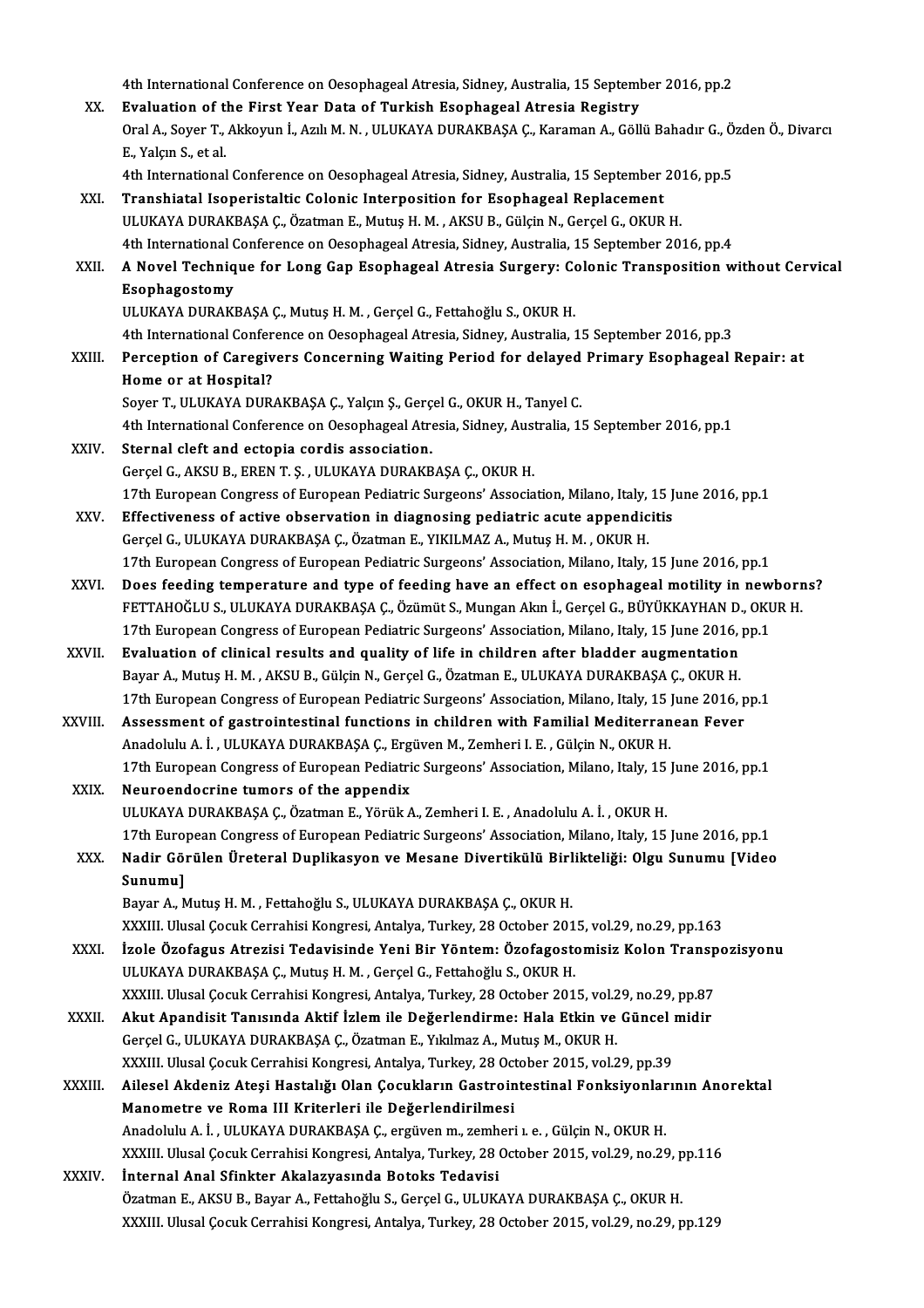- XXXV. Primer ve Sekonder Vezikoüreteral Reflüde Tedavi Yöntemlerinin Karşılaştırılması<br>Masırbası K. III UKAYA DURAKRASA G. AKSU R. Gağlar Oskaylı M. Turban R. Gandan G. OKUL Primer ve Sekonder Vezikoüreteral Reflüde Tedavi Yöntemlerinin Karşılaştırılması<br>Maşrabacı K., ULUKAYA DURAKBAŞA Ç., AKSU B., Çağlar Oskaylı M., Turhan P., Candan C., OKUR H.<br>YYYUL Ulusal Casuk Carrabisi Kangrasi, Antalya, Primer ve Sekonder Vezikoüreteral Reflüde Tedavi Yöntemlerinin Karşılaştırılması<br>Maşrabacı K., ULUKAYA DURAKBAŞA Ç., AKSU B., Çağlar Oskaylı M., Turhan P., Candan C., OKUR I<br>XXXIII. Ulusal Çocuk Cerrahisi Kongresi, Antalya Maşrabacı K., ULUKAYA DURAKBAŞA Ç., AKSU B., Çağlar Oskaylı M., Turhan P., Candan C., OKUR H.<br>XXXIII. Ulusal Çocuk Cerrahisi Kongresi, Antalya, Turkey, 28 October 2015, vol.29, no.29, pp.290<br>XXXVI. Wilms Tümörünün Olağ XXXIII. Ulusal Cocuk Cerrahisi Kongresi, Antalya, Turkey, 28 October 2015, vol.29, no.29, pp.290
- Wilms Tümörünün Olağandışı Seyri: 14 Yıl Sonra Nüks<br>Mutuş H. M. , Gerçel G., Yörük A., Zemheri I. E. , ULUKAYA DURAKBAŞA Ç., OKUR H.<br>XXXIII. Ulusal Çocuk Cerrahisi Kongresi, Antalya, Turkey, 28 October 2015, vol.29, no.29,
- XXXVII. Primer ve Sekonder Vezikoüreteral Reflüde Tanısal Yöntemlerin Karşılaştırılması<br>Maşrabacı K., ULUKAYA DURAKBAŞA Ç., Mutuş H. M. , Gülçin N., Candan C., Turhan P., OKUR H. XXXIII. Ulusal Çocuk Cerrahisi Kongresi, Antalya, Turkey, 28 October 2015, vol.29, no.29, pp.30<br><mark>Primer ve Sekonder Vezikoüreteral Reflüde Tanısal Yöntemlerin Karşılaştırılması</mark><br>Maşrabacı K., ULUKAYA DURAKBAŞA Ç., Mutuş H. Primer ve Sekonder Vezikoüreteral Reflüde Tanısal Yöntemlerin Karşılaştırılması<br>Maşrabacı K., ULUKAYA DURAKBAŞA Ç., Mutuş H. M. , Gülçin N., Candan C., Turhan P., OKUR H.<br>XXXIII. Ulusal Çocuk Cerrahisi Kongresi, Antalya, T Maşrabacı K., ULUKAYA DURAKBAŞA Ç., Mutuş H. M. , Gülçin N., Candan C., Turhan P., OKUR<br>XXXIII. Ulusal Çocuk Cerrahisi Kongresi, Antalya, Turkey, 28 October 2015, vol.29, no.29, pp.<br>XXXVIII. Nadir Bir Duodenal Obstrüksüyon
- Nadir Bir Duodenal Obstrüksüyon Nedeni: Süperior Mezenterik Arter Sendromu<br>Gerçel G., ULUKAYA DURAKBAŞA Ç., Çağlar Oskaylı M., YIKILMAZ A., OKUR H. XXXIII. Ulusal Çocuk Cerrahisi Kongresi, Antalya, Turkey, 28 October 2015, vol.29, no.29, pp.178
- XXXIX. Sternal Kleft ve Ektopia Kordis Birlikteliği: Olgu Sunumu [Video Sunumu] Gerçel G., AKSU B., EREN T. Ş., ULUKAYA DURAKBAŞA Ç., OKUR H. Sternal Kleft ve Ektopia Kordis Birlikteliği: Olgu Sunumu [Video Sunumu]<br>Gerçel G., AKSU B., EREN T. Ş. , ULUKAYA DURAKBAŞA Ç., OKUR H.<br>XXXIII. Ulusal Çocuk Cerrahisi Kongresi, Antalya, Turkey, 28 October 2015, vol.29, no. Gerçel G., AKSU B., EREN T. Ş. , ULUKAYA DURAKBAŞA Ç., OKUR<br>XXXIII. Ulusal Çocuk Cerrahisi Kongresi, Antalya, Turkey, 28 Oct<br>XL. Neonatal Kolestazın Nadir Bir Sebebi: Biliyer Hipoplazi<br>AKSU B. Garsel G. Gağlar Oskaylı M. G
	- XXXIII. Ulusal Çocuk Cerrahisi Kongresi, Antalya, Turkey, 28 October 2015, vol.2<br><mark>Neonatal Kolestazın Nadir Bir Sebebi: Biliyer Hipoplazi</mark><br>AKSU B., Gerçel G., Çağlar Oskaylı M., Çam S., ULUKAYA DURAKBAŞA Ç., OKUR H.<br>YYYIII Neonatal Kolestazın Nadir Bir Sebebi: Biliyer Hipoplazi<br>AKSU B., Gerçel G., Çağlar Oskaylı M., Çam S., ULUKAYA DURAKBAŞA Ç., OKUR H.<br>XXXIII. Ulusal Cocuk Cerrahisi Kongresi, Antalya, Turkey, 28 October 2015, vol.29, no.29, AKSU B., Gerçel G., Çağlar Oskaylı M., Çam S., ULUKAYA DURAKBAŞA Ç., OKUR H.<br>XXXIII. Ulusal Çocuk Cerrahisi Kongresi, Antalya, Turkey, 28 October 2015, vol.29, no.29, pp.372<br>XLI. Gastroözofageal Reflü ile Uyumlu Klinik
	- XXXIII. Ulusal Çocuk Cerrahisi Kongresi, Antalya, Turkey, 28 October 2015, vol.29, no.29, pp.372<br>Gastroözofageal Reflü ile Uyumlu Klinik bulguları Olan Yenidoğanlarda, Besin Sıcaklığı<br>Özofagus Motilitesine Etkisinin İmpeda Gastroözofageal Reflü ile Uyumlu Klinik bulguları Olan Yenidoğanlarda, Besin Sıcaklığı ve Türünün<br>Özofagus Motilitesine Etkisinin İmpedans ve pH Monitorizasyonu ile Değerlendirilmesi<br>Fettahoğlu S.,ULUKAYA DURAKBAŞA Ç., Sev Özofagus Motilitesine Etkisinin İmpedans ve pH Monitorizasyonu ile Değerlendirilme<br>Fettahoğlu S., ULUKAYA DURAKBAŞA Ç., Sevük Özumut S., Mungan Akın İ., Gerçel G., BÜYÜKKAYH<br>XXXIII. Ulusal Çocuk Cerrahisi Kongresi, Antalya Fettahoğlu S., ULUKAYA DURAKBAŞA Ç., Sevük Özumut S., Mungan Akın İ., Gerçel G., BÜYÜKKAYHAN D., OKUR H.<br>XXXIII. Ulusal Çocuk Cerrahisi Kongresi, Antalya, Turkey, 28 October 2015, vol.29, no.29, pp.134<br>XLII. Preduodena
	- Gülçin N., Mutuş M., Bayar A., ULUKAYA DURAKBAŞA Ç., OKUR H. Preduodenal Portal Ven: 3 Olgu<br>Gülçin N., Mutuş M., Bayar A., ULUKAYA DURAKBAŞA Ç., OKUR H.<br>XXXIII. Ulusal Çocuk Cerrahisi Kongresi, Antalya, Turkey, 28 October 2015, vol.29, no.29, pp.193<br>Trakaahransiyal Vabansı Cisim Asp Gülçin N., Mutuş M., Bayar A., ULUKAYA DURAKBAŞA Ç., OKUR H.<br>XXXIII. Ulusal Çocuk Cerrahisi Kongresi, Antalya, Turkey, 28 October 2013<br>XLIII. Trakeobronşiyal Yabancı Cisim Aspirasyonları: Klinik Deneyim.<br>Fettaboğlu S.
	- XXXIII. Ulusal Çocuk Cerrahisi Kongresi, Antalya, Turkey, 28 October 2015, vol.29, no.29, pp.193<br><mark>Trakeobronşiyal Yabancı Cisim Aspirasyonları: Klinik Deneyim.</mark><br>Fettahoğlu S., Mutuş H. M. , Anadolulu A. İ. , Çağlar Oskaylı Tr<br>Fe<br>H<br>vv Fettahoğlu S., Mutuş H. M. , Anadolulu A. İ. , Çağlar Oskaylı M., Gülçin N., AKSU B., ULUKAYA DUR<br>H.<br>XXXIII. Ulusal Çocuk Cerrahisi Kongresi, Antalya, Turkey, 28 October 2015, vol.29, no.29, pp.49<br>Maskal Divertikülü 1.1.0

```
H.<br>XXXIII. Ulusal Çocuk Cerrahisi Kongresi, Ant<br>XLIV.     Meckel Divertikülü: 10 Yıllık Deneyim
 Meckel Divertikülü: 10 Yıllık Deneyim<br>Cağlar Oskaylı M., Özatman E., Mutuş H. M. , AKSU B., Gerçel G., Gülçin N., ULUKAYA DURAKBASA Ç., OKUR H.
   Meckel Divertikülü: 10 Yıllık Deneyim<br>Çağlar Oskaylı M., Özatman E., Mutuş H. M. , AKSU B., Gerçel G., Gülçin N., ULUKAYA DURAKBAŞA (<br>XXXIII. Ulusal Çocuk Cerrahisi Kongresi, Antalya, Turkey, 28 October 2015, vol.29, no.29
```
- XLV. Appendiksin Nöroendokrin Tümörü: Çok Bilinen Ancak Az Görülen Bir Tanı XXXIII. Ulusal Çocuk Cerrahisi Kongresi, Antalya, Turkey, 28 October 2015, vol.29, no.2<br><mark>Appendiksin Nöroendokrin Tümörü: Çok Bilinen Ancak Az Görülen Bir Tanı</mark><br>ULUKAYA DURAKBAŞA Ç., Özatman E., yörük a., zemheri ı. e. , A Appendiksin Nöroendokrin Tümörü: Çok Bilinen Ancak Az Görülen Bir Tanı<br>ULUKAYA DURAKBAŞA Ç., Özatman E., yörük a., zemheri ı. e. , Anadolulu A. İ. , OKUR H.<br>XXXIII. Ulusal Çocuk Cerrahisi Kongresi, Antalya, Turkey, 28 Octo ULUKAYA DURAKBAŞA Ç., Özatman E., yörük a., zemheri 1. e. , Ana<br>XXXIII. Ulusal Çocuk Cerrahisi Kongresi, Antalya, Turkey, 28 Octol<br>XLVI. İleumun İdiyopatik Segmental Dilatasyonu: Olgu Sunumu<br>Mutus H. M. Masyabası K. Anadal
- XXXIII. Ulusal Çocuk Cerrahisi Kongresi, Antalya, Turkey, 28 October 2015, vol.29, no.29, pp.6<br>İleumun İdiyopatik Segmental Dilatasyonu: Olgu Sunumu<br>Mutuş H. M. , Maşrabacı K., Anadolulu A. İ. , Zemheri I. E. , ULUKAYA DUR İleumun İdiyopatik Segmental Dilatasyonu: Olgu Sunumu<br>Mutuş H. M. , Maşrabacı K., Anadolulu A. İ. , Zemheri I. E. , ULUKAYA DURAKBAŞA Ç., OKUR H.<br>XXXIII. Ulusal Çocuk Cerrahisi Kongresi, Antalya, Turkey, 28 October 2015, v Mutuş H. M. , Maşrabacı K., Anadolulu A. İ. , Zemheri I. E. , ULUKAYA D<br>XXXIII. Ulusal Çocuk Cerrahisi Kongresi, Antalya, Turkey, 28 October<br>XLVII. Nadir Görülen Bir Olgu: Bilateral Testiküler Epidermoid Kist<br>Zemberi I
- XXXIII. Ulusal Çocuk Cerrahisi Kongresi, Antalya, Turkey, 28 October 2015, vol.29, no.29, p<sub>l</sub><br><mark>Nadir Görülen Bir Olgu: Bilateral Testiküler Epidermoid Kist</mark><br>Zemheri I. E. , Çağlar Oskaylı M., Bayar A., YIKILMAZ A., ULUKAY Nadir Görülen Bir Olgu: Bilateral Testiküler Epidermoid Kist<br>Zemheri I. E. , Çağlar Oskaylı M., Bayar A., YIKILMAZ A., ULUKAYA DURAKBAŞA Ç., OKUR H.<br>XXXIII. Ulusal Çocuk Cerrahisi Kongresi, Antalya, Turkey, 28 October 2015 Zemheri I. E. , Çağlar Oskaylı M., Bayar A., YIKILMAZ A., ULUKAYA DURAKBAŞA Ç., OKUR H.<br>XXXIII. Ulusal Çocuk Cerrahisi Kongresi, Antalya, Turkey, 28 October 2015, vol.29, no.29, p<br>XLVIII. Atipik Poliorsidizim: Olgu Sun
- XXXIII. Ulusal Çocuk Cerrahisi Kongresi, Antalya, Turkey, 28 October 2015, vol.29, no.29, pp.318<br><mark>Atipik Poliorşidizim: Olgu Sunumu</mark><br>Fettahoğlu S., Gülçin N., Çağlar Oskaylı M., AKSU B., Mutuş H. M. , ULUKAYA DURAKBAŞA Ç., Atipik Poliorşidizim: Olgu Sunumu<br>Fettahoğlu S., Gülçin N., Çağlar Oskaylı M., AKSU B., Mutuş H. M. , ULUKAYA DURAKBAŞA Ç., OKUR<br>XXXIII. Ulusal Çocuk Cerrahisi Kongresi, Antalya, Turkey, 28 October 2015, vol.29, no.29, pp. Fettahoğlu S., Gülçin N., Çağlar Oskaylı M., AKSU B., M<br>XXXIII. Ulusal Çocuk Cerrahisi Kongresi, Antalya, Tur<br>XLIX. Karın Duvar Defektlerinde On Yıllık Deneyim<br>Özetmen E. Cülcin N. Çeğler Oskaylı M. Bayen A. III.
- XXXIII. Ulusal Çocuk Cerrahisi Kongresi, Antalya, Turkey, 28 October 2015, vol.29, no.29, pp.277<br>**Karın Duvar Defektlerinde On Yıllık Deneyim**<br>Özatman E., Gülçin N., Çağlar Oskaylı M., Bayar A., ULUKAYA DURAKBAŞA Ç., OKUR Karın Duvar Defektlerinde On Yıllık Deneyim<br>Özatman E., Gülçin N., Çağlar Oskaylı M., Bayar A., ULUKAYA DURAKBAŞA Ç., OKUR H.<br>XXXIII. Ulusal Çocuk Cerrahisi Kongresi, Antalya, Turkey, 28 October 2015, vol.29, no.29, pp.139 Özatman E., Gülçin N., Çağlar Oskaylı M., Bayar A., ULUKAYA DURAKBAŞA Ç., OKUR H.<br>XXXIII. Ulusal Çocuk Cerrahisi Kongresi, Antalya, Turkey, 28 October 2015, vol.29, no.29, pp.139<br>L. The first index case with coincidence of
	- XXXIII. Ulusal Çocuk Cerrahisi Kongresi, Antalya, Turkey, 28 October 20<br>The first index case with coincidence of phenylketonuira, poly:<br>tetrahydrofolate reductase mutation from newborn screening<br>Özer L. ULUKAYA DURAKAAG G. The first index case with coincidence of pheny<br>tetrahydrofolate reductase mutation from new<br>Özer I., ULUKAYA DURAKBAŞA Ç., Çam S., Asuman K.<br>Annual Sumnosium of the Society for the Study of Inl tetrahydrofolate reductase mutation from newborn screening<br>Özer I., ULUKAYA DURAKBAŞA Ç., Çam S., Asuman K.<br>Annual Symposium of the Society for the Study of Inborn Errors of Metabolism, Lyon, France, 01 September 2015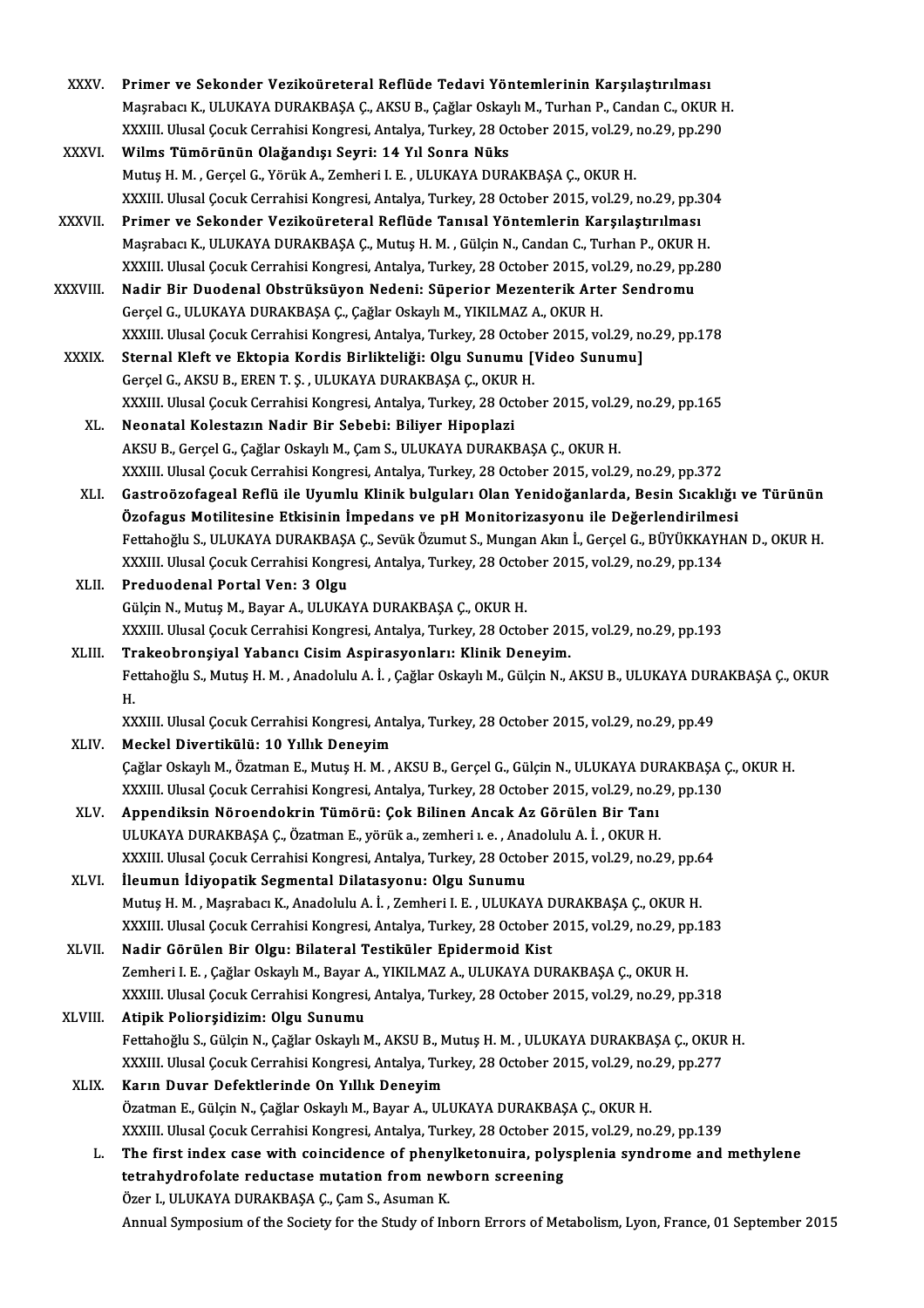| LI.    | Akut Batın Tablosu Sonucu Tanı Alan bir İntestinal tbc Vakası.                                                 |
|--------|----------------------------------------------------------------------------------------------------------------|
|        | Yasa E. O., Ergüven M., Kılıç P. E., Zemheri I. E., ULUKAYA DURAKBAŞA Ç., AKSU B.                              |
|        | 9. Ulusal Çocuk Enfeksiyon Hastalıkları Kongresi, Antalya, Turkey, 05 April 2015, pp.26                        |
| LII.   | İnflamatuar Polipte osseöz metaplazi ,olgu sunumu. .24.Ulusal Patoloji Kongresi .2014-Trabzon                  |
|        | ZEMHERI I. E., TOPRAK M., ENGIN ZERK P., MUTUŞ M., ÖZKANLI S. Ş., ZENGINKINET T., ULUKAYA DURAKBAŞA Ç.         |
|        | 24.Ulusal Patoloji Kongresi .2014-Trabzon, Trabzon, Turkey, 19 November 2014, pp.81                            |
| LIII.  | İleumda İzole Heterotopik Pankreas.                                                                            |
|        | ZEMHERI I. E., GİRGİN R. B., ENGİN ZERK P., YÜVRÜK M., TOPRAK M., KOSEMETIN D., ÖZKANLI S. Ş.,                 |
|        | ZENGINKINET T., ULUKAYA DURAKBAŞA Ç.                                                                           |
|        | 24. Ulusal Patoloji Kongresi 2014-Trabzon, Trabzon, Turkey, 19 November 2014, pp.537                           |
| LIV.   | Nadir bir Rektal Polip Olgusu                                                                                  |
|        | Özatman E., Mutuş H. M., Zemheri I. E., AKSU B., Maşrabacı K., ULUKAYA DURAKBAŞA Ç., OKUR H.                   |
|        | XXXII. Ulusal Çocuk Cerrahisi Kongresi, Trabzon, Turkey, 17 September 2014, pp.215                             |
| LV.    | Pnömotoraks                                                                                                    |
|        | Gülçin N., Özatman E., AKSU B., Anadolulu A. İ., Caglar M., ULUKAYA DURAKBAŞA Ç., OKUR H.                      |
|        | XXXII. Ulusal Çocuk Cerrahisi Kongresi, Trabzon, Turkey, 17 September 2014, pp.67                              |
|        |                                                                                                                |
| LVI.   | Sindirim Sistemi Duplikasyonları: Klinik Deneyim                                                               |
|        | Fettahoğlu S., ULUKAYA DURAKBAŞA Ç., Çağlar Oskaylı M., Zemheri I. E., Ozkanli S. Ş., Özatman E., OKUR H.      |
|        | XXXII. Ulusal Çocuk Cerrahisi Kongresi, Trabzon, Turkey, 17 September 2014, pp.95                              |
| LVII.  | Toraks Duvarında Malignite ile Uyumlu Kitle ile Başvuran bir olgu sunumu                                       |
|        | Bayar A., AKSU B., ULUKAYA DURAKBAŞA Ç., Zemheri I. E., Mutuş H. M., OKUR H.                                   |
|        | XXXII. Ulusal Çocuk Cerrahisi Kongresi, Trabzon, Turkey, 17 September 2014, pp.157                             |
| LVIII. | Selim Özofagus Darlıklarında Dilatasyon                                                                        |
|        | Gerçel G., ULUKAYA DURAKBAŞA Ç., Çağlar Oskaylı M., Gülçin N., Bayar A., Fettahoğlu S., OKUR H.                |
|        | XXXII. Ulusal Çocuk Cerrahisi Kongresi, Trabzon, Turkey, 17 September 2014, pp.57                              |
| LIX.   | Özofagus Atrezisi Sonrası Gelişen Şilotoraks: Olgu Sunumu                                                      |
|        | Bayar A., ULUKAYA DURAKBAŞA Ç., Mutuş H. M., Çağlar Oskaylı M., Anadolulu A. İ., OKUR H.                       |
|        | XXXII. Ulusal Çocuk Cerrahisi Kongresi, Trabzon, Turkey, 17 September 2014, pp.155                             |
| LX.    | Bükülebilir Endoskopinin Üst Gastrointestinal Yabancı Cisimlerde Kullanımı: Video Sunumu                       |
|        | ULUKAYA DURAKBAŞA Ç., Anadolulu A. İ., Fettahoğlu S., Mutuş H. M., AKSU B., OKUR H.                            |
|        | XXXII. Ulusal Çocuk Cerrahisi Kongresi, Trabzon, Turkey, 17 September 2014, pp.381                             |
| LXI.   | Akut Karın Olgusunda İntraabdominal Fibromatozis ve Meckel Divertikülü Birlikteliği: Olgu Sunumu               |
|        | Bayar A., ULUKAYA DURAKBAŞA Ç., Zemheri I. E., AKSU B., Fettahoğlu S., Kuru L. İ., OKUR H.                     |
|        | XXXII. Ulusal Çocuk Cerrahisi Kongresi, Trabzon, Turkey, 17 September 2014, pp.154                             |
| LXII.  | Özofagus Atrezilerine Eşlik Eden Anomalilerin Değerlendirilmesi                                                |
|        | Mutuş H. M. , Özatman E., ULUKAYA DURAKBAŞA Ç., Caglar M., Gülçin N., Anadolulu A. İ. , Fettahoğlu S., OKUR H. |
|        | XXXII. Ulusal Çocuk Cerrahisi Kongresi, Trabzon, Turkey, 17 September 2014, pp.216                             |
| LXIII. | Dissinerjik Dışkılamada "Biofeedback" Uygulaması                                                               |
|        | Anadolulu A. İ., ULUKAYA DURAKBAŞA Ç., Gülçin N., Gerçel G., AKSU B., Yalçın Z., OKUR H.                       |
|        | XXXII. Ulusal Çocuk Cerrahisi Kongresi, Trabzon, Turkey, 17 September 2014, pp.128                             |
| LXIV.  | Pelvik Kitle Bulgularıyla Başvuran Apendiks Nöroendokrin Tümörü                                                |
|        | Anadolulu A. İ., Bayar A., ULUKAYA DURAKBAŞA Ç., Gülçin N., Zemheri I. E., OKUR H.                             |
|        | XXXII. Ulusal Çocuk Cerrahisi Kongresi, Trabzon, Turkey, 17 September 2014, pp.156                             |
| LXV.   | Servikal Kistik Lenfanjiomla Uyumlu Bulgularla Başvuran bir YEnidoğanda Olağandışı bir Anomali:                |
|        | Pirform Sinus Fistülü                                                                                          |
|        | ULUKAYA DURAKBAŞA Ç., Caglar M., UZUN L., AKSU B., Zemheri I. E., OKUR H.                                      |
|        | XXXII. Ulusal Çocuk Cerrahisi Kongresi, Trabzon, Turkey, 17 September 2014, pp.196                             |
| LXVI.  | Kostik Özofagus Hasarı Sağaltımında Biyo-Çözünür Stent Bir Çözüm müdür?                                        |
|        | ULUKAYA DURAKBAŞA Ç., Anadolulu A. İ., Fettahoğlu S., Bayar A., Maşrabacı K., OKUR H.                          |
|        | XXXII. Ulusal Çocuk Cerrahisi Kongresi, Trabzon, Turkey, 17 September 2014, pp.164                             |
| LXVII. | Özofagus Atrezisinin Nadir Görülen Formları                                                                    |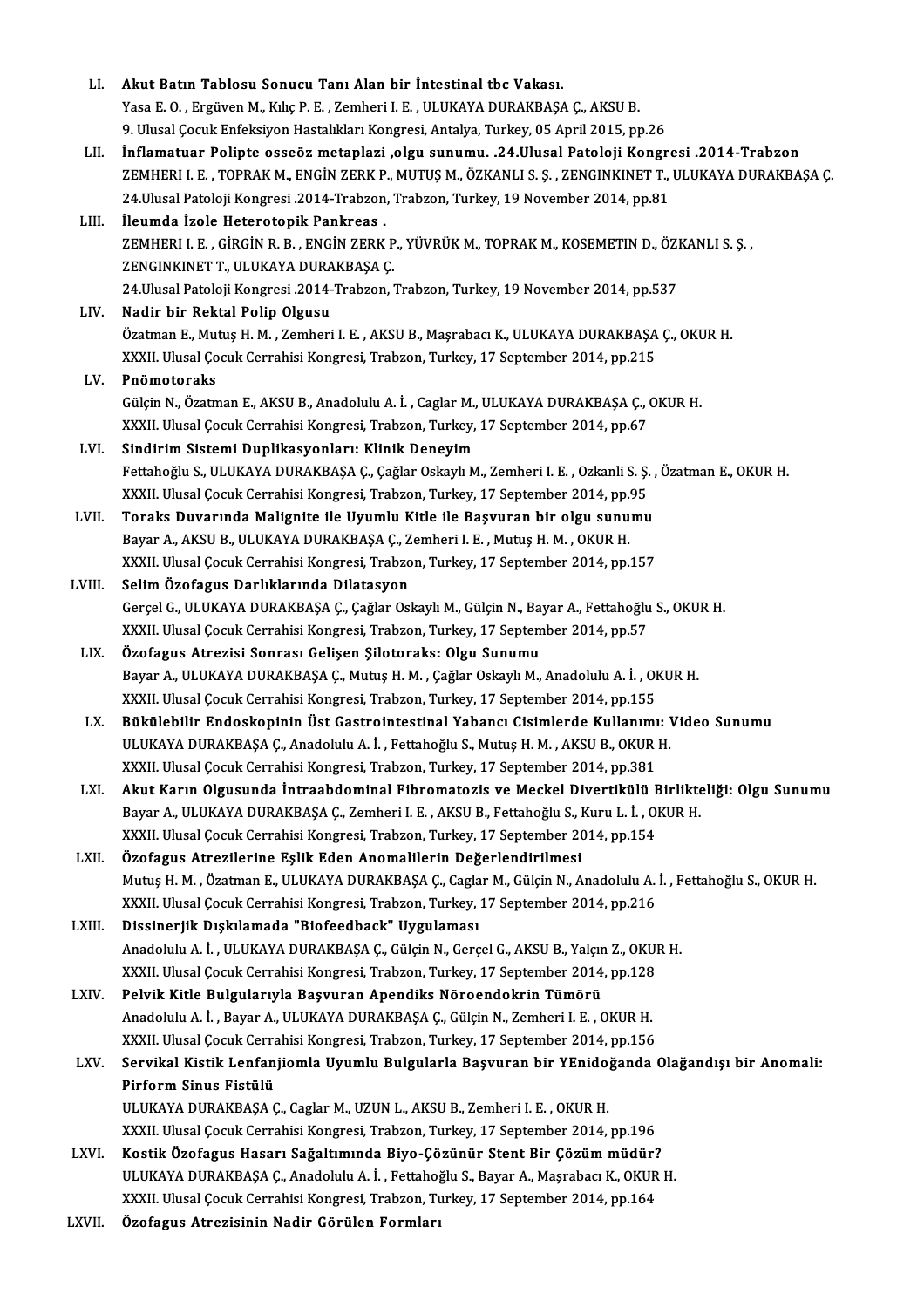|                | ULUKAYA DURAKBAŞA Ç., Gerçel G., Fettahoğlu S., Mutuş M., Çağlar Oskaylı M., Özatman E., OKUR H.                                                                                                 |
|----------------|--------------------------------------------------------------------------------------------------------------------------------------------------------------------------------------------------|
|                | XXXII. Ulusal Çocuk Cerrahisi Kongresi, Trabzon, Turkey, 17 September 2014, pp.42                                                                                                                |
| LXVIII.        | <b>Surgical Approach to Ovarian Torsion</b>                                                                                                                                                      |
|                | Çağlar Oskaylı M., Maşrabacı K., Mutuş M., Gülçin N., Anadolulu A. İ., FETTAHOĞLU S., Bayar A., ULUKAYA                                                                                          |
|                | DURAKBAŞA Ç., Zemheri I. E., OKUR H.                                                                                                                                                             |
|                | 15th Congress of the European Pediatric Surgeons' Association, Dublin, Ireland, 18 June 2014, pp.2                                                                                               |
| LXIX.          | <b>Evaluation of Biofeedback Training Results.</b>                                                                                                                                               |
|                | Mutuş H. M., Bayar A., Anadolulu A. İ., ULUKAYA DURAKBAŞA Ç., OKUR H.                                                                                                                            |
|                | 15th Congress of the European Pediatric Surgeons' Association, Dublin, Ireland, 18 June 2014, pp.258                                                                                             |
| LXX.           | Nonovarian Pelvic Masses                                                                                                                                                                         |
|                | FETTAHOĞLU S., ULUKAYA DURAKBAŞA Ç., ÇAĞLAR M., YÖRÜK A., MUTUŞ M., BAYAR A., ZEMHERI E., ÖZKANLI S. Ş.                                                                                          |
|                | , OKUR H.                                                                                                                                                                                        |
|                | EUPSA 15. EUROPEAN CONGRESS OF PEDIATRIC SURGERY, Dublin, Ireland, 18 June 2014, pp.172                                                                                                          |
| LXXI.          | An Overview of a Frequently Performed Surgical Procedure: Lymph Node Biopsies.<br>Çağlar Oskaylı M., Özatman E., Mutuş M., ULUKAYA DURAKBAŞA Ç., Gülçin N., Anadolulu A. İ., Yörük A., Timur Ç., |
|                | Ayhan A, Zemheri I. E., et al.                                                                                                                                                                   |
|                | 15th Congress of the European Pediatric Surgeons' Association, Dublin, Ireland, 18 June 2014, pp.3                                                                                               |
| LXXII.         | Acute Gangrenous Perforated Cholecystitis Secondary to Collagen Tissue Disorder                                                                                                                  |
|                | Gülçin N., Fettahoğlu S., AKSU B., Ergüven M., Bayar A., ULUKAYA DURAKBAŞA Ç., Kuru L. İ. , OKUR H.                                                                                              |
|                | 15th Congress of the European Pediatric Surgeons' Association, Dublin, Ireland, 18 June 2014, pp.248-249                                                                                         |
| LXXIII.        | Clinical Approach to Liver Masses in Children                                                                                                                                                    |
|                | Gülçin N., Bayar A., Yörük A., Çağlar Oskaylı M., ULUKAYA DURAKBAŞA Ç., Mutuş M., Gerçel G., Özatman E., OKUR H.                                                                                 |
|                | 15th European Congress of Paediatric Surgery, Dublin, Ireland, 18 June 2014, pp.1                                                                                                                |
| <b>LXXIV</b>   | Böbrek Hidatik Kistinde Medikal Tedavi Bir Seçenek midir?                                                                                                                                        |
|                | Anadolulu A. İ., ULUKAYA DURAKBAŞA Ç., Yılmabaşar G., Fettahoğlu S., Caglar M., Kuru L. İ., OKUR H.                                                                                              |
|                | XXXI. Ulusal Çocuk Cerrahisi Kongresi, Eskişehir, Turkey, 01 October 2013, pp.1                                                                                                                  |
| <b>LXXV</b>    | Overden Kaynaklanmayan Pelvik Kitleler                                                                                                                                                           |
|                | Şehiraltı V., Fettahoğlu S., Tosyalı A., Çağlar M., ULUKAYA DURAKBAŞA Ç., Mutuş M., ULUKAYA DURAKBAŞA Ç.,                                                                                        |
|                | Yörük A., Mutuş H. M., Özen M., et al.                                                                                                                                                           |
|                | XXXI. Ulusal Çocuk Cerrahisi Kongresi, Eskişehir, Turkey, 01 October 2013, pp.14                                                                                                                 |
| <b>LXXVI</b>   | Spontan İntestinal Perforasyon (SİP): İki Olgu Sunumu                                                                                                                                            |
|                | ULUKAYA DURAKBAŞA Ç., Anadolulu A. İ., Mungan İ., Özümüt S., Gerçel G., BÜYÜKKAYHAN D., Mutuş M., OKUR H.                                                                                        |
|                | XXXI. Ulusal Çocuk Cerrahisi Kongresi, Eskişehir, Turkey, 01 October 2013, pp.1                                                                                                                  |
| LXXVII.        | Over Torsiyonuna Cerrahi Yaklaşım                                                                                                                                                                |
|                | Çağlar Oskaylı M., Maşrabacı K., Mutus M., Gülçin N., Anadolulu A. İ., Fettahoğlu S., Bayar A., ULUKAYA DURAKBAŞA                                                                                |
|                | Ç., Zemheri I. E., OKUR H.                                                                                                                                                                       |
|                | XXXI. Ulusal Çocuk Cerrahisi Kongresi, Eskişehir, Turkey, 01 October 2013, pp.1                                                                                                                  |
| LXXVIII.       | Mıknatıs Herhangi Bir Yabancı Cisim Değildir                                                                                                                                                     |
|                | ULUKAYA DURAKBAŞA Ç., Özatman E., Mutuş M., Çağlar Oskaylı M., ULUKAYA DURAKBAŞA Ç., Tosyalı A., Şehiraltı v.,                                                                                   |
|                | Mutuș M., Mașrabacı K., Gerçel G., et al.                                                                                                                                                        |
|                | XXXI. Ulusal Çocuk Cerrahisi Kongresi, Eskişehir, Turkey, 01 October 2013, pp.10                                                                                                                 |
| <b>LXXIX</b>   | İntraabdominal Fibromatozis: Olgu Sunumu                                                                                                                                                         |
|                | Çağlar M., Fettahoğlu S., ULUKAYA DURAKBAŞA Ç., Zemheri E., Gülçin N., Anadolulu A. İ. , OKUR H.                                                                                                 |
|                | XXXI. Ulusal Çocuk Cerrahisi Kongresi, Eskişehir, Turkey, 01 October 2013, pp.1                                                                                                                  |
| <b>LXXX</b>    | : Çocuk Cerrahisi Hastalarında Malnütrisyon Prevalanası ile Malnütrisyon Risklerini Belirlemede                                                                                                  |
|                | STRONGKIDS Tarama Aracının Etkinliği                                                                                                                                                             |
|                | ULUKAYA DURAKBAŞA Ç., Fettahoğlu S., Gökgöz Bayar A., Mutuş M., OKUR H.                                                                                                                          |
|                | XXXI. Ulusal Çocuk Cerrahisi Kongresi, Eskişehir, Turkey, 01 October 2013, pp.2                                                                                                                  |
| <b>LXXXI</b> . | Intestinal Atrezilere Eşlik Eden Anomalilerin İrdelenmesi                                                                                                                                        |
|                | Tosyalı A., Caglar M., ULUKAYA DURAKBAŞA Ç., Gökgöz Bayar A., ULUKAYA DURAKBAŞA Ç., Şehiraltı V., Mutuş M.,                                                                                      |
|                | Mutus M., Sert M., Gülçin N., et al.                                                                                                                                                             |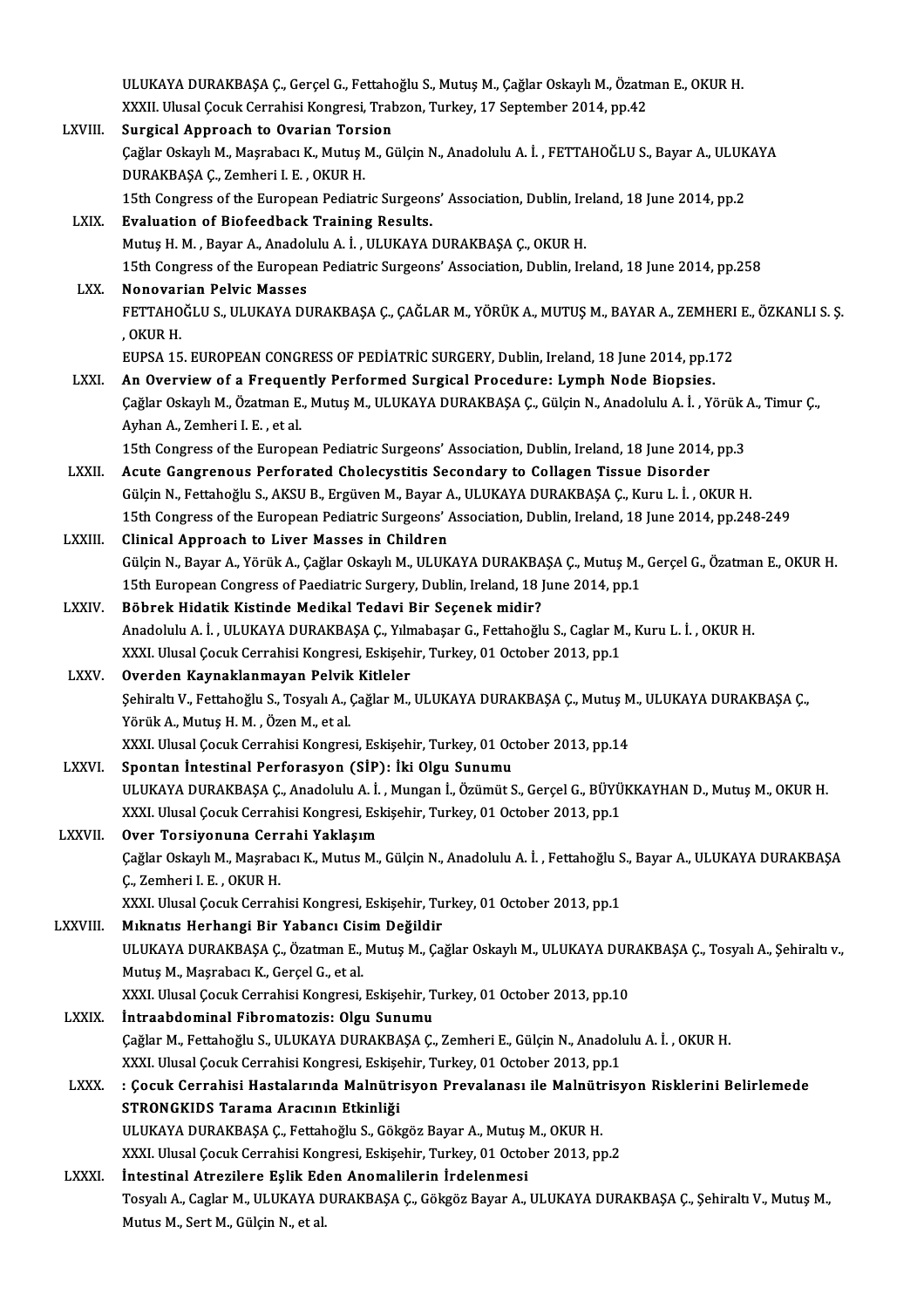|               | XXXI. Ulusal Çocuk Cerrahisi Kongresi, Eskişehir, Turkey, 01 October 2013, pp.13                                                 |
|---------------|----------------------------------------------------------------------------------------------------------------------------------|
| <b>LXXXII</b> | Biofeedback Eğitimi Sonuçlarının Değerlendirilmesi                                                                               |
|               | Mutus M., Gökgöz Bayar A., Anadolulu A., ULUKAYA DURAKBAŞA Ç., OKUR H.                                                           |
|               | XXXI. Ulusal Çocuk Cerrahisi Kongresi, Eskişehir, Turkey, 01 October 2013, pp.8                                                  |
| LXXXIII.      | Sık Uygulanan Bir Cerrahi Girişime Bakış: Lenf Nodu Biyopsileri                                                                  |
|               | ULUKAYA DURAKBAŞA Ç., Çağlar Oskaylı M., Mutuş M., Özatman E., Tosyalı A., Mutus M., ULUKAYA DURAKBAŞA Ç.,                       |
|               | Şehiraltı v., Maşrabacı K., Gülçin N., et al.                                                                                    |
|               | XXXI. Ulusal Çocuk Cerrahisi Kongresi, Eskişehir, Turkey, 01 October 2013, pp.11                                                 |
| <b>LXXXIV</b> | Gastrointestinal Sistemde Takılı Kalan Yabancı Cisimler: Ne Değişti?                                                             |
|               | ULUKAYA DURAKBAŞA Ç., Fettahoğlu S., Anadolulu A., Çağlar M., Bayar A., Mutus M., Özatman E., Okur H.                            |
|               | XXXI. Ulusal Çocuk Cerrahisi Kongresi, Eskişehir, Turkey, 01 October 2013, pp.1                                                  |
| <b>LXXXV</b>  | : Konjenital Adrenal Hiperplazili Çocuklarda Feminizan Genitoplasti                                                              |
|               | OKUR H., ULUKAYA DURAKBAŞA Ç., Mutuş M., Güven A., Yıldız M. M. , İşgüven P., Anadolulu A., Sert M., Özen M., Baş                |
|               | A.                                                                                                                               |
|               | XXXI. Ulusal Çocuk Cerrahisi Kongresi, Eskişehir, Turkey, 01 October 2013, pp.7                                                  |
| <b>LXXXVI</b> | Pediyatrik Travma                                                                                                                |
|               | ULUKAYA DURAKBAŞA Ç., Gerçel G., Zemheri E., Çağlar Oskaylı M., ULUKAYA DURAKBAŞA Ç., Maşrabacı K., Tosyalı                      |
|               | A., Mutus M., OKUR H., Anadolulu A., et al.                                                                                      |
|               | XXXI. Ulusal Çocuk Cerrahisi Kongresi, Eskişehir, Turkey, 01 October 2013, pp.12                                                 |
| LXXXVII.      | Kollajen Doku Hastalığına Sekonder Akut Gangrenöz Perfore Kolesistit.                                                            |
|               | Gülçin N., Fettahoğlu S., AKSU B., Ergüven M., Bayar A., ULUKAYA DURAKBAŞA Ç., Kuru L. İ. , OKUR H.                              |
|               | XXXI. Ulusal Çocuk Cerrahisi Kongresi, Eskişehir, Turkey, 01 October 2013, pp.1                                                  |
| LXXXVIII.     | Travmatik Pankreas Kanal Ruptürü: Olgu Sunumu                                                                                    |
|               | ULUKAYA DURAKBAŞA Ç., Gerçel G., Anadolulu A. İ. , ACAR M., Kuru L. İ. , Fettahoğlu S., Bayar A., OKUR H.                        |
|               | XXXI. Ulusal Çocuk Cerrahisi Kongresi, Eskişehir, Turkey, 01 October 2013, pp.1                                                  |
| LXXXIX.       | Çocuklarda Karaciğer Kitlelerine Yaklaşım                                                                                        |
|               | ULUKAYA DURAKBAŞA Ç., Gülçin N., OKUR H., Bayar A., Yörük A., Mutuş M., Baş A., Çağlar M., Sert M., Mutus M., et                 |
|               | al.                                                                                                                              |
|               | XXXI. Ulusal Çocuk Cerrahisi Kongresi, Eskişehir, Turkey, 01 October 2013, pp.12                                                 |
| XC.           | Akut Apandisit Erken Tanı Almazsa?                                                                                               |
|               | BESLI G. E., ULUKAYA DURAKBAŞA Ç., Ergüven M.                                                                                    |
|               | X. Çocuk Acil ve Yoğun Bakım Kongresi, Antalya, Turkey, 03 April 2013, pp.65                                                     |
| XCI.          | Rhodotorula Mucilaginosa'nın Neden Olduğu Fungemi                                                                                |
|               | TANIDIR B., ÇETİNKAYA Z., ULUKAYA DURAKBAŞA Ç., GÖKGÖZ A., Y.KARADAĞ F., DOĞRU A., T TİGEN E.                                    |
|               | XXXV. Türk Mikrobiyoloji Kongresi, Aydın, Turkey, 01 November 2012, pp.124                                                       |
| XCII.         | İleosistoplasti yöntemiyle yapılan mesane ogmentasyonu ameliyatının klinik sonuçları                                             |
|               | Maşrabacı K., Mutuş M., Kaymakçı A., Sert M., Baş A., Turhan P., Candan C., Ulukaya Durakbaşa Ç., OKUR H.                        |
|               | XXX. Ulusal Çocuk Cerrahisi Kongresi, Ankara, Turkey, 01 October 2012, vol.26, pp.100                                            |
| XCIII.        | Yenidoğanda nekrotizan entrokolit kliniği ile uyumlu bulgularla ortaya çıkan jejunal invajinasyon                                |
|               | Anadolulu A. İ., Kaymakçı A., Sert M., Çağlar M., Mutuş M., Ulukaya Durakbaşa Ç., OKUR H.                                        |
| XCIV.         | XXX. Ulusal Çocuk Cerrahisi Kongresi, Ankara, Turkey, 01 October 2012, vol.26, pp.390<br>Güncel bir tehlike: Mıkanatıs yutulması |
|               | Kaymakçı A., Sert M., Mutuş H., Çağlar M., Ulukaya Durakbaşa Ç., OKUR H.                                                         |
|               | XXX. Ulusal Çocuk Cerrahisi Kongresi, Ankara, Turkey, 01 October 2012, vol.26, pp.298                                            |
| XCV.          | Çocuk apandistlerinin yaşa, cinsiyete, mevsimlere ve yıllara göre dağılımına ilişkin epidemiyolojik bir                          |
|               | çalışma                                                                                                                          |
|               | Ulukaya Durakbaşa Ç., Anadolulu A. İ., Mutuş H., Kaymakçı A., Çağlar M., Fettahoğlu S., Maşrabacı K., OKUR H.                    |
|               | XXX. Ulusal Çocuk Cerrahisi Kongresi, Ankara, Turkey, 01 October 2012, vol.26, pp.143                                            |
| XCVI.         | Perkütan endoskopik gastronomi (PEG) uygulamaları: güncel durum ve uzun dönem sonuçlar                                           |
|               | Ulukaya Durakbaşa Ç., OKUR H., Fettahoğlu S., Anadolulu A. İ., Baş A., Çağlar M., Mutuş M., Kaymakçı A.                          |
|               | XXX. Ulusal Çocuk Cerrahisi Kongresi, Ankara, Turkey, 01 October 2012, vol.26, pp.82                                             |
|               |                                                                                                                                  |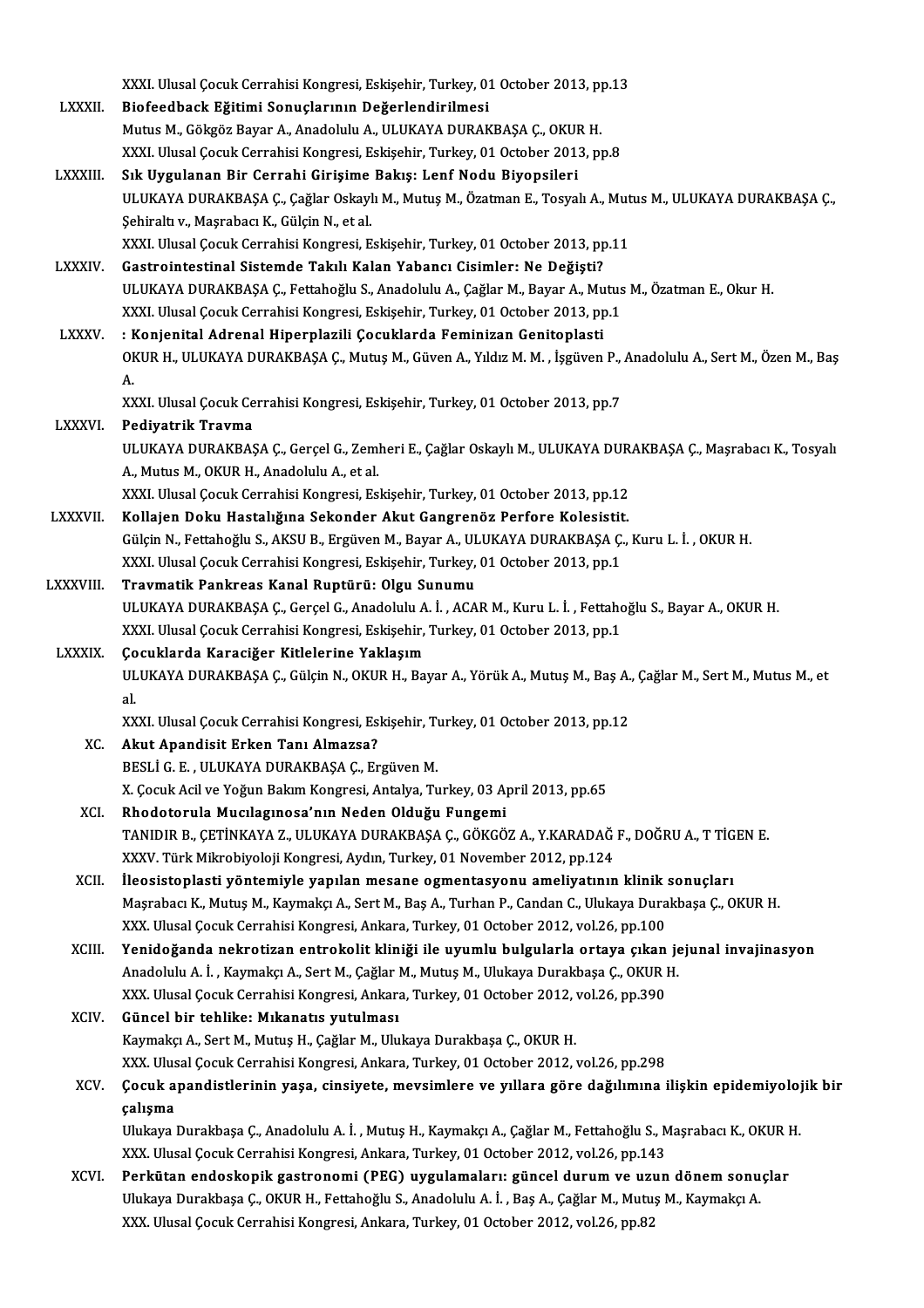| XCVII.         | Çocuklarda ısı ve oksijen desteğinin cerrahi alan enfeksiyonu üzerine etkileri                                    |
|----------------|-------------------------------------------------------------------------------------------------------------------|
|                | Baş A., Ulukaya Durakbaşa Ç., Fettahoğlu S., Orhon Z. N., Özden N., OKUR H.                                       |
|                | XXX. Ulusal Çocuk Cerrahisi Kongresi, Ankara, Turkey, 01 October 2012, vol.26, pp.186                             |
| XCVIII.        | Çokk nadir görülen bir brankiyal yarık anomalisi: Doğumsal orta hat servikal yarığı                               |
|                | Sert M., Ulukaya Durakbaşa Ç., Özkanlı S., Fettahoğlu S., Maşrabacı K., OKUR H.                                   |
|                | XXX. Ulusal Çocuk Cerrahisi Kongresi, Ankara, Turkey, 01 October 2012, vol.26, pp.341                             |
| XCIX.          | Kalsitonin gen bağlantılı peptit (CGRP) ve insan kremaster kası                                                   |
|                | Özen M. A., Ulukaya Durakbaşa Ç., Zemheri I. E., Mutuş H., OKUR H.                                                |
|                | XXX. Ulusal Çocuk Cerrahisi Kongresi, Ankara, Turkey, 01 October 2012, vol.26, pp.93                              |
| $\mathsf{C}$ . | Morbid obezite tedavisinde ayarlanabilir tam olarak implante edilebilir intragastrik protez (ATİİP)               |
|                | uygulaması tekniği                                                                                                |
|                | Ulukaya Durakbaşa Ç., Fettahoğlu S., Anadolulu A. İ., Sert M., Güven A., Cingi A., OKUR H.                        |
|                | XXX. Ulusal Çocuk Cerrahisi Kongresi, Ankara, Turkey, 01 October 2012, vol.26, pp.432                             |
| CI.            | Uzun süreli damaryolu erişiminde port kateter uygulamaları                                                        |
|                | Anadolulu A. İ., Mutuş M., Çağlar M., Fettahoğlu S., Kaymakçı A., Maşrabacı K., Ulukaya Durakbaşa Ç., OKUR H.     |
|                | XXX. Ulusal Çocuk Cerrahisi Kongresi, Ankara, Turkey, 01 October 2012, vol.26, pp.152                             |
| CII.           | Çocuklarda testis torsiyonunda tedavi yaklaşımları ve klinik sonuçlar                                             |
|                | Maşrabacı K., Çağlar M., Ulukaya Durakbaşa Ç., Mutuş M., Fettahoğlu S., Kaymakçı A., OKUR H.                      |
|                |                                                                                                                   |
|                | XXX. Ulusal Çocuk Cerrahisi Kongresi, Ankara, Turkey, 01 October 2012, vol.26, pp.96                              |
| CIII.          | Sıcak infüzyon sıvısı ürodinamide fark oluşturur mu?                                                              |
|                | Sert M., Mutuş H., Ulukaya Durakbaşa Ç., Çağlar M., Baş A., OKUR H.                                               |
|                | XXX. Ulusal Çocuk Cerrahisi Kongresi, Ankara, Turkey, 01 October 2012, vol.26, pp.189                             |
| CIV.           | Laparoskopik Heller Miyotomisi ve Anterior Fundoplikasyon [Video Sunumu]                                          |
|                | ULUKAYA DURAKBAŞA Ç., Yiğitbaşı R., Anadolulu A., Çağlar M., Kaymakcı A., Mutuş M., Baş A., OKUR H.               |
|                | XXX. Ulusal Çocuk Cerrahisi Kongresi, Ankara, Turkey, 01 October 2012, pp.1                                       |
| CV.            | Tesadüfi tanı konan torakoabdominal özofagus duplikasyon kisti                                                    |
|                | Sert M., Ulukaya Durakbaşa Ç., Baş A., Zemheri I. E., Anadolulu A. İ., OKUR H.                                    |
|                | XXX. Ulusal Çocuk Cerrahisi Kongresi, Ankara, Turkey, 01 October 2012, vol.26, pp.410                             |
| CVI.           | Cocuk ve adelosanlarda nodüler tiroid hastalığına cerrahi yaklaşım ilkeleri                                       |
|                | Fettahoğlu S., Çağlar M., Ulukaya Durakbaşa Ç., Güven A., Zemheri I. E., Mutuş M., Yıldız M. M., Anadolulu A. İ., |
|                | Kaymakçı A., OKUR H.                                                                                              |
|                | XXX. Ulusal Çocuk Cerrahisi Kongresi, Ankara, Turkey, 01 October 2012, vol.26, pp.148                             |
| CVII.          | Morbid Obezite Tedavisinde Ayarlanabilir Tam Olarak İmplante Edilebilir İntragastrik Protez (ATİİP)               |
|                | ULUKAYA DURAKBAŞA Ç., Fettahoğlu S., Anadolulu A., Sert M., Güven A., Cingi A., OKUR H.                           |
|                | XXX. Ulusal Çocuk Cerrahisi Kongresi, Ankara, Turkey, 01 October 2012, pp.1                                       |
| CVIII.         | <b>Mediastinal teratom</b>                                                                                        |
|                | Baş A., Ulukaya Durakbaşa Ç., Çağlar M., Yörük A., Şenol S., OKUR H.                                              |
|                | XXX. Ulusal Çocuk Cerrahisi Kongresi, Ankara, Turkey, 01 October 2012, vol.26, pp.334                             |
| CIX.           | Laporoskopik heller miyotomisi ve anterior fundoplikasyon                                                         |
|                | Ulukaya Durakbaşa Ç., Yiğitbaşı R., Anadolulu A. İ., Çağlar M., Kaymakçı A., Mutuş M., Baş A., OKUR H.            |
|                | XXX. Ulusal Çocuk Cerrahisi Kongresi, Ankara, Turkey, 01 October 2012, vol.26, pp.416                             |
| CX.            | Günübirlik Ameliyatlarda Ailelerin Ameliyat Öncesi ve Sonrası Döneme İlişkin Bilgi Düzeyleri ve                   |
|                | Yaklaşımları.                                                                                                     |
|                | Akşan R., Arslan S., Çağlar Güleç S., ULUKAYA DURAKBAŞA Ç.                                                        |
|                | XVI. Ulusal Çocuk Cerrahisi Hemşireliği Kongresi, Ankara, Turkey, 01 October 2012, pp.1                           |
| CXI.           | Çocuklarda skrotal kitlelerin nadir bir nedeni: sınıflandırılamayan seks kord stromal tümör                       |
|                | Baş A., Ulukaya Durakbaşa Ç., Mutuş H. M., Zemheri I. E., Anadolulu A. İ., OKUR H.                                |
|                | XXX. Ulusal Çocuk Cerrahisi Kongresi, Ankara, Turkey, 01 October 2012, vol.26, pp.335                             |
| CXII.          | Two cases with Complete Androgen Intensitivity Syndrome and Discordant Müllerian remnants                         |
|                | GÜVEN A., DURSUN F., ULUKAYA DURAKBAŞA Ç., ÖZKANLI S. Ş. , GÜÇLÜER B., KURU İ.                                    |
|                | 51. ANNUAL MEETING OF THE ESPE, Leipzig, Germany, 20 September 2012, vol.78, no.1, pp.315                         |
|                |                                                                                                                   |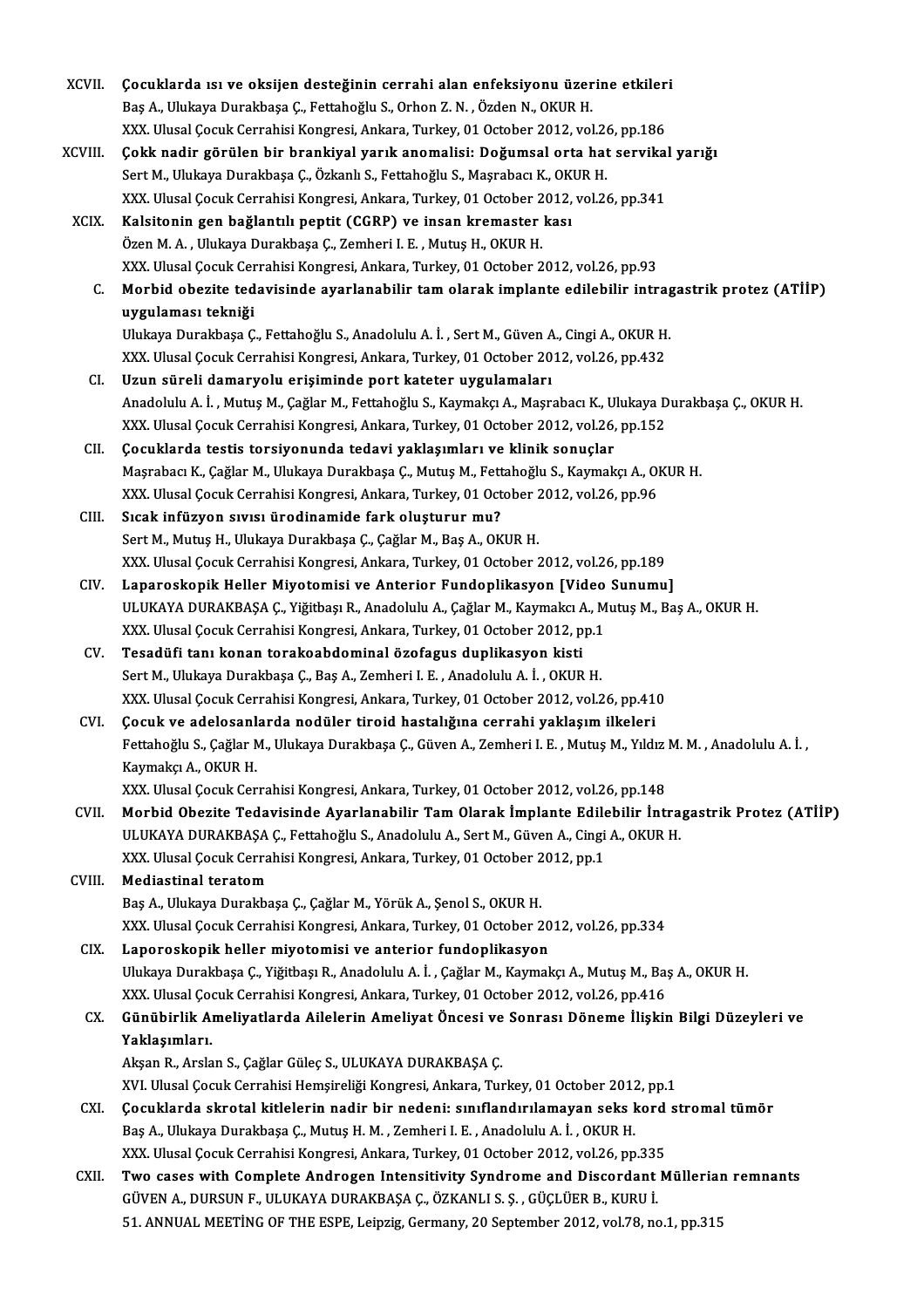| CXIII.       | VP Shunt Migration to Scrotum.                                                                                       |
|--------------|----------------------------------------------------------------------------------------------------------------------|
|              | Işık N., Başaran R., Önöz M., ULUKAYA DURAKBAŞA Ç.                                                                   |
|              | European Society for Pediatric Neurosurgery (ESPN) Biennial Meeting 2012, Netherlands, 01 May 2012, pp.1             |
| CXIV.        | Sıcak infüzyon sıvısı ürodinamide fark yaratır mı?                                                                   |
|              | Sert M., Mutuş M., Ulukaya Durakbaşa Ç., Çağlar M., Baş A., OKUR H.                                                  |
|              | 3. Ulusal Pediatrik Üroloji Kongresi, Bursa, Turkey, 01 April 2012, vol.1, pp.440                                    |
| CXV.         | Gastrokolik ligament Yerleşimli Dermoplastik Küçük Yuvarlak Hücreli Tümör : Olgu Sunumu ve                           |
|              | literatürün gözden geçirilmesi.                                                                                      |
|              | Senol S., ZEMHERI I. E., ULUKAYA DURAKBAŞA Ç., MUTUŞ M., ÖZKANLI S. Ş., TOPRAK M.                                    |
|              | 21. Ulusal Patoloji Kongresi-İzmir-2011, İzmir, Turkey, 16 November 2011, pp.173                                     |
| CXVI.        | Intracranial extra-axial immature teratoma diagnosed in a newborn on fine needle aspiration biopsy                   |
|              | :report of a case                                                                                                    |
|              | SENOL S., ZEMHERI E., ÖZKANLI S. Ş., KOSEMETIN D., ULUKAYA DURAKBAŞA Ç.                                              |
|              | 36.EUROPEAN CONGRESS OF CYTOLOGY, İstanbul, Turkey, 22 September 2011, pp.249                                        |
| CXVII.       | Bir Yendioğanda Bir Çeşit "Kılıç Yutma"                                                                              |
|              | ULUKAYA DURAKBAŞA Ç., Baş A., Mutuş M., Sert M., OKUR H.                                                             |
|              | XXIX. Ulusal Çocuk Cerrahisi Kongresi, İstanbul, Turkey, 01 May 2011, pp.1                                           |
| CXVIII.      | Gastrokolik Ligamanda Küçük Yuvarlak Hücreli Tümör                                                                   |
|              | ULUKAYA DURAKBAŞA Ç., Özen M., Zemheri E., Yörük A., Korkmaz M. F., Çağlar M., Mutuş M., OKUR H.                     |
|              | XXIX. Ulusal Çocuk Cerrahisi Kongresi, İstanbul, Turkey, 01 May 2011, pp.1                                           |
| CXIX.        | Orşiektomi endikayonlarına 10 yıllık bakış                                                                           |
|              | Kaymakçı A., Özen M., Mutuş H., Korkmaz M. F., Çağlar M., Ulukaya Durakbaşa Ç., Anadolulu A., OKUR H.                |
|              | TCCD&EPSU&PEDURO&CCHD Ortak Kongresi, Turkey, 01 May 2011, vol.25, pp.205                                            |
| CXX.         | Çocuklarda varikoselin cerrahi tedavisi                                                                              |
|              | Çağlar M., Özen M. A. , Ulukaya Durakbaşa Ç., Mutuş H., Korkmaz M. F. , Kaymakçı A., Anadolulu A. İ. , OKUR H.       |
|              | TÇÇD&EPSA&PEDURO&ÇCDH Ortak Kongresi, Turkey, 01 May 2011, vol.25, pp.222                                            |
| CXXI.        | Bir yenidoğanda bir çeşit kılıç yutma                                                                                |
|              | Ulukaya Durakbaşa Ç., Baş A., Mutuş H., Sert M., OKUR H.                                                             |
|              | TCCD&EPSA&PEDURO&CCDH Ortak Kongresi, Turkey, 01 May 2011, vol.25, pp.340                                            |
| CXXII.       | Perkütan endoskopik gastrostomi (PEG): tekniği tanımlamaya yönelik video sunumu                                      |
|              | Tekin S., Kuruçay E., Tamkoç Z., Gömce H., Kaplan F., Ulukaya Durakbaşa Ç., OKUR H.                                  |
|              | TÇÇD&EPSA&PEDURO&TÇCDH Ortak Kongresi, Turkey, 01 May 2011, vol.25, pp.514                                           |
| CXXIII.      | Çocuklarda nadir görülen bir durum: Hidrojen peroksit alımı                                                          |
|              | Çağlar M., Bayar A. G., Ulukaya Durakbaşa Ç., Korkmaz M. F., Fettahoğlu S., Sert M., OKUR H.                         |
|              | TÇÇD&EPSA&PEDURO&ÇCDH Ortak Kongresi, Turkey, 01 May 2011, vol.25, pp.418                                            |
| CXXIV.       | İleal triplikasyon                                                                                                   |
|              | Çağlar M., Ulukaya Durakbaşa Ç., Ceyran A. B., Mutuş H. M., Bayar A., OKUR H.                                        |
|              | TÇÇD&EPSA&PEDURO&ÇCDH Ortak Kongresi, Turkey, 01 May 2011, vol.25, pp.303                                            |
| CXXV.        | Reküren over torsiyonuna yol açan nadir bir neden: Disgerminoma                                                      |
|              | Çağlar M., Ulukaya Durakbaşa Ç., Baş A., Fettahoğlu S., Zemheri I. E. , Çakır F., Zenginkinet T., OKUR H.            |
|              | TCCD&EPSA&PEDURO&CCDH Ortak Kongresi, Turkey, 01 May 2011, vol.25, pp.335                                            |
| <b>CXXVI</b> | Trakebronşiyal yabancı cisim aspirasyonları                                                                          |
|              | Çağlar M., Ulukaya Durakbaşa Ç., OKUR H., Mutuş H., Korkmaz M. F., Kaymakçı A., Sert M., Özen M. A., Baş A.          |
|              | TÇÇD&EPSA&PEDURO&ÇCDH Ortak Kongresi, Turkey, 01 May 2011, vol.25, pp.260                                            |
| CXXVII.      | Perkütan Endoskopik Gastrostomi (PEG): Tekniği Tanımlamaya Yönelik Video Sunumu. (Video                              |
|              | Sunumu)                                                                                                              |
|              | Tekin S., Kurucay E., Tamkoç Z., Gömce H., Kaplan F., ULUKAYA DURAKBAŞA Ç., OKUR H.                                  |
|              | 15. Ulusal Çocuk Cerrahisi Hemşireliği Kongresi, İstanbul, Turkey, 01 May 2011, pp.1                                 |
| CXXVIII.     | Çocuklarda meme kitleleri                                                                                            |
|              | Korkmaz M. F. , Fettahoğlu S., Güven A., Çağlar M., Bayar A., Anadolulu A. İ. , Mutuş H., Ulukaya Durakbaşa Ç., OKUR |
|              | Η.                                                                                                                   |
|              |                                                                                                                      |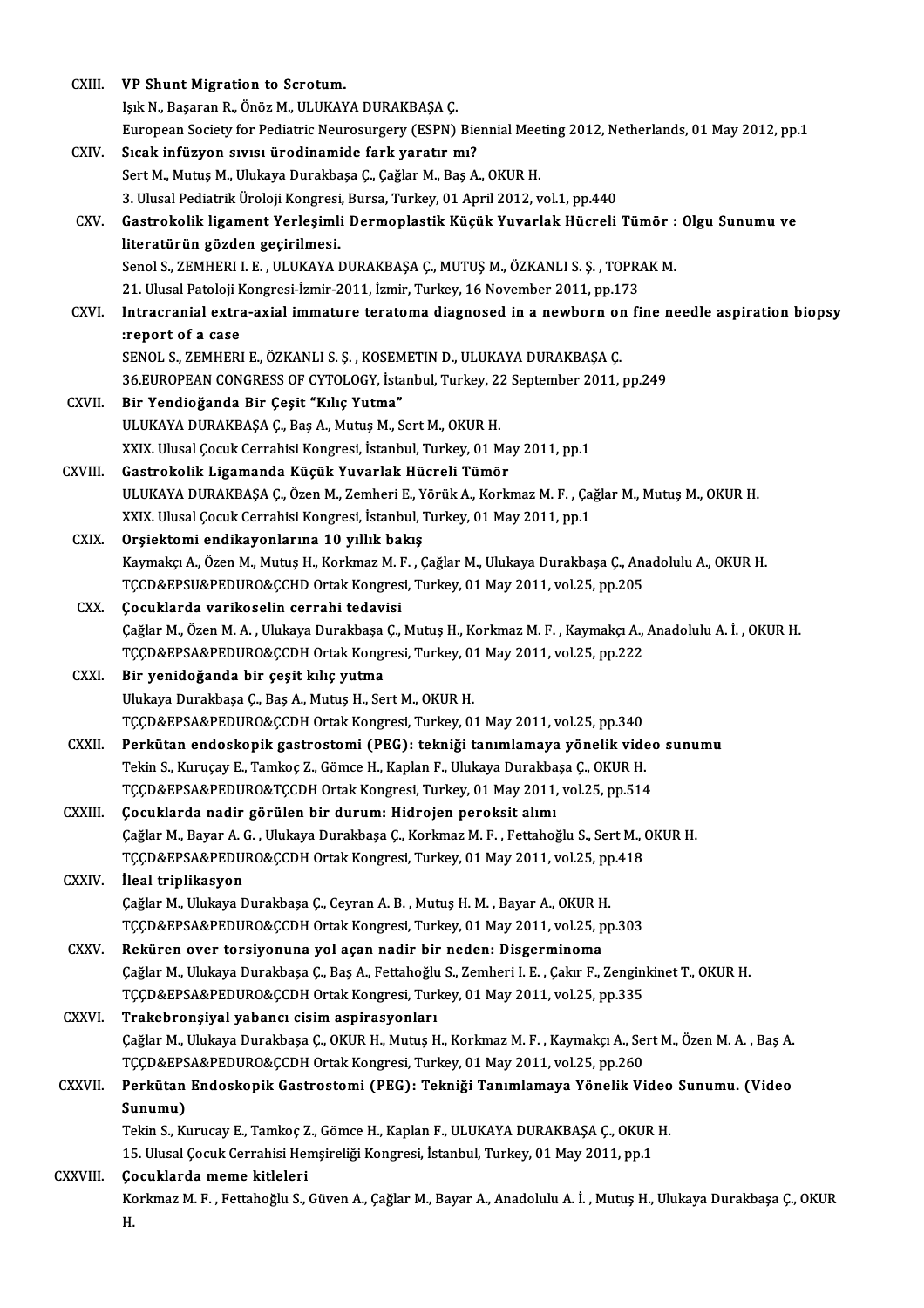|                 | TÇÇD&EPSA&PEDURO&ÇCDH Ortak Kongresi, Turkey, 01 May 2011, vol.25, pp.332                                                 |
|-----------------|---------------------------------------------------------------------------------------------------------------------------|
| <b>CXXIX</b>    | Kolorektal polipler: klinik deneyim                                                                                       |
|                 | Ulukaya Durakbaşa Ç., Çağlar M., Fettahoğlu S., Baş A., Korkmaz M. F., Mutuş H., Kaymakçı A., OKUR H.                     |
|                 | TÇÇD&EPSA&PEDURO&ÇCDH Ortak Kongresi, Turkey, 01 May 2011, vol.25, pp.249                                                 |
| CXXX.           | Gastrokolik ligamanda dezmoplastik küçük yuvarlak hücreli tümör                                                           |
|                 | Ulukaya Durakbaşa Ç., Özen M. A., Zemheri I. E., Yörük A., Korkmaz M., Çağlar M., Mutuş H. M., OKUR H.                    |
|                 | TÇÇD&EPSA&PEDURO&ÇCDH Ortak Kongresi, Turkey, 01 May 2011, vol.25, pp.311                                                 |
| CXXXI.          | Çocuklarda Perkütan Endoskopik Gastrostomi (PEG) Uygulamalrına İlişkin Bir Deneyim.                                       |
|                 | ULUKAYA DURAKBAŞA Ç., OKUR H., Mutuş M., Özen M., Çağlar M., Sert M., Korkmaz M. F., Baş A.                               |
|                 | VII. Klinik Enteral ve Parenteral Nütrisyon (KEPAN) Kongresi, Antalya, Turkey, 01 April 2011, pp.1                        |
| <b>CXXXII</b>   | Desmoplastik küçük yuvarlak hücreli tümör                                                                                 |
|                 | ZEMHERI I. E., ZENGINKINET T., ÖZKANLI S. Ş., TOPRAK M., KOSEMETIN D., ULUKAYA DURAKBAŞA Ç.                               |
|                 | 20. Ulusal Patoloji Kongresi-2010-Eskişehir, Eskişehir, Turkey, 29 September 2010, pp.78-79                               |
| <b>CXXXIII</b>  | Yenidoğan methemoglobinemisinin çok nadir bir nedeni: enteral metilen mavi.                                               |
|                 | Ulukaya Durakbaşa Ç., Anadolulu A., Baş A., Çağlar M., Korkmaz M. F., OKUR H.                                             |
|                 | XXVIII. Ulusal Çocuk Cerrahisi Kongresi ve XIII. Ulusal Çocuk Hemşireliği Kongresi, Antalya, Turkey, 01 September<br>2010 |
| CXXXIV.         | Çok nadir bir akut karın nedeni: perfore olmuş gangrenöz kolesistit.                                                      |
|                 | OKUR H., Ulukaya Durakbaşa Ç., Özen M., Mutuş M., Sert M., Zemheri E.                                                     |
|                 | XXVIII. Ulusal Çocuk Cerrahisi Kongresi ve XIII. Ulusal Çocuk Hemşireliği Kongresi, Antalya, Turkey, 01 September         |
|                 | 2010                                                                                                                      |
| CXXXV.          | Tek merkezde standart tedavi yaklaşımıyla izlenen safra yolu atrezisi olgularının değerlendirilmesi.                      |
|                 | Ulukaya Durakbaşa Ç., Çam S., Baş A., Zemheri E., Çağlar M., Korkmaz M. F., Sert M., OKUR H.                              |
|                 | XXVIII. Ulusal Çocuk Cerrahisi Kongresi ve XIII. Ulusal Çocuk Hemşireliği Kongresi, Antalya, Turkey, 01 September         |
|                 | 2010                                                                                                                      |
| CXXXVI.         | Kronik nörolojik hastalık inmemiş testis riskini artırır mı?                                                              |
|                 | Mutuş M., Ulukaya Durakbaşa Ç., Baş A., Bayar A., Korkmaz M. F., Çağlar M., OKUR H.                                       |
|                 | XXVIII. Ulusal Çocuk Cerrahisi Kongresi ve XIII. Ulusal Çocuk Hemşireliği Kongresi, Antalya, Turkey, 01 September<br>2010 |
| <b>CXXXVII.</b> | Bir "dibrachius dicephalus dipus" yapışık ikiz olgusu.                                                                    |
|                 | Tosyalı A., Mutuş H., Şehiraltı V., Sert M., Baş A., Özen M., Ulukaya Durakbaşa Ç., OKUR H.                               |
|                 | XXVIII. Ulusal Çocuk Cerrahisi Kongresi ve XIII. Ulusal Çocuk Hemşireliği Kongresi, Antalya, Turkey, 01 September<br>2010 |
| CXXXVIII.       | Santral venöz port kateter uygulamalarının az görülen bir komplikasyonu: kateter ayrışması.                               |
|                 | Anadolulu A., Ulukaya Durakbaşa Ç., Canbolat A., Ayhan Y., Mutuş H., Bayar G., OKUR H.                                    |
|                 | XXVIII. Ulusal Çocuk Cerrahisi Kongresi ve XIII. Ulusal Çocuk Hemşireliği Kongresi, Antalya, Turkey, 01 September<br>2010 |
| <b>CXXXIX</b>   | Doğumsal izole trakeoözofageal fistül onarımı yapılan bir olgu sunumu. (Video sunumu)                                     |
|                 | OKUR H., Mutuş M., Ulukaya Durakbaşa Ç., Özen M., Baş A., Sert M.                                                         |
|                 | XXVIII. Ulusal Çocuk Cerrahisi Kongresi ve XIII. Ulusal Çocuk Hemşireliği Kongresi, Antalya, Turkey, 01 September         |
|                 | 2010                                                                                                                      |
| CXL.            | Kronik Nörolojik Hastalık İnmemiş Testis Torsiyonu Riskini Artırır mı?                                                    |
|                 | Mutuş M., ULUKAYA DURAKBAŞA Ç., Baş A., Gökgöz Bayar A., Korkmaz M. F., Çağlar M., OKUR H.                                |
|                 | XXVIII. Ulusal Çocuk Cerrahisi Kongresi, Antalya, Turkey, 01 September 2010, pp.1                                         |
| <b>CXLI</b>     | Yenidoğanda bilateral hemorajik testis infarktı.                                                                          |
|                 | Ulukaya Durakbaşa Ç., Özen M., Ata P., Anadolulu A., Timur Ç., Zemheri I., OKUR H.                                        |
|                 | XXVIII. Ulusal Çocuk Cerrahisi Kongresi ve XIII. Ulusal Çocuk Hemşireliği Kongresi, Antalya, Turkey, 01 September         |
|                 | 2010                                                                                                                      |
| <b>CXLII</b>    | Doğumsal izole trakeo-özofageal fistül: tanı ve tedavi yaklaşımları.                                                      |
|                 | Mutuş M., Ulukaya Durakbaşa Ç., Sert M., Fettahoğlu S., Çağlar M., Korkmaz M. F., OKUR H.                                 |
|                 | XXVIII. Ulusal Çocuk Cerrahisi Kongresi ve XIII. Ulusal Çocuk Hemşireliği Kongresi, Antalya, Turkey, 01 September         |
|                 |                                                                                                                           |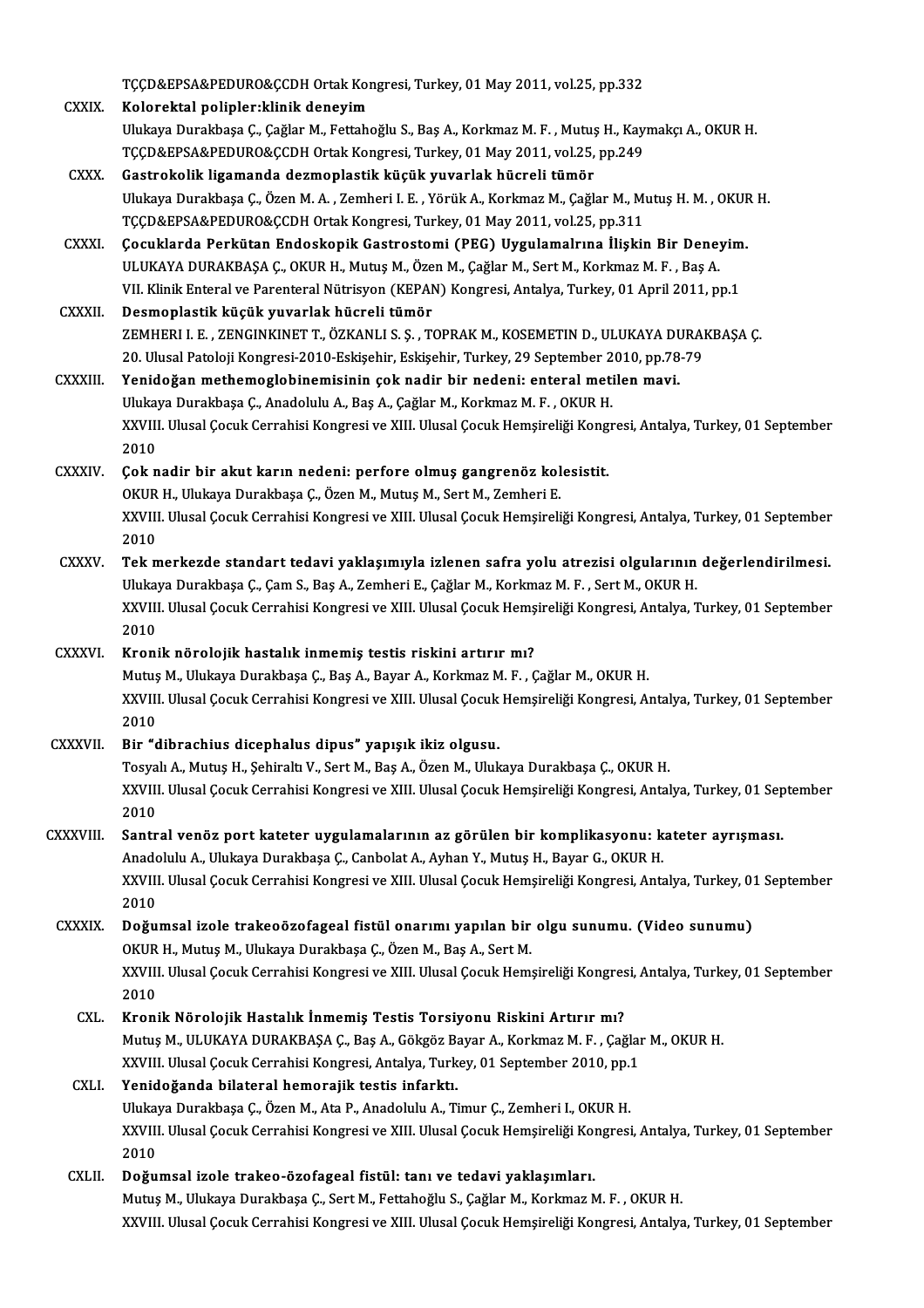|              | 2010                                                                                                                  |
|--------------|-----------------------------------------------------------------------------------------------------------------------|
| CXLIII.      | Ele gelmeyen testise yaklaşım ve histopatolojik bulgular.                                                             |
|              | Mutuş M., Özen M., Aksoy F., Korkmaz M. F., Çağlar M., Ulukaya Durakbaşa Ç., OKUR H.                                  |
|              | XXVIII. Ulusal Çocuk Cerrahisi Kongresi ve XIII. Ulusal Çocuk Hemşireliği Kongresi, Antalya, Turkey, 01 September     |
|              | 2010                                                                                                                  |
| CXLIV.       | Treatment of Bladder extrophy and epispadias: a single center's experience.                                           |
|              | OKUR H., Mutuş M., Ulukaya Durakbaşa Ç., Korkmaz M. F., Çağlar M., Baş A., Özen M., Sert M., Anadolulu A. İ.          |
|              | Exstrophy-Epispadias Complex Workshop III., Turkey, 01 June 2010                                                      |
| CXLV.        | Ürodinamik basınç-akım çalışmalarında mesane kaç kez doldurulmalıdır? Maksimal sistometrik                            |
|              | kapasite, detrüsör kasılmaları, kompliyans ve maksimal detrüsör basınçlarının nörojen ve                              |
|              | nonnörojen mesaneli olgularda karşılaştırılması.                                                                      |
|              | Mutuş H., Sert M., Ulukaya Durakbaşa Ç., Çağlar M., Korkmaz M. F., Candan C., Baş A., Özen M., Anadolulu A.,          |
|              | Albayrak S, et al.                                                                                                    |
|              | Pedüro 201 Ulusal Pediatrik Üroloji Kongresi, İzmir, Turkey, 01 April 2010                                            |
| <b>CXLVI</b> | : Ürodinamik Basınç Akım Çalışmalarında Mesane Kaç Kez Doldurulmalıdır? Maksimal Sistometrik                          |
|              | Kapasite, Detrüsör Kasılmaları, Kompliyans ve Maksimal Detrüsör Kasılmaları, Kompliyans ve                            |
|              | Maksimal Detrüsör Basınçlarının Nörojen ve Nonnörojen Mesaneli Olgularda Karşılaştırılması                            |
|              | Mutuş M., Sert M., ULUKAYA DURAKBAŞA Ç., Çağlar M., Korkmaz M. F., Candan C., Baş A., Özen M., Anadolulu A.,          |
|              | Albayrak Ş, et al.                                                                                                    |
|              | PEDURO 2010, Ulusal Pediatrik Üroloji Kongresi, İzmir, Turkey, 01 April 2010, pp.1                                    |
| CXLVII.      | Çocuklarda testiküler mikrolitiazis.                                                                                  |
|              | Çağlar M., Ulukaya Durakbaşa Ç., Mutuş H., Zemheri E., Anadolulu A., Korkmaz M. F., Güven A., OKUR H.                 |
|              | Pedüro 201 Ulusal Pediatrik Üroloji Kongresi, İzmir, Turkey, 01 April 2010                                            |
| CXLVIII.     | Ürodinami sonrası bakteriüri anlamlı mıdır?                                                                           |
|              | Mutuş M., Baş A., Ulukaya Durakbaşa Ç., Korkmaz M. F., Yıldız N., Çağlar M., Sert M., Anadolulu A., Özen M., Albayrak |
|              | S, et al.                                                                                                             |
|              | Pedüro 201 Ulusal Pediatrik Üroloji Kongresi, İzmir, Turkey, 01 April 2010                                            |
| <b>CXLIX</b> | Yenidoğan döneminde alt üriner sistem obstrüksiyonu ile başvuran bir konjenital üretral divertikül                    |
|              | olgusu.                                                                                                               |
|              | Mutuş M., Baş A., Sert M., Özen M., Ulukaya Durakbaşa Ç., OKUR H.                                                     |
|              | Pedüro 201 Ulusal Pediatrik Üroloji Kongresi, İzmir, Turkey, 01 April 2010                                            |
| CL.          | Çocukluk çağı paraovaryan kitle ayırıcı tanısında nadir görülen bir tümör:miyoma.                                     |
|              | Ulukaya Durakbaşa Ç., Mutuş M., Baş A., Güçlüer B., Güven A., Özen M., Sert M., OKUR H.                               |
|              | Pedüro 201 Ulusal Pediatrik Üroloji Kongresi, İzmir, Turkey, 01 April 2010                                            |
| CLI.         | Pediatrik Hastalarda pilonidal sinüsün basit ve etkin tedavisi.                                                       |
|              | Ulukaya Durakbaşa Ç., Özen M. A., Sert M., Baş A., Ünal T., Mutuş M., Tosyalı A. N., OKUR H.                          |
|              | 27. Ulusal Çocuk Cerrahisi Kongresi, Malatya, Turkey, 01 October 2009                                                 |
| CLII.        | Primer Vezikoüreteral Reflü Tedavisinde Hangi Seçenek? Antibiyotik Profilaksisi ya da Erken Girişim.                  |
|              | Mutuş M., Yıldız N., OKUR H., Ulukaya Durakbaşa Ç., Tosyalı A. N., Turhan P., Candan C., Baş A., Özen M. A., Sert M.  |
|              | 27. Ulusal Çocuk Cerrahisi Kongresi, Malatya, Turkey, 01 October 2009, pp.186                                         |
| CLIII.       | Cerrahi Girişim Gerektiren Over Kitleleri.                                                                            |
|              | Ulukaya Durakbaşa Ç., OKUR H., Sert M., Mutuş M., Tosyalı A. N., Zemheri E., Özen M. A., Baş A.                       |
|              | 27. Ulusal Çocuk Cerrahisi Kongresi, Malatya, Turkey, 01 October 2009, pp.94                                          |
| CLIV.        | : Testicular adrenal rest tumors in adolescent boys with classical adrenal hyperplasia: radiologic                    |
|              | and histological investigation. Hormone Research.                                                                     |
|              | Güven A., Ulukaya Durakbaşa Ç., Güçlüer B., OKUR H.                                                                   |
|              | LWPES/ESPE 8th Joint Meeting Global Care in Pediatric Endocrinology, United States Of America, 01 September           |
|              | 2009                                                                                                                  |
| CLV.         | Pediatric Percutaneous Endoscopic Gastrostomy                                                                         |
|              | ULUKAYA DURAKBAŞA Ç., OKUR H., Mutuş M., Baş A., Sert M., Tosyalı A., Şehiraltı V.                                    |
|              | 7th Congress of the Mediterranean Association of Pediatric Surgeons, Tunisia, 01 October 2008, pp.1                   |
|              |                                                                                                                       |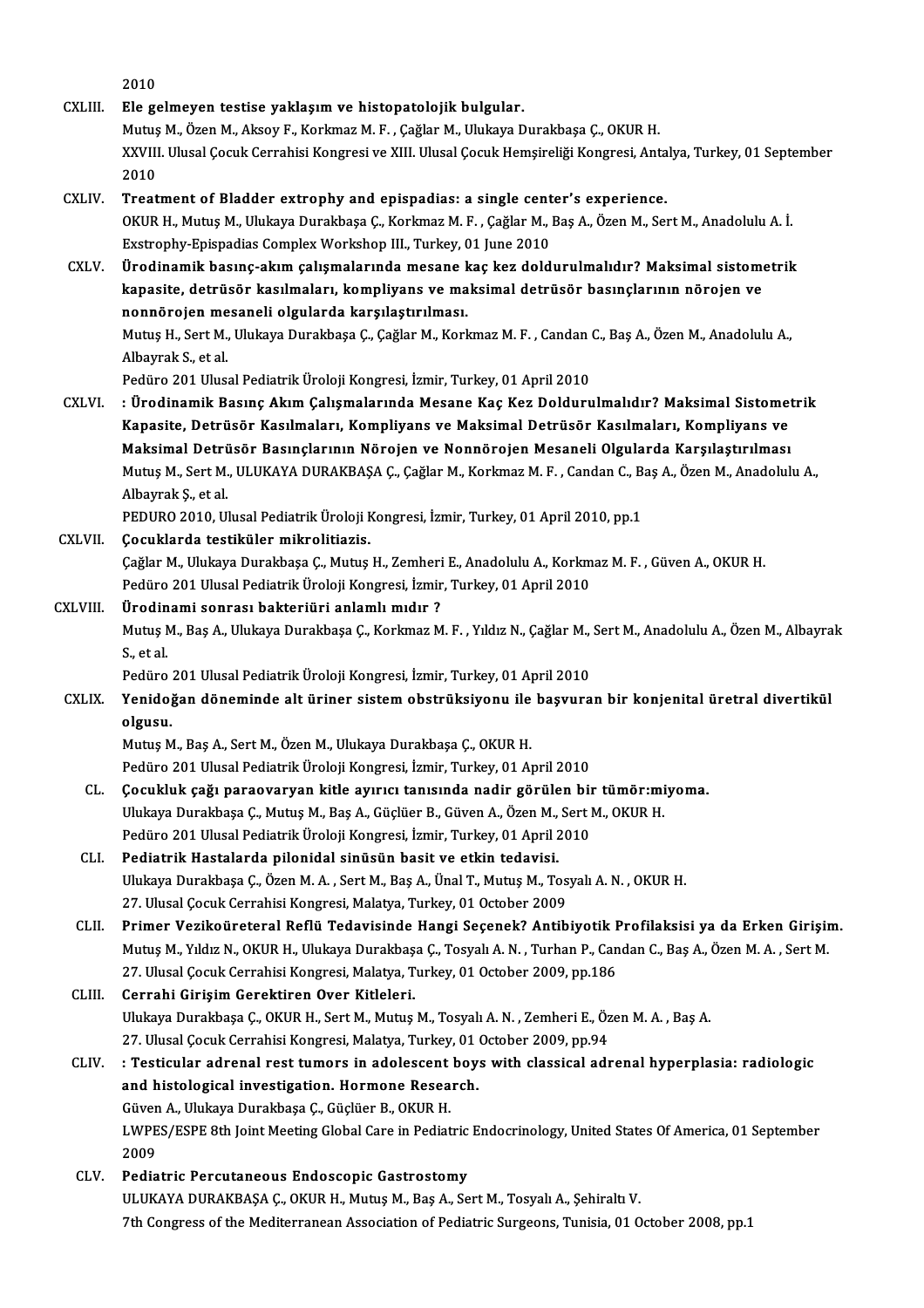| CLVI.        | Omphalomesenteric Duct Remnants.                                                                                     |
|--------------|----------------------------------------------------------------------------------------------------------------------|
|              | ULUKAYA DURAKBAŞA Ç., OKUR H., Mutuş M., Baş A., Özen M., Şehiraltı V., Tosyalı A.                                   |
|              | 7th Congress of the Mediterranean Association of Pediatric Surgeons, Tunisia, 01 October 2008, pp.1                  |
| CLVII.       | Kostik madde alımı öyküsü olan her çocukta rutin endoskopik inceleme yapılmalı mıdır?                                |
|              | Tosyalı A. N., Mutuş H. M., Ulukaya Durakbaşa Ç., Sert M., Özen M. A., Şehiraltı V., OKUR H.                         |
|              | XXVI. Ulusal Çocuk Cerrahisi Kongresi ve XII. Ulusal Çocuk Hemşireliği Kongresi, İstanbul, Turkey, 01 June 2008      |
| CLVIII.      | Isolated renal hydatid cysts.                                                                                        |
|              | Şehiraltı V., Tosyalı A. N., Mutuş H. M., Ulukaya Durakbaşa Ç., Özen M. A., OKUR H.                                  |
|              | 9th European Congress of Paediatric Surgery, Turkey, 01 June 2008                                                    |
| CLIX.        | Çocuklarda perkütan endoskopik Gastrostomi (PEĞ) uygulamalarının endikasyonları,                                     |
|              | komplikasyonları ve sonuçlarına ilişkin bir değerlendirmi.                                                           |
|              | Ulukaya Durakbaşa Ç., OKUR H., Mutuş M., Baş A., Sert M., Tosyalı N., Şehiraltı V.                                   |
|              | XXVI. Ulusal Çocuk Cerrahisi Kongresi ve XII. Ulusal Çocuk Hemşireliği Kongresi, İstanbul, Turkey, 01 June 2008      |
| CLX.         | Hidatik Kistlerde 15 yıllık deneyim.                                                                                 |
|              | Mutuş H. M., Şehiraltı V., Ulukaya Durakbaşa Ç., Tosyalı A. N., Özen M. A., OKUR H.                                  |
|              | XXVI. Ulusal Çocuk Cerrahisi Kongresi ve XII. Ulusal Çocuk Hemşireliği Kongresi, İstanbul, Turkey, 01 June 2008      |
| CLXI.        | Wilms' Tumor: 16 years's experience.                                                                                 |
|              | Mutuş H. M., Şehiraltı V., Ulukaya Durakbaşa Ç., Tosyalı A. N., Yörük A., OKUR H.                                    |
|              | 9th European Congress of Paediatric Surgery, Turkey, 01 June 2008                                                    |
| <b>CLXII</b> | Çocuklarda bulgu veren omfalomezenterik kanal artıkları.                                                             |
|              | Ulukaya Durakbaşa Ç., OKUR H., Mutuş M., Baş A., Özen M. A., Şehiraltı V., Tosyalı A. N.                             |
|              | XXVI. Ulusal Çocuk Cerrahisi Kongresi ve XII. Ulusal Çocuk Hemşireliği Kongresi, İstanbul, Turkey, 01 June 2008      |
| CLXIII.      | Wilms' Tümörlerinde 16 yıllık deneyim sonuçları.                                                                     |
|              | Mutuş H. M., Şehiraltı V., Ulukaya Durakbaşa Ç., Tosyalı A. N., Yörük A., OKUR H.                                    |
|              | XXVI. Ulusal Çocuk Cerrahisi Kongresi ve XII. Ulusal Çocuk Hemşireliği Kongresi, İstanbul, Turkey, 01 June 2008      |
| CLXIV.       | Dalak epidermoid kistleri.                                                                                           |
|              | Tosyalı A. N., Ulukaya Durakbaşa Ç., Şehiraltı V., Mutuş H. M., Sert M., OKUR H.                                     |
|              | XXV. Ulusal Çocuk Cerrahisi Kongresi ve XI. Ulusal Çocuk Cerrahisi Hemşireliği Kongresi, İzmir, Turkey, 01 October   |
|              | 2007                                                                                                                 |
| CLXV.        | Çocuklarda spontan pnömotoraks.                                                                                      |
|              | Ulukaya Durakbaşa Ç., Mutuş M., Tosyalı A. N., Şehiraltı V., Maşrabacı K., OKUR H.                                   |
|              | XXV. Ulusal Çocuk Cerrahisi Kongresi ve XI. Ulusal Çocuk Cerrahisi Hemşireliği Kongresi, İzmir, Turkey, 01 October   |
|              | 2007                                                                                                                 |
| CLXVI.       | Morgagni hernisi: bir çocuk cerrahisi kliniği deneyimi.                                                              |
|              | Ulukaya Durakbaşa Ç., Mutuş M., Tosyalı A. N., Şehiraltı V., Maşrabacı K., OKUR H.                                   |
|              | XXV. Ulusal Çocuk Cerrahisi Kongresi ve XI. Ulusal Çocuk Cerrahisi Hemşireliği Kongresi, İzmir, Turkey, 01 October   |
|              | 2007                                                                                                                 |
| CLXVII.      | Çocuklarda çok nadir bir karın içi kitle nedeni: dezmoid tümör.                                                      |
|              | Ulukaya Durakbaşa Ç., Zemheri E., Maşrabacı K., Tosyalı A. N., OKUR H.                                               |
|              | XXV. Ulusal Çocuk Cerrahisi Kongresi ve XI. Ulusal Çocuk Cerrahisi Hemşireliği Kongresi, İzmir, Turkey, 01 October   |
|              | 2007                                                                                                                 |
| CLXVIII.     | Hirschsprung Hastalığının Tedavisinde Laparoskopik Duhamel Ameliyatı: Olgu Sunumu [Video                             |
|              | Sunumu]                                                                                                              |
|              | Kunduz E., Özçelik A., ULUKAYA DURAKBAŞA Ç., Keçer M., Asoğlu O.                                                     |
|              | 8. Ulusal Endoskopik Laparoskopik Cerrahi Kongresi, Antalya, Turkey, 01 July 2007, pp.1                              |
| CLXIX.       | Çocukluk çağı teratomları: 15 yıllık deneyim.                                                                        |
|              | Mutuş H. M., Şehiraltı V., Tosyalı A. N., Ulukaya Durakbaşa Ç., OKUR H.                                              |
|              | XXIV. Ulusal Çocuk Cerrahisi Kongresi, Adana, Turkey, 01 November 2006                                               |
| CLXX.        | Results of splenectomy in our patients with chronic ITP.                                                             |
|              | Timur Ç., Yörük A., Şehiraltı V., Eser I., Gök E., Tosyalı A., ULUKAYA DURAKBAŞA Ç., Mutuş M., Yılmaz Ö., Ergüven M. |
|              | XXXth World Congress of International Society of Hematology, Turkey, 01 October 2005, pp.1                           |
|              |                                                                                                                      |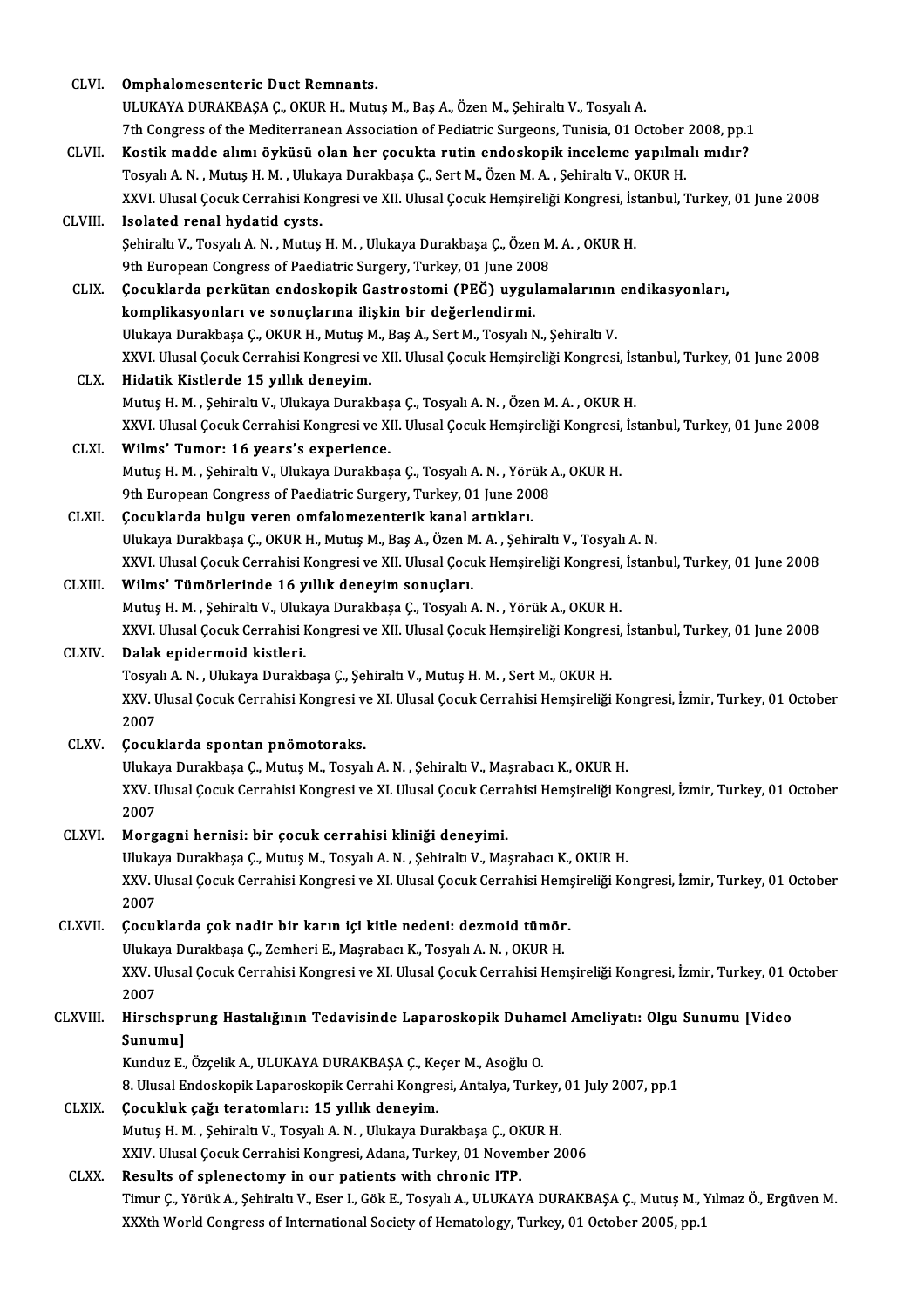| <b>CLXXI</b>     | Hipospadias komplikasyon cerrahisinde tunika vajinalis (TV) flepi kullanımı                                                                          |
|------------------|------------------------------------------------------------------------------------------------------------------------------------------------------|
|                  | ULUKAYA DURAKBAŞA Ç.                                                                                                                                 |
|                  | XXIII. Ulusal Çocuk Cerrahisi Kongresi, Gaziantep, Turkey, 01 September 2005, pp.1                                                                   |
| <b>CLXXII</b>    | Çok sayıda küçük karaciğer hidatik kistleri olan bir olguda çok uzun süreli albendazol kullanımı ile                                                 |
|                  | tam iyileşme                                                                                                                                         |
|                  | ULUKAYA DURAKBAŞA Ç., Taşbaşı İ., Şehiraltı V.                                                                                                       |
|                  | XXIII. Ulusal Çocuk Cerrahisi Kongresi, Gaziantep, Turkey, 01 September 2005, pp.1                                                                   |
| <b>CLXXIII.</b>  | Fetiform sakrokoksigeal teratoma bir fetus-in-fetu varyantı mıdır?                                                                                   |
|                  | Şehiraltı V., ULUKAYA DURAKBAŞA Ç., Mutuş M., Zemheri E.                                                                                             |
|                  | XXIII. Ulusal Çocuk Cerrahisi Kongresi, Gaziantep, Turkey, 01 September 2005, pp.1                                                                   |
| <b>CLXXIV</b>    | Yutma disfonksiyonlu çocuklarda perkütan endoskopik gastrostomi (PEG) uygulamaları                                                                   |
|                  | ULUKAYA DURAKBAŞA Ç., Kılıç Y., Pelit M., Şehiraltı V., Aksu N., Mutuş M., Tosyalı A., Bakan N.                                                      |
|                  | XXIII. Ulusal Çocuk Cerrahisi Kongresi, Gaziantep, Turkey, 01 September 2005, pp.1                                                                   |
| <b>CLXXV</b>     | Dört yıllık dönemde konjenital diafragma herni olgularımız                                                                                           |
|                  | Özdoğan T., Ergüven M., Eser I., ULUKAYA DURAKBAŞA Ç., Şehiraltı V., Mutuş M., Tosyalı A., İşcan M., Yıldız E., Eti N.,                              |
|                  | et al.                                                                                                                                               |
|                  | 13. Ulusal Neonatoloji Kongresi, Kayseri, Turkey, 01 April 2005, pp.1                                                                                |
| <b>CLXXVI.</b>   | Clinical Profile and Outcome of Peritoneal Dialysis in the Newborn: One Center's Experience.                                                         |
|                  | Yıldız N., Özdoğan T., Ergüven M., İşcan M., Yıldız E., Yıldız M. M. , Şehiraltı V., Mutuş M., Tosyalı A., ULUKAYA                                   |
|                  | DURAKBAŞA Ç                                                                                                                                          |
|                  | 7th European Peritoneal Dialysis Meeting, Czech Republic, 01 March 2005, pp.1                                                                        |
| <b>CLXXVII.</b>  | A common presentation for an uncommon anomaly: congenital prepubic sinus                                                                             |
|                  | ULUKAYA DURAKBAŞA Ç., Çelik L.                                                                                                                       |
| CLXXVIII.        | 5th Congress of Mediterranean Association of Pediatric Surgeons (MAPS), France, 01 October 2004, pp.1                                                |
|                  | Long term albendazole treatment for multiple small hepatic hydatid cysts: complete cure in a case.<br>ULUKAYA DURAKBAŞA Ç., Taşbaşı I., Şehiraltı V. |
|                  | 5th Congress of Mediterranean Association of Pediatric Surgeons (MAPS), France, 01 October 2004, pp.1                                                |
| <b>CLXXIX</b>    | Fetiform sacrococcygeal teratoma: is it a fetus-in fetu variant?                                                                                     |
|                  | Şehiraltı V., ULUKAYA DURAKBAŞA Ç., Mutuş M., Zemheri E.                                                                                             |
|                  | 5th Congress of Mediterranean Association of Pediatric Surgeons (MAPS), France, 01 October 2004, pp.1                                                |
| <b>CLXXX</b>     | 100 Solid Tumors in 10 Years: A Single Institution's Experience.                                                                                     |
|                  | Şehiraltı V., ULUKAYA DURAKBAŞA Ç., Yörük A., Mutuş M., Tosyalı A.                                                                                   |
|                  | 4th Congress of Mediterranean Association of Pediatric Surgeons (MAPS), Turkey, 01 June 2002, pp.1                                                   |
| <b>CLXXXI</b>    | Çocuklarda intraabdominal solid tümörler: 9 yıllık deneyim                                                                                           |
|                  | Şehiraltı V., ULUKAYA DURAKBAŞA Ç., Yörük A., Mutuş M., Tosyalı A.                                                                                   |
|                  | XIX. Ulusal Çocuk Cerrahisi Kongresi, Antalya, Turkey, 01 October 2001, pp.1                                                                         |
| <b>CLXXXII</b>   | Intestinal duplication cyst presenting in a hernia sac                                                                                               |
|                  | ULUKAYA DURAKBAŞA Ç., Şehiraltı V., Zemheri E., Tosyalı A.                                                                                           |
|                  | 3 rd Congress of Mediterranean Association of Pediatric Surgeons (MAPS), Greece, 01 October 2000, pp.1                                               |
| <b>CLXXXIII.</b> | Fitik kesesinde barsak duplikasyon kisti                                                                                                             |
|                  | ULUKAYA DURAKBAŞA Ç., Şehiraltı V., Zemheri E., Tosyalı A.                                                                                           |
|                  | XVIII. Ulusal Çocuk Cerrahisi Kongresi, Antalya, Turkey, 01 October 2000, pp.1                                                                       |
| <b>CLXXXIV</b>   | Fraser Sendromu: iki olgu sunumu                                                                                                                     |
|                  | ULUKAYA DURAKBAŞA Ç., Kıyan G., Şehiraltı V., Turgut T., Uslubaş Z., Dağlı T.                                                                        |
|                  | XVIII. Ulusal Çocuk Cerrahisi Kongresi, Antalya, Turkey, 01 October 2000, pp.1                                                                       |
| <b>CLXXXV</b>    | Fraser Syndrome associated with esophageal atresia                                                                                                   |
|                  | ULUKAYA DURAKBAŞA Ç., Şehiraltı V.<br>3 rd Congress of Mediterranean Association of Pediatric Surgeons (MAPS), Greece, 01 October 2000, pp.1         |
| <b>CLXXXVI.</b>  | Salmonella enfeksiyonuna sekonder gelişen hepatik abse olgusu                                                                                        |
|                  | Ergüven M., Gemici A., Başoğlu Ö., Çakır B., Çakır E., Saçar O., ULUKAYA DURAKBAŞA Ç., Özçay S.                                                      |
|                  | Türkiye Milli Pediatri Derneği İstanbul Şubesi 22.Pediatri Günleri, İstanbul, Turkey, 01 April 2000, pp.1                                            |
|                  |                                                                                                                                                      |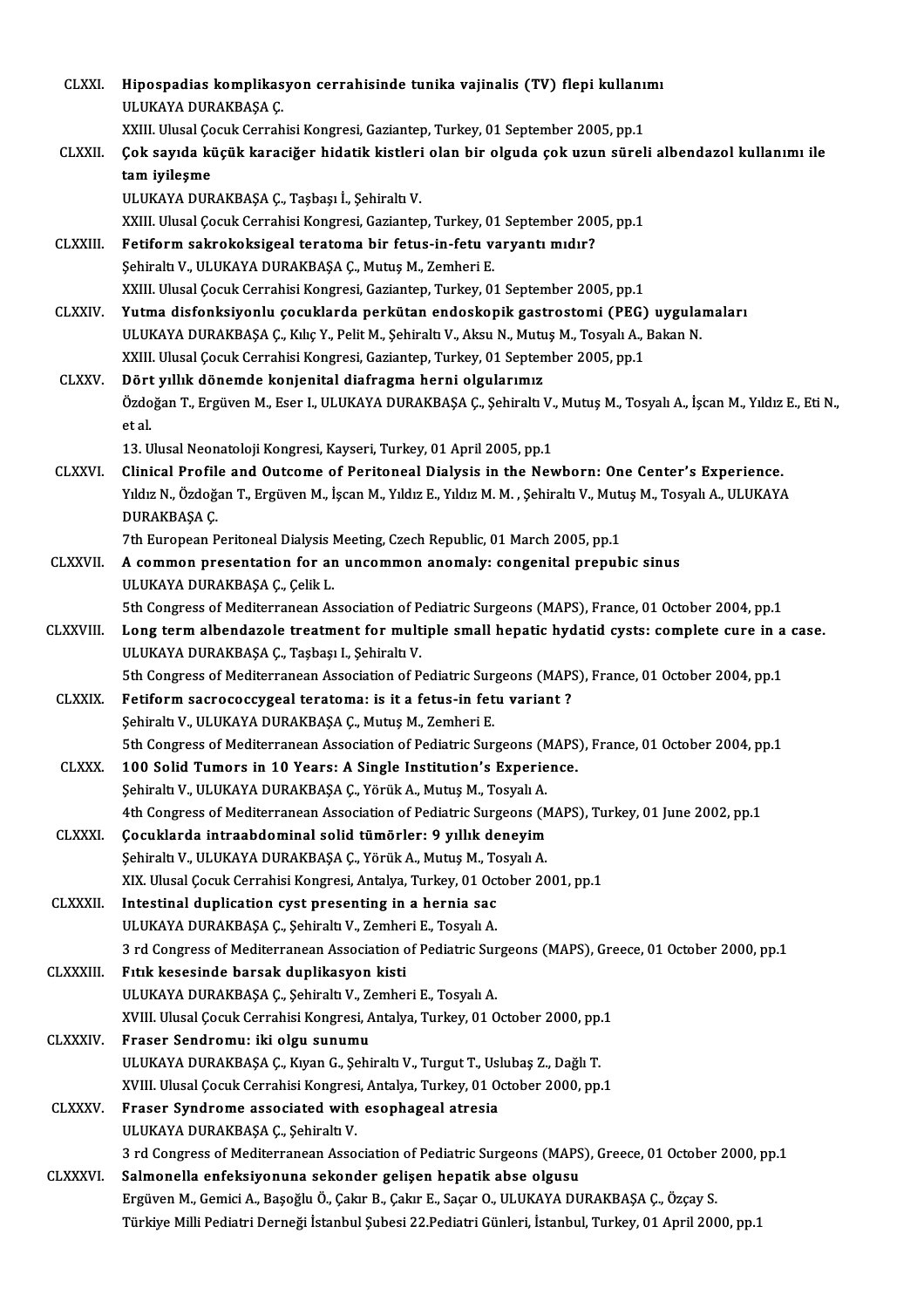| <b>CLXXXVII.</b> | The Role of endothelin in ischemia and reperfusion injury                                                     |
|------------------|---------------------------------------------------------------------------------------------------------------|
|                  | Özel K., Yüksel M., ULUKAYA DURAKBAŞA Ç., Haklar G., Aktan Ö., Dağlı T.                                       |
|                  | XVII. Ulusal Çocuk Cerrahisi Kongresi, Antalya, Turkey, 01 September 1999, pp.1                               |
| <b>LXXXVIII.</b> | Splenektomi + ototransplantasyon uygulanan iki Gaucher Hastalığı olgusu                                       |
|                  | Şehiraltı V., Tosyalı A., ULUKAYA DURAKBAŞA Ç.                                                                |
|                  | XVI. Ulusal Çocuk Cerrahisi Kongresi, Antalya, Turkey, 01 October 1998, pp.1                                  |
| <b>CLXXXIX</b>   | Esophageal atresia: Four-year experience.                                                                     |
|                  | Dağlı T., Kıyan G., ULUKAYA DURAKBAŞA Ç., Tugay M.                                                            |
|                  | XXI. Congress of Union of Middle Eastern and Mediterranean Pediatric Societies (UMEMPS), Turkey, 01 October   |
|                  | 1997, pp 1                                                                                                    |
| CXC.             | Chemiluminescent detection of oxygen free radicals and nitric oxide in mesenteric                             |
|                  | ischemia/reperfusion: Modulation by nitric oxide donors and antagonists                                       |
|                  | Haklar G., ULUKAYA DURAKBAŞA Ç., Yüksel M., Dağlı T., Yaiçın A.                                               |
|                  | SFRR Europe Summer Meeting, Italy, 01 June 1997, pp.1                                                         |
| CXCI.            | Anorektal Malformasyonlu Hastalarda Manyetik Rezonans Görüntüleme İle Ameliyat Sonrası                        |
|                  | Anatominin Demonstrasyonu                                                                                     |
|                  | Kıyan G., İskit S., ULUKAYA DURAKBAŞA Ç., Gürmen N., Dağlı T.                                                 |
|                  | 2. Ulusal Gastroenteroloji ve Beslenme Kongresi, İstanbul, Turkey, 01 October 1996, pp.1                      |
| <b>CXCII</b>     | The place of Livaditis myotomy in primary repair of esophageal atresia.                                       |
|                  | Dağlı T., Kıyan G., İskit S., ULUKAYA DURAKBAŞA Ç., Tugay M.                                                  |
|                  | 1st World Conference on the Prevention of Treatment of Caustic Esophageal Burns in Children, Turkey, 01 April |
|                  | 1996, pp.1                                                                                                    |
| <b>CXCIII</b>    | Anteromedial type of diaphragmatic defect is not a variation of Morgagni hernia.                              |
|                  | İskit S., Sander S., Dağlı T., Kıyan G., ULUKAYA DURAKBAŞA Ç., Tugay M.                                       |
|                  | 1st World Conference on the Prevention of Treatment of Caustic Esophageal Burns in Children, Turkey, 01 April |
|                  | 1996, pp.1                                                                                                    |
| <b>CXCIV</b>     | Özefagus atrezisi: 6 yıllık deneyim.                                                                          |
|                  | Dağlı T., Kıyan G., İskit S., ULUKAYA DURAKBAŞA Ç., Tugay M.                                                  |
|                  | Anne ve Bebek Sağlığı Kongresi, İstanbul, Turkey, 01 April 1996, pp.1                                         |
| <b>CXCV</b>      | Primary repair of cloacal exstrophy: a case for discussion (Video presentation)                               |
|                  | Dağlı T., Kıyan G., Etker Ş., İskit S., ULUKAYA DURAKBAŞA Ç., Tugay M.                                        |
|                  | European Society of Paediatric Urology Annual Meeting (ESPU), United Kingdom, 01 March 1996, pp.1             |
| CXCVI.           | norectal malformation as the underlying pathology of epididymitis in infancy                                  |
|                  | Dağlı T., Kıyan G., İskit S., ULUKAYA DURAKBAŞA Ç.                                                            |
|                  | European Society of Paediatric Urology Annual Meeting (ESPU), United Kingdom, 01 March 1996, pp.1             |
| <b>CXCVII.</b>   | Abdominoscrotal hydrocele: report of two cases                                                                |
|                  | Dağlı T., ULUKAYA DURAKBAŞA Ç., İskit S., Kıyan G., Tugay M.                                                  |
|                  | XIV. Ulusal Çocuk Cerrahisi Kongresi, Denizli, Turkey, 01 September 1995, pp.1                                |
| CXCVIII.         | Interstitial hernia: a diagnostic dilemma in infants                                                          |
|                  | Dağlı T., İskit S., Kıyan G., ULUKAYA DURAKBAŞA Ç., Tugay M., Tuğtepe H.                                      |
|                  | XIV. Ulusal Çocuk Cerrahisi Kongresi, Denizli, Turkey, 01 September 1995, pp.1                                |
| <b>CXCIX</b>     | Kloakal ekstrofide erken primer onarım (Video sunumu)                                                         |
|                  | Dağlı T., Kıyan G., Etker Ş., ULUKAYA DURAKBAŞA Ç., Tugay M.                                                  |
|                  | XIV. Ulusal Çocuk Cerrahisi Kongresi, Denizli, Turkey, 01 September 1995, pp.1                                |
| CC.              | Primary repair of complete sternal cleft in a neonate associated with bronchogenic cyst and                   |
|                  | gastroesophageal reflux                                                                                       |
|                  | Dağlı T., Kıyan G., ULUKAYA DURAKBAŞA Ç., Yüksel M.                                                           |
|                  | XIV. Ulusal Çocuk Cerrahisi Kongresi, Denizli, Turkey, 01 September 1995, pp.1                                |
| CCI.             | Balloon dilatation of anastomotic strictures following primary repair of esophageal atresia                   |
|                  | Dağlı T., ULUKAYA DURAKBAŞA Ç., Kıyan G., İskit S., Tuğtepe H.                                                |
|                  | XIV. Ulusal Çocuk Cerrahisi Kongresi, Denizli, Turkey, 01 September 1995, pp.1                                |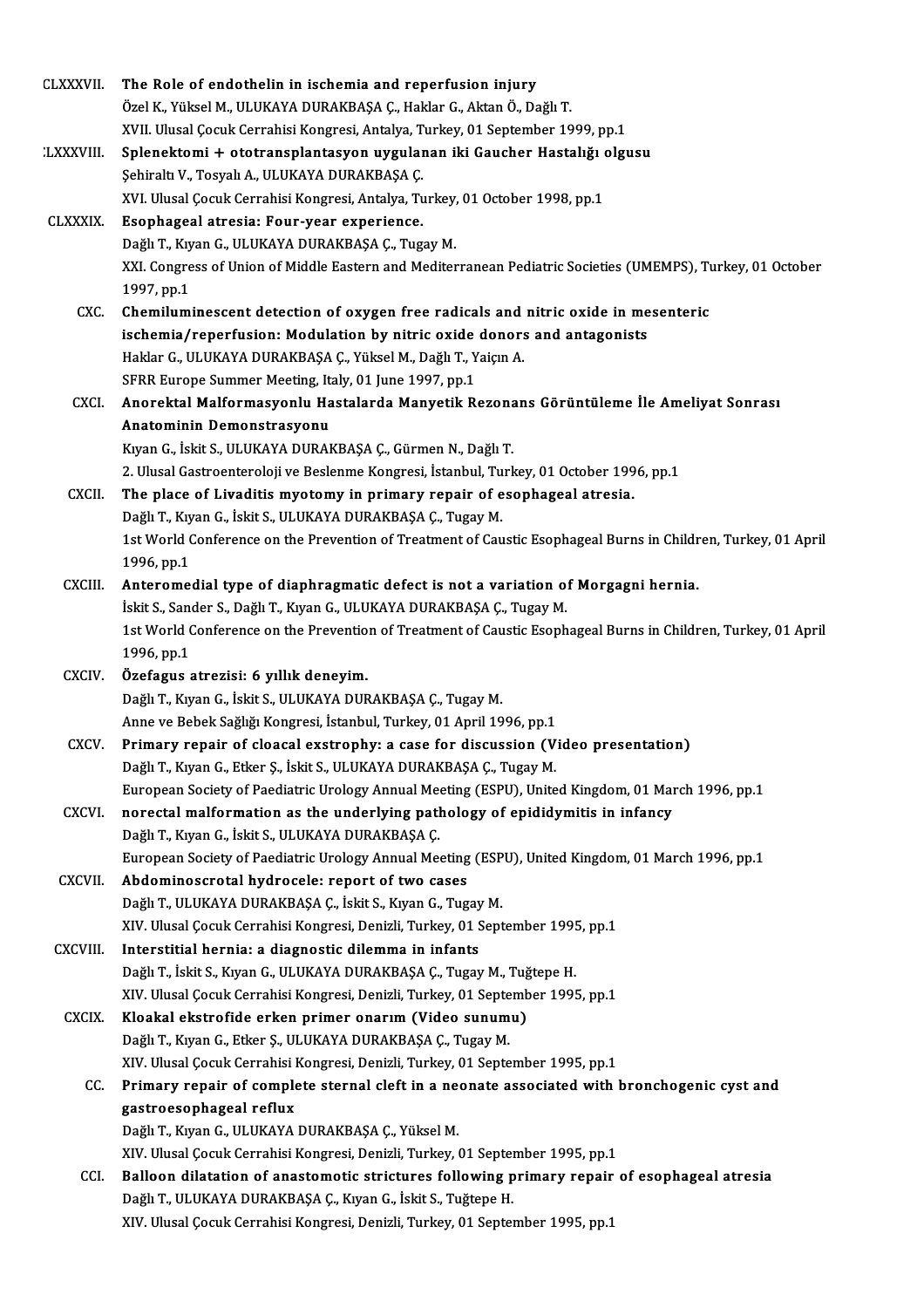| <b>CCII</b>   | Low anorectal malformation: do we underestimate the incidence of associated anomalies?                       |
|---------------|--------------------------------------------------------------------------------------------------------------|
|               | ULUKAYA DURAKBAŞA Ç., Dağlı T., Kıyan G., İskit S., Tugay M., Tuğtepe H.                                     |
|               | XIV. Ulusal Çocuk Cerrahisi Kongresi, Denizli, Turkey, 01 September 1995, pp.1                               |
| CCIII.        | An unusual complication of central catheter placement via saphenous vein: catheterization of renal           |
|               | pelvis                                                                                                       |
|               | Kıyan G., Dağlı T., ULUKAYA DURAKBAŞA Ç.                                                                     |
|               | XIV. Ulusal Çocuk Cerrahisi Kongresi, Denizli, Turkey, 01 September 1995, pp.1                               |
| CCIV.         | Sigmoid vaginoplasty and anorectoplasty for vaginal agenesis associated with anorectal                       |
|               | malformation (Video presentation).                                                                           |
|               | Dağlı T., Kıyan G., ULUKAYA DURAKBAŞA Ç., Tugay M.                                                           |
|               | British Association of Pediatric Surgeons (BAPS) XLII Annual International Congress, United Kingdom, 01 July |
|               | 1995, pp.1                                                                                                   |
| CCV           | Cloacal exstrophy associated with duodenal atresia and short bowel syndrome: case report.                    |
|               | Dağlı T., Kıyan G., İskit S., ULUKAYA DURAKBAŞA Ç., Tugay M.                                                 |
|               | Exstrophy Epispadias Complex: Update, Turkey, 01 October 1994, pp.1                                          |
| CCVI.         | Systemic candidiasis: a recently emerging problem in our neonatal surgical care units                        |
|               | ULUKAYA DURAKBAŞA Ç., Dağlı T., Kıyan G., Tugay M., İskit S.                                                 |
|               | XIII. Ulusal Çocuk Cerrahisi Kongresi, Muğla, Turkey, 01 May 1994, pp.1                                      |
| <b>CCVII</b>  | Postoperative sepsis in a neonatal surgical care unit                                                        |
|               | ULUKAYA DURAKBAŞA Ç., Dağlı T., Kıyan G., Tugay M., İskit S.                                                 |
|               | XIII. Ulusal Çocuk Cerrahisi Kongresi, Muğla, Turkey, 01 May 1994, pp.1                                      |
| CCVIII.       | Özefagus atrezisi, gastro-özofageal reflü ve 24 saat pH monitorizasyonu                                      |
|               | Kıyan G., Dağlı T., ULUKAYA DURAKBAŞA Ç., Tugay M.                                                           |
|               | XIII. Ulusal Çocuk Cerrahisi Kongresi, Muğla, Turkey, 01 May 1994, pp.1                                      |
| <b>CCIX</b>   | Anorektal malformasyonlarla birlikte vaginal ageneziste sigmoid vaginoplasti ve anorektoplasti               |
|               | (Video sunumu)                                                                                               |
|               | Dağlı T., Kıyan G., ULUKAYA DURAKBAŞA Ç., Tugay M.                                                           |
|               | XIII. Ulusal Çocuk Cerrahisi Kongresi, Muğla, Turkey, 01 May 1994, pp.1                                      |
| CCX.          | Evaluation of anorectal anomalies by magnetic resonance imaging                                              |
|               | Dağlı T., Kıyan G., Gürmen N., ULUKAYA DURAKBAŞA Ç., Tugay M.                                                |
|               | XXI. Congress of Union of Middle Eastern and Mediterranean Pediatric Societies (UMEMPS), Turkey, 01 October  |
|               | 1993, pp.1                                                                                                   |
| CCXI.         | Pediatrik anestezi uygulamasında oral midazolam premedikasyonu                                               |
|               | Barlas S., Roosta F., Doğu D., ULUKAYA DURAKBAŞA Ç., Toker K.                                                |
|               | XXVII. Türk Anesteziyoloji ve Reanimasyon Kongresi, Nevşehir, Turkey, 01 October 1993, pp.1                  |
| <b>CCXII</b>  | Anorektal malformasyonların definitif ameliyat öncesi ve sonrası radyolojik değerlendirmesinde               |
|               | manyetik rezonans görüntülemenin yeri                                                                        |
|               | Dağlı T., Kıyan G., Gürmen N., ULUKAYA DURAKBAŞA Ç., Tugay M.                                                |
|               | XII. Ulusal Çocuk Cerrahisi Kongresi, Aydın, Turkey, 01 November 1992, pp.1                                  |
| <b>CCXIII</b> | Late results following primary repair of esophageal atresia with distal tracheoesophageal fistula.           |
|               | Dağlı T., Kıyan G., ULUKAYA DURAKBAŞA Ç., Tugay M.                                                           |
|               | XII. Ulusal Çocuk Cerrahisi Kongresi, Aydın, Turkey, 01 November 1992, pp.1                                  |
| CCXIV.        | Çocukluk çağı tekrarlayan akciğer enfeksiyonları ve tedavide cerrahinin yeri                                 |
|               | Dağlı T., Dağlı E., Kıyan G., Yüksel M., ULUKAYA DURAKBAŞA Ç.                                                |
|               | XII. Ulusal Çocuk Cerrahisi Kongresi, Aydın, Turkey, 01 November 1992, pp.1                                  |

## Supported Projects

Supported Projects<br>ÖZEL Ş. K. , CANDAN C., ULUKAYA DURAKBAŞA Ç., Project Supported by Higher Education Institutions, Mesane<br>Disfonksiyany Olan Hastalarda Parasakral TENS ilə Biyafoodbask Tedavilərinin Karalastrulması 2018 Dupporten 110jeea<br>ÖZEL Ş. K. , CANDAN C., ULUKAYA DURAKBAŞA Ç., Project Supported by Higher Education Institutions, Mesar<br>Disfonksiyonu Olan Hastalarda Parasakral TENS ile Biyofeedback Tedavilerinin Karşılaştırılması, 2018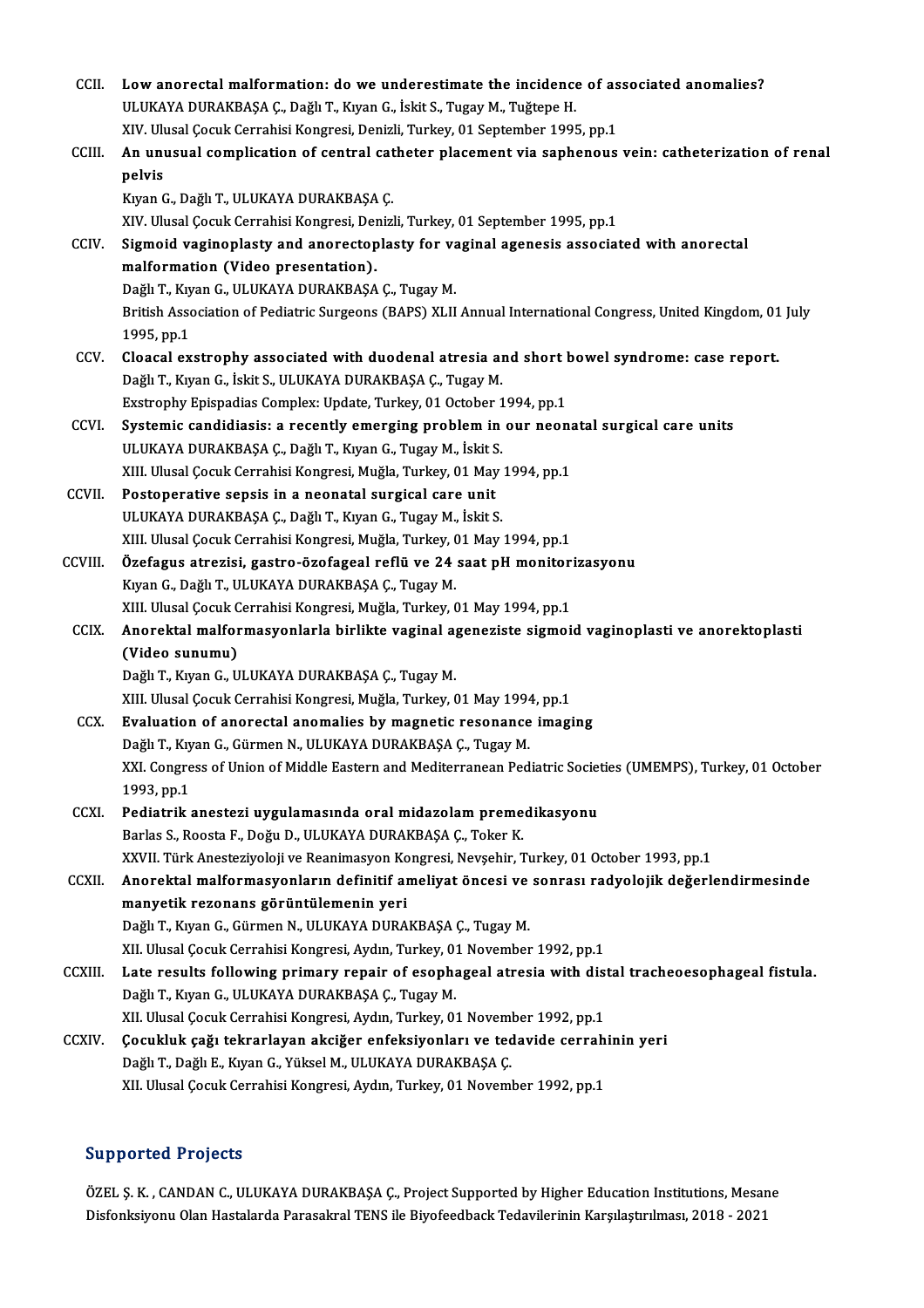ULUKAYA DURAKBAŞA Ç., ÇAĞLAR OSKAYLI M., PİRİM A., ERKOÇ G., ÖZATMAN E., UĞURLU D., MUTUŞ H. M. , AYDÖNER<br>S. Preject Sunnerted bu Hisber Education Institutions. "Değumsel H tipi trakeeğasefessel fistülerde tek merker ULUKAYA DURAKBAŞA Ç., ÇAĞLAR OSKAYLI M., PİRİM A., ERKOÇ G., ÖZATMAN E., UĞURLU D., MUTUŞ H. M. , AY<br>S., Project Supported by Higher Education Institutions, "Doğumsal H tipi trakeoözofageal fistüllerde tek merkez<br>denavimi" ULUKAYA DURAKBAŞA Ç., ÇAĞLAR OSKAYLI M., PİRİM A., ERKOÇ G., (<br>S., Project Supported by Higher Education Institutions, "Doğumsal H t<br>deneyimi" başlıklı bildiri ile uluslararası kongre katılımı, 2019 - 2019<br>ULUKAYA DURAKRAS S., Project Supported by Higher Education Institutions, "Doğumsal H tipi trakeoözofageal fistüllerde tek merkez<br>deneyimi" başlıklı bildiri ile uluslararası kongre katılımı, 2019 - 2019<br>ULUKAYA DURAKBAŞA Ç., ZEMHERİ I. E. ,

deneyimi" başlıklı bildiri ile uluslararası kongre katılımı, 2019 - 2019<br>ULUKAYA DURAKBAŞA Ç., ZEMHERİ I. E. , ÖZATMAN E., AKSU B., İŞMAN F. K. , ÇİÇEKÇİ ERMAN H., Project Supported by<br>Higher Education Institutions, İn Viv ULUKAYA DURAKBAŞA Ç., ZEMHERİ I. E. , ÖZATMAN E., AKSU B., İŞMAN F. K. , ÇİÇEKÇİ ERMAN H., Project Suppo:<br>Higher Education Institutions, İn Vivo Oluşturulan Unilateral Hidronefroz Modelinde İpsilateral ve Kontralatera<br>Doku Higher Education Institutions, İn Vivo Oluşturulan Unilateral Hidronefroz Modelinde İpsilateral ve Kontralateral<br>Dokusu Üzerinde Timokinon'un Antioksidan Etkinliğinin İncelenmesi: Sıçanlarda Deneysel Çalışma, 2018 - 2019<br>U Dokusu Üzerinde Timokinon'un Antioksidan Etkinliğinin İncelenmesi: Sıçanlarda Deneysel Çalışma, 2018 - 2019<br>ULUKAYA DURAKBAŞA Ç., Project Supported by Higher Education Institutions, 4th International Conference on<br>Oesophag ULUKAYA DURAKBAŞA Ç., Project Supported by Higher Education Institutions, 4th International Conference on<br>Oesophageal Atresia (4. Uluslararası Özofagus Atrezisi Konferansı) İsimli Bilimsel Toplantı katılımı, 2016 - 2016<br>UL Oesophageal Atresia (4. Uluslararası Özofagus Atrezisi Konferansı) İsimli Bilimsel Toplantı katılımı, 2016 - 2016<br>ULUKAYA DURAKBAŞA Ç., anadolulu a. i. , Project Supported by Higher Education Institutions, Ailesel Akdeniz ULUKAYA DURAKBAŞA Ç., anadolulu a. i. , Project Supported by Higher Education Institutions, Ailesel Akdeniz Ateşi Ta<br>(AAA) Çocukların Gastrointestinal Sisteminde Biriken Amiloidin Anorektal Manometri Değerlerine Etkisi, 20 (AAA) Çocukların Gastrointestinal Sisteminde Biriken Amiloidin Anorektal Manometri Değerlerine Etkisi, 2014 - 2016<br>ULUKAYA DURAKBAŞA Ç., fettahoğlu s., Project Supported by Higher Education Institutions, Gastroözofageal Re ULUKAYA DURAKBAŞA Ç., fettahoğlu s., Project Supported by Higher Education Institutions, Gastroözofageal Reflü İle Uyumlu Klinik Bulguları Olan Yenidoğanlarda Çok Kanallı İntraluminal İmpedans ve pH Monitorizasyonun Birlikte<br>Kullanımı İle Gıda Isısının Özofagus Motilitesine Etkisi, 2014 - 2016<br>ULUKAYA DURAKBAŞA Ç., MUTUŞ H. M. , OKUR H

Kullanımı İle Gıda Isısının Özofagus Motilitesine Etkisi, 2014 - 2016<br>ULUKAYA DURAKBAŞA Ç., MUTUŞ H. M. , OKUR H., Project Supported by Higher Education Institutions, T.C. İstanbul<br>Medeniyet Üniversitesi Göztepe Eğitim ve ULUKAYA DURAKBAŞA Ç., MUTUŞ H. M. , OKUR H., Project Supported<br>Medeniyet Üniversitesi Göztepe Eğitim ve Araştırma Hastanesi çocuk :<br>pediatrik endoskopik sistemleri altyapı kurulum projesi, 2013 - 2014 pediatrik endoskopik sistemleri altyapı kurulum projesi, 2013 - 2014<br>Activities in Scientific Journals

Activities in Scientific Journals<br>Cocuk Cerrahisi Dergisi, Publication Committee Member, 2012 - Continues<br>World Journal of Henatology, Publication Committee Member, 2010 - Conti World Journal of Hepatology, Publication Committee Member, 2010 - Continues Cocuk Cerrahisi Dergisi, Publication Committee Member, 201<br>World Journal of Hepatology, Publication Committee Membe<br>Klinik Cocuk Forumu, Special Issue Editor, 2005 - Continues<br>Cërtone Tip Dergisi, Assistant Editor, 2009, 2 Klinik Çocuk Forumu, Special Issue Editor, 2005 - Continues<br>Göztepe Tıp Dergisi, Assistant Editor, 2009 - 2014

# uozlepe rip bergisi, Assistant Editor, 2009 - 2014<br>Memberships / Tasks in Scientific Organizations

Memberships / Tasks in Scientific Organizations<br>Endoskopik Laparoskopik Cerrahi Derneği, Member, 2013 - Continues<br>Pediatrik Üreleji Derneği, Member, 2011 - Centinues Endoskopik Laparoskopik Cerrahi Derneği, Member, 2013 - Continues<br>Pediatrik Üroloji Derneği, Member, 2011 - Continues Endoskopik Laparoskopik Cerrahi Derneği, Member, 2013 - Continues<br>Pediatrik Üroloji Derneği, Member, 2011 - Continues<br>European Society for Parenteral and Enteral Nutrition (ESPEN), Member, 2010 - Continues<br>Klinik Enteral v Pediatrik Üroloji Derneği, Member, 2011 - Continues<br>European Society for Parenteral and Enteral Nutrition (ESPEN), Member, 2<br>Klinik Enteral ve Parenteral Nütrisyon Derneği, Member, 2010 - Continues<br>Türkiye Cosuk Cerrebisi European Society for Parenteral and Enteral Nutrition (ESPE<br>Klinik Enteral ve Parenteral Nütrisyon Derneği, Member, 201<br>Türkiye Çocuk Cerrahisi Derneği, Member, 1995 - Continues<br>İstanbul Tabin Odası Member 1990 - Continues Klinik Enteral ve Parenteral Nütrisyon Derneği, Member, 2010 - Continues<br>Türkiye Çocuk Cerrahisi Derneği, Member, 1995 - Continues<br>İstanbul Tabip Odası, Member, 1990 - Continues

### **Scientific Refereeing**

Scientific Refereeing<br>Cocuk Cerrahisi Dergisi, National Scientific Refreed Journal, March 2016<br>American Journal of Clinical Nutrition, SCI Journal, December 2015 Berentinic Nerentering<br>Cocuk Cerrahisi Dergisi, National Scientific Refreed Journal, March 2<br>American Journal of Clinical Nutrition, SCI Journal, December 2015<br>Cosuk Cerrahisi Dergisi, National Scientific Befreed Journal, Çocuk Cerrahisi Dergisi, National Scientific Refreed Journal, March 2016<br>American Journal of Clinical Nutrition, SCI Journal, December 2015<br>Çocuk Cerrahisi Dergisi, National Scientific Refreed Journal, November 2015<br>Case B American Journal of Clinical Nutrition, SCI Journal, December 2<br>Cocuk Cerrahisi Dergisi, National Scientific Refreed Journal, Nov<br>Case Reports in Surgery, Other Indexed Journal, October 2015<br>Surgery Pessersh and Prestise, Cocuk Cerrahisi Dergisi, National Scientific Refreed Journal, November 2<br>Case Reports in Surgery, Other Indexed Journal, October 2015<br>Surgery Research and Practice, Other Indexed Journal, September 2015<br>Cosuk Cerrabisi Der Case Reports in Surgery, Other Indexed Journal, October 2015<br>Surgery Research and Practice, Other Indexed Journal, September 201<br>Çocuk Cerrahisi Dergisi, National Scientific Refreed Journal, July 2015<br>Pritish Journal of Su Surgery Research and Practice, Other Indexed Journ<br>Cocuk Cerrahisi Dergisi, National Scientific Refreed J<br>British Journal of Surgery, SCI Journal, March 2015<br>Cocuk Cerrahisi Dergisi, National Scientific Refreed I Çocuk Cerrahisi Dergisi, National Scientific Refreed Journal, July 2015<br>British Journal of Surgery, SCI Journal, March 2015<br>Çocuk Cerrahisi Dergisi, National Scientific Refreed Journal, February 2015<br>Cosuk Cerrahisi Dergis British Journal of Surgery, SCI Journal, March 2015<br>Çocuk Cerrahisi Dergisi, National Scientific Refreed Journal, February 2015<br>Çocuk Cerrahisi Dergisi, National Scientific Refreed Journal, December 2014<br>Ceguk Cerrahisi De Çocuk Cerrahisi Dergisi, National Scientific Refreed Journal, February 2015<br>Çocuk Cerrahisi Dergisi, National Scientific Refreed Journal, December 2014<br>Çocuk Cerrahisi Dergisi, National Scientific Refreed Journal, October Cocuk Cerrahisi Dergisi, National Scientific Refree<br>Cocuk Cerrahisi Dergisi, National Scientific Refree<br>British Journal of Surgery, SCI Journal, May 2014<br>Balkan Madisal Journal, SCI Journal, Jonuary 2014 Cocuk Cerrahisi Dergisi, National Scientific Refreed<br>British Journal of Surgery, SCI Journal, May 2014<br>Balkan Medical Journal, SCI Journal, January 2014<br>Pritish Journal of Surgery, SCI Journal, January 201 British Journal of Surgery, SCI Journal, May 2014<br>Balkan Medical Journal, SCI Journal, January 2014<br>British Journal of Surgery, SCI Journal, January 2014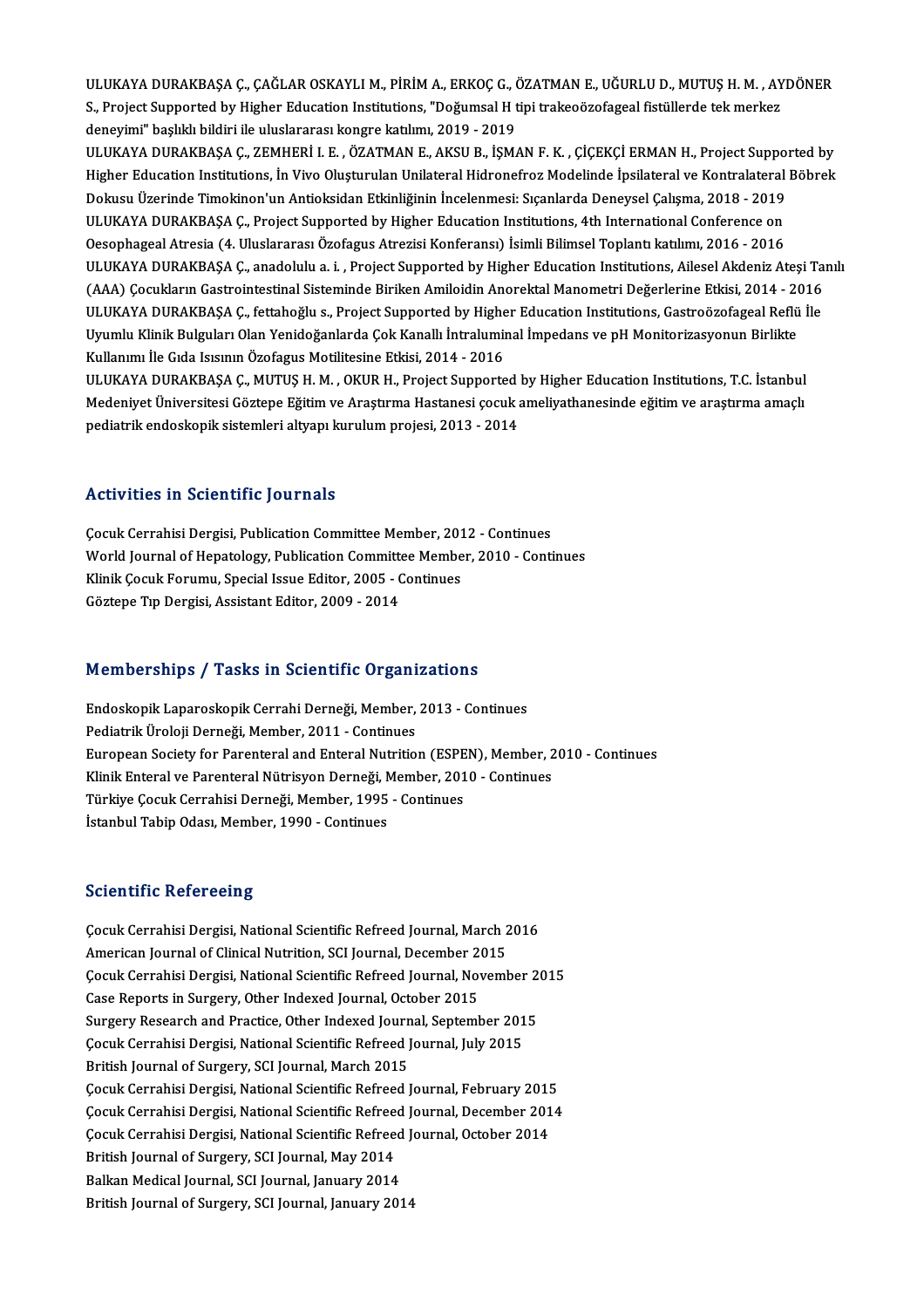Balkan Medical Journal, SCI Journal, January 2014 Balkan Medical Journal, SCI Journal, January 2014<br>British Journal of Surgery, SCI Journal, August 2013<br>Journal of Surgical Ongology, SCI Journal, July 2012 Balkan Medical Journal, SCI Journal, January 2014<br>British Journal of Surgery, SCI Journal, August 2013<br>Journal of Surgical Oncology, SCI Journal, July 2013<br>Marmara Medical Journal, National Scientific Refree British Journal of Surgery, SCI Journal, August 2013<br>Journal of Surgical Oncology, SCI Journal, July 2013<br>Marmara Medical Journal, National Scientific Refreed Journal, July 2013<br>Cesul: Cerrabisi Dorgisi, National Scientifi Journal of Surgical Oncology, SCI Journal, July 2013<br>Marmara Medical Journal, National Scientific Refreed Journal, July 201<br>Çocuk Cerrahisi Dergisi, National Scientific Refreed Journal, July 2013<br>9. KERAN Kongresi Bilim Ku Marmara Medical Journal, National Scientific Refreed Journal,<br>Çocuk Cerrahisi Dergisi, National Scientific Refreed Journal, Ju<br>8. KEPAN Kongresi Bilim Kurulu, Other Journals, March 2013<br>Palkan Medical Journal, SCI Journal, Çocuk Cerrahisi Dergisi, National Scientific Refreed Journal, July 2013<br>8. KEPAN Kongresi Bilim Kurulu, Other Journals, March 2013<br>Balkan Medical Journal, SCI Journal, February 2013<br>Balkan Medical Journal, SCI Journal, Dec 8. KEPAN Kongresi Bilim Kurulu, Other Journals, March 2013 ÇocukCerrahisiDergisi,NationalScientificRefreed Journal,November 2012 Balkan Medical Journal, SCI Journal, December 2012<br>Çocuk Cerrahisi Dergisi, National Scientific Refreed Journal, November 2012<br>XXX. Ulusal Çocuk Cerrahisi Kongresi Klinik Araştırma Ödülü, Other Journals, October 2012<br>Cosuk Çocuk Cerrahisi Dergisi, National Scientific Refreed Journal, November<br>XXX. Ulusal Çocuk Cerrahisi Kongresi Klinik Araştırma Ödülü, Other Jou<br>Çocuk Cerrahisi Dergisi, National Scientific Refreed Journal, July 2012<br>Cocuk Ce XXX. Ulusal Çocuk Cerrahisi Kongresi Klinik Araştırma Ödülü, Other Journ<br>Çocuk Cerrahisi Dergisi, National Scientific Refreed Journal, July 2012<br>Çocuk Cerrahisi Dergisi, National Scientific Refreed Journal, March 2012<br>TCCD Çocuk Cerrahisi Dergisi, National Scientific Refreed Journal, July 2012<br>Çocuk Cerrahisi Dergisi, National Scientific Refreed Journal, March 2012<br>TÇCD ve EPSA Ortak Kongre Bilimsel Kurulu, Other Journals, May 2011 Çocuk Cerrahisi Dergisi, National Scientific Refreed Journal, March 2012<br>TÇCD ve EPSA Ortak Kongre Bilimsel Kurulu, Other Journals, May 2011<br>Marmara Medical Journal, National Scientific Refreed Journal, April 2011<br>KERAN Ko TÇCD ve EPSA Ortak Kongre Bilimsel Kurulu, Other Journals,<br>Marmara Medical Journal, National Scientific Refreed Journal<br>KEPAN Kongresi Bilimsel Kurul, Other Journals, March 2011<br>Urelagy Journal, Other Indeved Journal, Oste Marmara Medical Journal, National Scientific Refreed Journal, National Scientific Refreed Journals, March<br>Urology Journal, Other Indexed Journal, October 2010<br>Trelum Üniversitesi Tın Fekültesi Dergisi, National Scien KEPAN Kongresi Bilimsel Kurul, Other Journals, March 2011<br>Urology Journal, Other Indexed Journal, October 2010<br>Trakya Üniversitesi Tıp Fakültesi Dergisi, National Scientific Refreed Journal, August 2010<br>Saudi Medical Journ Urology Journal, Other Indexed Journal, October<br>Trakya Üniversitesi Tıp Fakültesi Dergisi, Nationa<br>Saudi Medical Journal, SCI Journal, August 2010<br>Trakya Üniversitesi Tıp Fakültesi Dergisi, Nationa Trakya Üniversitesi Tıp Fakültesi Dergisi, National Scientific Refreed Journal, August 201<br>Saudi Medical Journal, SCI Journal, August 2010<br>Trakya Üniversitesi Tıp Fakültesi Dergisi, National Scientific Refreed Journal, May Saudi Medical Journal, SCI Journal, August 2010<br>Trakya Üniversitesi Tıp Fakültesi Dergisi, National Scientific Refreed Jour<br>Göztepe Tıp Dergisi, National Scientific Refreed Journal, February 2010<br>Redistrik Cerrabi Dergisi, Trakya Üniversitesi Tıp Fakültesi Dergisi, National Scientific Refreed Journal, M<br>Göztepe Tıp Dergisi, National Scientific Refreed Journal, February 2010<br>Pediatrik Cerrahi Dergisi, National Scientific Refreed Journal, Dece Göztepe Tıp Dergisi, National Scientific Refreed Journal, February 2010<br>Pediatrik Cerrahi Dergisi, National Scientific Refreed Journal, December 2009<br>Pediatrik Cerrahi Dergisi, National Scientific Refreed Journal, November Pediatrik Cerrahi Dergisi, National Scientific Refreed Journal, December 2009<br>Pediatrik Cerrahi Dergisi, National Scientific Refreed Journal, November 2009<br>Trakya Üniversitesi Tıp Fakültesi Dergisi, National Scientific Ref Pediatrik Cerrahi Dergisi, National Scientific Refreed Journal, November 20<br>Trakya Üniversitesi Tıp Fakültesi Dergisi, National Scientific Refreed Journa<br>Marmara Medical Journal, National Scientific Refreed Journal, March Trakya Üniversitesi Tıp Fakültesi Dergisi, National Scientific Refreed Journal, A<br>Marmara Medical Journal, National Scientific Refreed Journal, March 2009<br>Pediatrik Cerrahi Dergisi, National Scientific Refreed Journal, Dec Marmara Medical Journal, National Scientific Refreed Journal, March 2009<br>Pediatrik Cerrahi Dergisi, National Scientific Refreed Journal, December 2008<br>Journal of Pediatric Surgery, SCI Journal, October 2008

## Scientific Research / Working Group Memberships

Scientific Research / Working Group Memberships<br>Türkiye Ulusal Özofagus Atrezisi Kayıt Sistemi Çalışma Kolu, Türkiye Çocuk Cerrahisi Derneği, Turkey, 2014 - Continues<br>Pedistrik Enteral Perenteral Bealanme Calisma Alt Kolu, Perenterre ressear en 7 ° v or king en sup-rremser sinps<br>Pürkiye Ulusal Özofagus Atrezisi Kayıt Sistemi Çalışma Kolu, Türkiye Çocuk Cerrahisi Derneği, Turkey, 2014 - Contin<br>Pediatrik Enteral Parenteral Beslenme Çalışma Alt Türkiye Ulusal Özofagus Atrezisi Kayıt Sistemi Çalışma Kolu, Türkiye Çocuk Cerrahisi Derneği, Turkey, 2014<br>Pediatrik Enteral Parenteral Beslenme Çalışma Alt Kolu, Türkiye Çocuk Cerrahisi Derneği, Turkey, 2013 - Co<br>Pediatri Pediatrik Çalışma Gurubu, Klinik Enteral Parenteral Nutrisyon Derneği (KEPAN), Turkey, 2009 - Continues<br>Edit Congress and Symposium Activities

6th Pediatric Adolescent and Adult Foregut Interdisciplinary Symposium (PAAFIS), Moderator, Ankara, Turkey, 2020 Gastroözofageal Reflü ve Cerrahi Tedavisi-Workshop, Invited Speaker, İstanbul, Turkey, 2019 6th Pediatric Adolescent and Adult Foregut Interdisciplinary Symposium (PAAFIS), Moderator<br>Gastroözofageal Reflü ve Cerrahi Tedavisi-Workshop, Invited Speaker, İstanbul, Turkey, 2019<br>Gastroözofageal Reflü ve Cerrahi Tedavi Gastroözofageal Reflü ve Cerrahi Tedavisi-Workshop, Invited Speaker, İstanbul, Turkey, 2019<br>Gastroözofageal Reflü ve Cerrahi Tedavisi-Workshop, Invited Speaker, İstanbul, Turkey, 2019<br>Strategies and Trends in European Pedi Gastroözofageal Reflü ve Cerrahi Tedavisi-Workshop, Invited Speaker, İstan<br>Strategies and Trends in European Pediatric Surgery (STEPS) , Moderator, *I*<br>37. Ulusal Çocuk Cerrahisi Kongresi, Invited Speaker, Ankara, Turkey, Strategies and Trends in European Pediatric Surgery (STEPS) , Moderator, Ankara, Turkey, 2019<br>37. Ulusal Çocuk Cerrahisi Kongresi, Invited Speaker, Ankara, Turkey, 2019<br>5th Pediatric, Adolescent and Adult Foregut Interdsci 37. Ulusal Çocuk Cerrahisi Kongresi, Invited Speaker, Ankara, Turkey, 2019<br>5th Pediatric, Adolescent and Adult Foregut Interdsciplinary Symposium, Invited Speaker, N<br>Çocuklarda Motility Disordors Symposium, Invited Speaker 5th Pediatric, Adolescent and Adult Foregut Interdsciplinary Symposium, Invited<br>Cocuklarda Motilite Bozuklukları Sempozyumu, Session Moderator, İstanbul, Turkey,<br>Pediatric Motility Disorders Symposium, Invited Speaker, İst Çocuklarda Motilite Bozuklukları Sempozyumu, Session Moderator, İstanbul, Turkey, 2019<br>Pediatric Motility Disorders Symposium, Invited Speaker, İstanbul, Turkey, 2019<br>SBÜ 3. Gastroenteroloji Günleri, Invited Speaker, İstan Pediatric Motility Disorders Symposium, Invited Speaker, İstanbul, Turkey, 2019<br>SBÜ 3. Gastroenteroloji Günleri, Invited Speaker, İstanbul, Turkey, 2019<br>11. Klinik Enteral Parenteral Nütrisyon Kongresi (KEPAN), Session Mod SBÜ 3. Gastroenteroloji Günleri, Invited Speaker, İstanbul, Turkey, 2019<br>11. Klinik Enteral Parenteral Nütrisyon Kongresi (KEPAN), Session Moderator, Antalya, Turkey, 2019<br>Nörolojik Rehabilitasyon ve Yutma Bozuklukları Sem 11. Klinik Enteral Parenteral Nütrisyon Kongresi (KEPAN), Session Moderator, Antalya, Turl<br>Nörolojik Rehabilitasyon ve Yutma Bozuklukları Sempozyumu, Invited Speaker, İstanbul, Tur<br>Pediatric Esophageal Motility Disorders S Nörolojik Rehabilitasyon ve Yutma Bozuklukları Sempozyumu, Invited Speaker, İstanbul, T<br>Pediatric Esophageal Motility Disorders Symposium, Invited Speaker, Ankara, Turkey, 201<br>Uluslararası Bütünleşik Sağlık ve Bakım Kongre Pediatric Esophageal Motility Disorders Symposium, Invited Speaker, Ankara, Turkey, 2018<br>Uluslararası Bütünleşik Sağlık ve Bakım Kongresi, Invited Speaker, İstanbul, Turkey, 2017<br>Çocuk Göğüs Hastalıkları 2. Kongresi, Sessi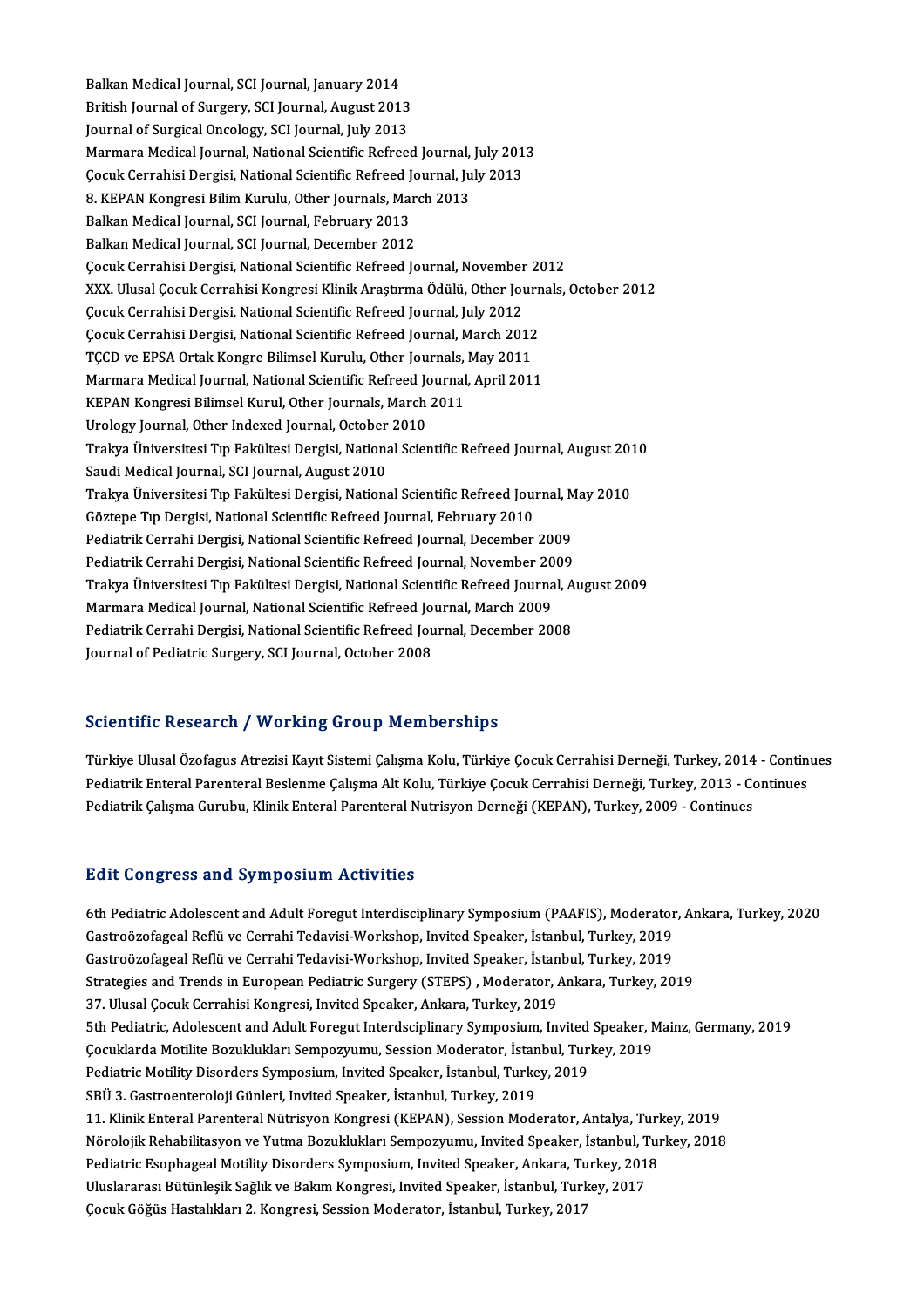ÇocukGöğüsHastalıkları2.Kongresi, Invited Speaker, İstanbul,Turkey,2017 Çocuk Göğüs Hastalıkları 2. Kongresi, Invited Speaker, İstanbul, Turkey, 2017<br>10. Klinik Enteral Parenteral Nütrisyon Kongresi (KEPAN), Session Moderator, Antalya, Turkey, 2017<br>4th International Conference en Ossenbagsel A Cocuk Göğüs Hastalıkları 2. Kongresi, Invited Speaker, İstanbul, Turkey, 2017<br>10. Klinik Enteral Parenteral Nütrisyon Kongresi (KEPAN), Session Moderator, Antalya, 1<br>4th International Conference on Oesophageal Atresia, Att 10. Klinik Enteral Parenteral Nütrisyon Kongresi (KEPAN),<br>4th International Conference on Oesophageal Atresia, Atten<br>Apandisit ve Ayırıcı Tanısı, Attendee, Denizli, Turkey, 2016<br>Apandisit ve Ayırıcı Tanısı, Attendee, Dürge 4th International Conference on Oesophageal Atresia, Attendee, Sydney, Australia, 2016<br>Apandisit ve Ayırıcı Tanısı, Attendee, Denizli, Turkey, 2016<br>Apandisit ve Ayırıcı Tanısı, Attendee, Düzce, Turkey, 2016 Apandisit ve Ayırıcı Tanısı, Attendee, Denizli, Turkey, 2016<br>Apandisit ve Ayırıcı Tanısı, Attendee, Düzce, Turkey, 2016<br>Pediatrik Bağırsak Yetmezliği ve Rehabilitasyonu Sempozyumu, Attendee, İzmir, Turkey, 2016<br>1. Yenidoğa Apandisit ve Ayırıcı Tanısı, Attendee, Düzce, Turkey, 2016<br>Pediatrik Bağırsak Yetmezliği ve Rehabilitasyonu Sempozyumu, Attendee, İzmir, Turkey<br>1. Yenidoğan Yoğun Bakım Hemşireliği Sempozyumu, Attendee, İstanbul, Turkey, 2 Pediatrik Bağırsak Yetmezliği ve Rehabilitasyonu Sempozyumu, Attendee, İzmir, Turkey, 2016<br>1. Yenidoğan Yoğun Bakım Hemşireliği Sempozyumu, Attendee, İstanbul, Turkey, 2016<br>1. Yenidoğan Yoğun Bakım Hemşireliği Sempozyumu, 1. Yenidoğan Yoğun Bakım Hemşireliği Sempozyumu, Attendee, İstanbul, Turkey, 2016<br>1. Yenidoğan Yoğun Bakım Hemşireliği Sempozyumu, Invited Speaker, İstanbul, Turkey, 2016<br>IV. Yutma Bozuklukları Kongresi, Session Moderator, 1. Yenidoğan Yoğun Bakım Hemşireliği Sempozyumu, Invited Speaker, İstanbul, Turkey, 20<br>IV. Yutma Bozuklukları Kongresi, Session Moderator, İstanbul, Turkey, 20<br>IV. Yutma Bozuklukları Kongresi, Invited Speaker, İstanbul, Tu IV. Yutma Bozuklukları Kongresi, Session Moderator, İsta<br>IV. Yutma Bozuklukları Kongresi, Invited Speaker, İstanb<br>Sağlık Hukuku Çalıştayı, Attendee, Ankara, Turkey, 2015<br>IV. Yutma Bozuklukları Kongresi, Attendee, İstanbul, IV. Yutma Bozuklukları Kongresi, Invited Speaker, İstanbul, Turkey,<br>Sağlık Hukuku Çalıştayı, Attendee, Ankara, Turkey, 2015<br>IV. Yutma Bozuklukları Kongresi, Attendee, İstanbul, Turkey, 2015<br>YYYIII, Illusel Cosuk Cerrebisi Sağlık Hukuku Çalıştayı, Attendee, Ankara, Turkey, 2015<br>IV. Yutma Bozuklukları Kongresi, Attendee, İstanbul, Turkey, 2015<br>XXXIII. Ulusal Çocuk Cerrahisi Kongresi, Attendee, Antalya, Turkey, 2015 IV. Yutma Bozuklukları Kongresi, Attendee, İstanbul, Turkey, 2<br>XXXIII. Ulusal Çocuk Cerrahisi Kongresi, Attendee, Antalya, Tur<br>Apandisit ve Ayırıcı Tanısı, Attendee, Gaziantep, Turkey, 2015<br>Semana Disestiva 2015, İnvitad S XXXIII. Ulusal Çocuk Cerrahisi Kongresi, Attendee, Antalya, Turk<br>Apandisit ve Ayırıcı Tanısı, Attendee, Gaziantep, Turkey, 2015<br>Semana Digestiva 2015, Invited Speaker, Porto, Portugal, 2015<br>Cosuldarda Karın ve Kolan Beltiu Çocuklarda Karın ve Kolon-Rektum Cerrahisi Kursu, Attendee, İstanbul, Turkey, 2015<br>Apandisit ve Ayırıcı Tanısı, Attendee, Amasya, Turkey, 2015 Semana Digestiva 2015, Invited Speaker, Porto, Portugal, 2015 9. Klinik Enteral ve Parenteral Nütrisyon (KEPAN) Kongresi, Attendee, Antalya, Turkey, 2015 Apandisit ve Ayırıcı Tanısı, Attendee, Amasya, Turkey, 2015<br>9. Klinik Enteral ve Parenteral Nütrisyon (KEPAN) Kongresi, Attendee, Antalya, Turkey, 2015<br>The 5th Nutricia Middle East South East Asia and Africa (MESEAA) Medci 9. Klinik Enteral ve Pare<br>The 5th Nutricia Middle<br>İstanbul, Turkey, 2015<br>III Yutma Bazuldukları The 5th Nutricia Middle East South East Asia and Africa (MESEAA) Medc<br>İstanbul, Turkey, 2015<br>III. Yutma Bozuklukları Kongresi, Invited Speaker, Ankara, Turkey, 2014<br>III. Yutma Bozuklukları Kongresi, Attandee Ankara, Turkey İstanbul, Turkey, 2015<br>III. Yutma Bozuklukları Kongresi, Invited Speaker, Ankara, Turkey, 2014<br>III. Yutma Bozuklukları Kongresi, Attendee, Ankara, Turkey, 2014 III. Yutma Bozuklukları Kongresi, Invited Speaker, Ankara, Turkey, 2014<br>III. Yutma Bozuklukları Kongresi, Attendee, Ankara, Turkey, 2014<br>The Third International Congress on Esophageal Atresia: Bridging the Gap, Attendee, R III. Yutma Bozuklukları Kongresi, Attendee, Ankara, Turkey, 2014<br>The Third International Congress on Esophageal Atresia: Bridging the<br>32. Ulusal Çocuk Cerrahisi Kongresi, Attendee, Trabzon, Turkey, 2014<br>47th Annual Meeting The Third International Congress on Esophageal Atresia: Bridging the Gap, Attendee, Rotterdam, Netherlands, 2014<br>32. Ulusal Çocuk Cerrahisi Kongresi, Attendee, Trabzon, Turkey, 2014<br>47th Annual Meeting of the European Soci 32. Ulusal Çocuk Cerrahisi Kongresi, Attendee, Trabzon, Turkey, 2014<br>47th Annual Meeting of the European Sociaty for Pediatric gastroente<br>Attendee, Israel, 2014<br>Yenidoğan Cerrahisi Kursu, Attendee, Ankara, Turkey, 2014 47th Annual Meeting of the European Sociaty for Pediatric gastroenterology, Hepatology and Nutrition (ESPGHAN), International Screening Meeting Pediatrics, Invited Speaker, Netherlands, 2014 Yenidoğan Cerrahisi Kursu, Attendee, Ankara, Turkey, 2014<br>International Screening Meeting Pediatrics, Invited Speaker, Netherlands, 2014<br>Laparoskopi ve Vidoendoskopi Medikal Simülasyon Programı, Attendee, İstanbul, Turkey, International Screening Meeting Pediatrics, Invited Speaker<br>Laparoskopi ve Vidoendoskopi Medikal Simülasyon Progra<br>KEPAN Pediatri Kış Okulu, Attendee, Antalya, Turkey, 2014<br>YIV. Tuta Hamanlık Eğitimi Kunultarı, Attendee, İ Laparoskopi ve Vidoendoskopi Medikal Simülasyon Programı, Attende<br>KEPAN Pediatri Kış Okulu, Attendee, Antalya, Turkey, 2014<br>XIX. Tıpta Uzmanlık Eğitimi Kurultayı, Attendee, İstanbul, Turkey, 2013<br>XXXI. Huyel Cosul: Correbi KEPAN Pediatri Kış Okulu, Attendee, Antalya, Turkey, 2014<br>XIX. Tıpta Uzmanlık Eğitimi Kurultayı, Attendee, İstanbul, Turkey, 2013<br>XXXI. Ulusal Çocuk Cerrahisi Kongresi, Panelists, Eskişehir, Turkey, 2013<br>XXXI. Ulusal Çocuk XIX. Tıpta Uzmanlık Eğitimi Kurultayı, Attendee, İstanbul, Turkey, 2013<br>XXXI. Ulusal Çocuk Cerrahisi Kongresi, Panelists, Eskişehir, Turkey, 2013<br>XXXI. Ulusal Çocuk Cerrahisi Kongresi, Attendee, Eskişehir, Turkey, 2013<br>14t XXXI. Ulusal Çocuk Cerrahisi Kongresi, Attendee, Eskişehir, Turkey, 2013<br>14th Congress of the European Pediatric Surgeons' Association (EUPSA), Attendee, Leipzig, Germany, 2013 XXXI. Ulusal Çocuk Cerrahisi Kongresi, Attendee, Eskişehir, Turkey, 2013<br>14th Congress of the European Pediatric Surgeons' Association (EUPSA), Attendee, Leipzig, Germany, 2013<br>46th Annual Meeting of The European Society f 14th Congress of the European Pediatric<br>46th Annual Meeting of The European So<br>Attendee, Londra, United Kingdom, 2013<br>International Workshop on Longreesenia 46th Annual Meeting of The European Society for Paediatric Gastroenterology, Hepatology and Nutrition (ESP(<br>Attendee, Londra, United Kingdom, 2013<br>International Workshop on Laparoscopic Inguinal Hernia Repair in Children, Attendee, Londra, United Kingdom, 2013<br>International Workshop on Laparoscopic Inguinal Hernia Repair in Children, A<br>Laparoscopic General Surgery Course, Attendee, Norderstedt, Germany, 2013<br>Mesisal Bark Bahsesahir Üniversi International Workshop on Laparoscopic Inguinal Hernia Repair in Children, Attendee, İstanbul, Turkey, 2013<br>Laparoscopic General Surgery Course, Attendee, Norderstedt, Germany, 2013<br>Mecical Park Bahçeşehir Üniversitesi Çoc Laparoscopic<br>Mecical Park E<br>Turkey, 2013<br>The Third Nut Mecical Park Bahçeşehir Üniversitesi Çocuk Hastalıkları ve Çocuk Cerrahisi Sempozyumu, Invited Speaker, İstanbu<br>Turkey, 2013<br>The Third Nutricia Middleeast and Southeast Asia Medical Nutrition Conference, Attendee, İstanbul Turkey, 2013<br>The Third Nutricia Middleeast and Southeast Asia Medical Nutrition Conference, Attendee, İstanbul, Turkey, 2013<br>The Third Nutricia Middleeast and Southeast Asia Medical Nutrition Conference, Invited Speaker, İ The Third Nutricia Middleeast and Southeast Asia Medical Nutrition Conference, Attendee, İstanbur<br>The Third Nutricia Middleeast and Southeast Asia Medical Nutrition Conference, Invited Speak<br>8. Klinik Enteral ve Parenteral The Third Nutricia Middleeast and Southeast Asia Medical Nutrition Conference, Invited Speaker, İstanbul, Turkey, 2013<br>8. Klinik Enteral ve Parenteral Nutrisyon (KEPAN) Kongresi, Attendee, Antalya, Turkey, 2013<br>KEPAN, Invi 8. Klinik Enteral ve Parenteral Nutrisyon (KEPAN) Kongresi, Attendee, Antalya, Turkey, 2013<br>KEPAN, Invited Speaker, Antalya, Turkey, 2013<br>IIIrd International Workshop on Hypospadias and Prof. Alaa F. Hamza M.D. Memorial Se KEPAN, Invited Speaker<br>IIIrd International Wor<br>İstanbul, Turkey, 2012<br>World Congress of Bod IIIrd International Workshop on Hypospadias and Prof. Alaa F. Hamza M.D. Memorial Session (Hypos'12), Attendee,<br>İstanbul, Turkey, 2012<br>World Congress of Pediatric Gastroenterology, Hepatology and Nutrition (WCPGHAN), Atten İstanbul, Turkey, 2012<br>World Congress of Pediatric Gastroenterology, Hepatology and Nutriti<br>XXX. Ulusal Çocuk Cerrahisi Kongresi, Attendee, Ankara, Turkey, 2012<br>International Symposium for Malputrition in Hespitalised Chil World Congress of Pediatric Gastroenterology, Hepatology and Nutrition (WCPGHAN), Attendee, Tail<br>XXX. Ulusal Çocuk Cerrahisi Kongresi, Attendee, Ankara, Turkey, 2012<br>International Symposium for Malnutrition in Hospitalised XXX. Ulusal Çocuk Cerrahisi Kongresi, Attendee, Ankara, Turkey, 2012<br>International Symposium for Malnutrition in Hospitalised Children, Attendee, Lizbon, Portugal, 2012<br>International Symposium for Malnutrition in Hospitali 3. Ulusal Pediatrik Üroloji Kongresi, Session Moderator, Bursa, Turkey, 2012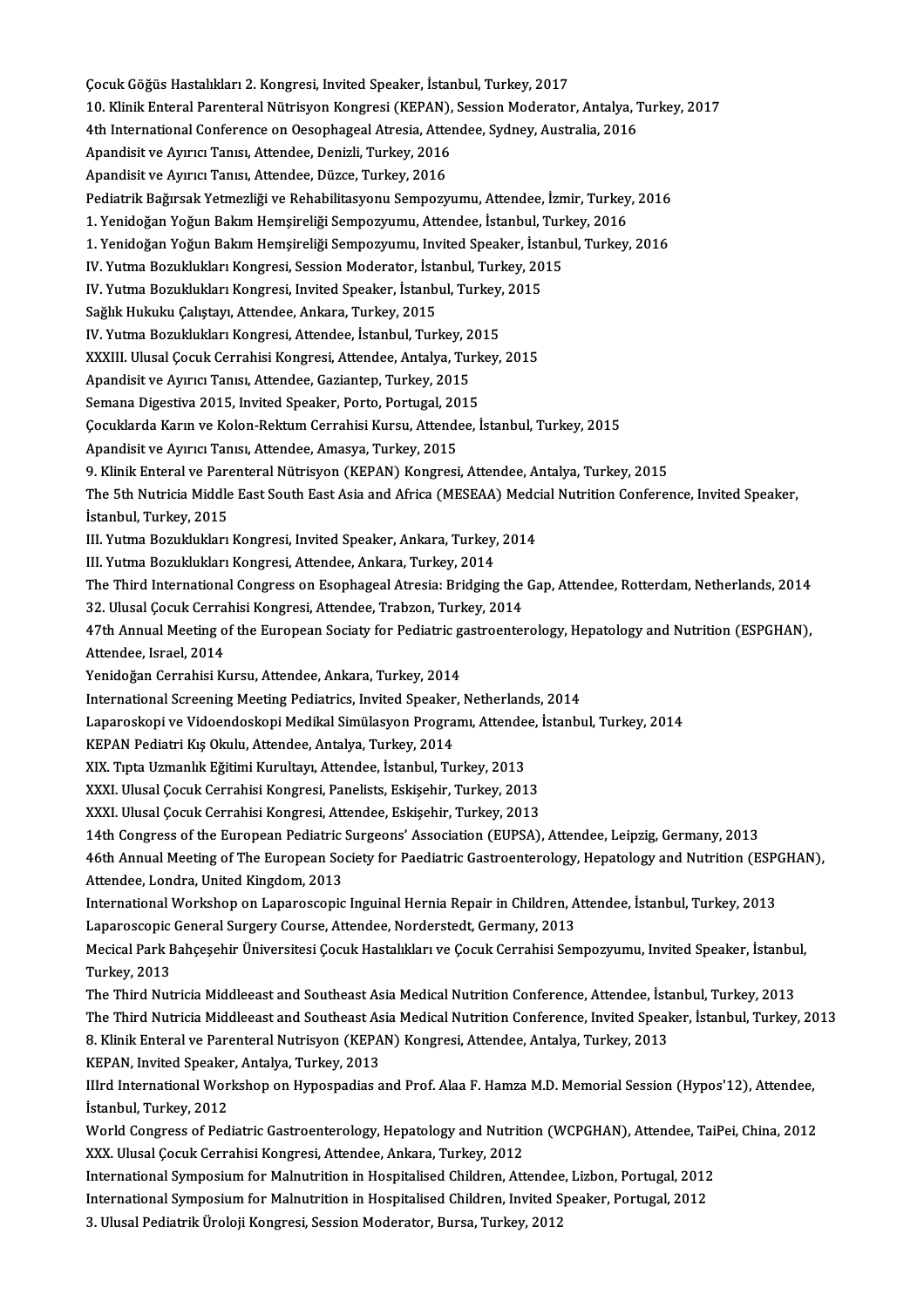13th Congress of European Paediatric Surgeons' Association (EUPSA) and 59th Congress of British Association of<br>Reedistric Surgeons (RAPS), Attendee Rome Jtaly 2012 13th Congress of European Paediatric Surgeons' Associat<br>Paediatric Surgeons (BAPS), Attendee, Roma, Italy, 2012<br>2. Ulucel Pediatrik Üneleji Kongresi, Attendee, Burge, Turl 13th Congress of European Paediatric Surgeons' Association (EUPS)<br>Paediatric Surgeons (BAPS), Attendee, Roma, Italy, 2012<br>3. Ulusal Pediatrik Üroloji Kongresi, Attendee, Bursa, Turkey, 2012<br>Prebiatise and Prebiatise in Bed Paediatric Surgeons (BAPS), Attendee, Roma, Italy, 2012<br>3. Ulusal Pediatrik Üroloji Kongresi, Attendee, Bursa, Turkey, 2012<br>Probiotics and Prebiotics in Pediatrics, Attendee, İstanbul, Turkey, 2012 Pediatric Colorectal Workshop, Attendee, Rotterdam, Netherlands, 2012 Esophageal HRM and Impedance-pH Training Course, Attendee, Enschede, Netherlands, 2011 Pediatric Colorectal Workshop, Attendee, Rotterdam, Netherlands, 2012<br>Esophageal HRM and Impedance-pH Training Course, Attendee, Enschede, Netherlands, 2011<br>Anorectal Manometry, Esophageal Manometry and Gastroesophgageal p Esophageal HRM and<br>Anorectal Manometr<br>Bologna, Italy, 2011<br>Bilimsel Makale Varu Anorectal Manometry, Esophageal Manometry and Gastroesophgageal pH/Impedance Train<br>Bologna, Italy, 2011<br>Bilimsel Makale Yazımı Mezuniyet Sonrası Eğitim Çalışması, Attendee, Antalya, Turkey, 2011<br>YIY, Hlusal çocuk Garrabisi Bologna, Italy, 2011<br>Bilimsel Makale Yazımı Mezuniyet Sonrası Eğitim Çalışması, Attendee, Antalya, Turkey, 2011<br>XIX. Ulusal çocuk Cerrahisi Kongresi, Attendee, Antalya, Turkey, 2011 Bilimsel Makale Yazımı Mezuniyet Sonrası Eğitim Çalışması, Attendee, Antalya, Turkey<br>XIX. Ulusal çocuk Cerrahisi Kongresi, Attendee, Antalya, Turkey, 2011<br>International Workshop for Cloacal Malformations, Attendee, Ankara, XIX. Ulusal çocuk Cerrahisi Kongresi, Attendee, Antalya, Turkey, 2011<br>International Workshop for Cloacal Malformations, Attendee, Ankara, Turkey, 2011<br>12th European Congress of Paediatric Surgery (EUPSA), Attendee, Barselo 12th European Congress of Paediatric Surgery (EUPSA), Attendee, Barselona, Spain, 2011<br>18th International Pediatric Colorectal Club Meeting, Attendee, Ankara, Turkey, 2011 12th European Congress of Paediatric Surgery (EUPSA), Attendee, Barselona, Spain, 2011<br>18th International Pediatric Colorectal Club Meeting, Attendee, Ankara, Turkey, 2011<br>XXIX. Ulusal Çocuk Cerrahisi, Mısır Çocuk Cerrahis 18th International Pediatric Colore<br>XXIX. Ulusal Çocuk Cerrahisi, Mısır<br>Moderator, İstanbul, Turkey, 2011<br>44rd Annual Meeting of The Euren XXIX. Ulusal Çocuk Cerrahisi, Mısır Çocuk Cerrahisi Derneği Ulusal ve 2. Ulusal Pediatrik Üroloji Ortak Kongresi, Sessior<br>Moderator, İstanbul, Turkey, 2011<br>44rd Annual Meeting of The European Society for Paediatric Gastroe Moderator, İstanbul, Turkey, 2011<br>44rd Annual Meeting of The European Society for Paediatric Gastroent<br>Attendee, Sorrento, Italy, 2011<br>XXIX. Ulusal Cocuk Cerrahisi Kongresi, Attendee, İstanbul, Turkey, 2011 44rd Annual Meeting of The European Society for Paediatric Gastroenterology, Hepatology and Nutrition (ESPGHAN), Cinsel Gelişim Kusurlarında Güncel Cerrahi, Attendee, Ankara, Turkey, 2011 7. Klinik Enteral ve Parenteral Nutrisyon (KEPAN) Kongresi, Attendee, Antalya, Turkey, 2011 Cinsel Gelişim Kusurlarında Güncel Cerrahi, Attendee, Ankara, Turkey, 2011<br>7. Klinik Enteral ve Parenteral Nutrisyon (KEPAN) Kongresi, Attendee, Antalya, Turkey, 2011<br>TCSB Göztepe Eğitim ve Araştırma Hastanesi 4. Çocuk Sağ 7. Klinik Enteral ve Parenteral Nutrisyon (KEPAN) Kongresi, Attendee, Antalya, Turkey, 2011<br>TCSB Göztepe Eğitim ve Araştırma Hastanesi 4. Çocuk Sağlığı Günleri, Attendee, İstanbul, Turk<br>Anal İnkontinansta Anal Manometre Uy TCSB Göztepe Eğitim ve Araştırma Hastanesi 4. Çocuk Sağlığı Günleri, Attendee, İstanbul, Turkey, 2011<br>Anal İnkontinansta Anal Manometre Uygulamaları Çalıştayı, Attendee, İstanbul, Turkey, 2010<br>British Association of Paedia Anal İnkontinansta Anal Manometre Uygulamaları Çalıştayı, Attendee, İstanbul, Tu<br>British Association of Paediatric Endoscopic Surgeons (BAPES) Hand on Training<br>Cerrahi Alan Enfeksiyonları ve Yeni Yaklaşımlar, Attendee, Ank British Association of Paediatric Endoscopic Surgeons (BAPES) Hand on Training, A<br>Cerrahi Alan Enfeksiyonları ve Yeni Yaklaşımlar, Attendee, Ankara, Turkey, 2010<br>XXVIII. Ulusal Çocuk Cerrahisi Kongresi, Session Moderator, Cerrahi Alan Enfeksiyonları ve Yeni Yaklaşımlar, Attendee, Ankara, Turkey, 2010<br>XXVIII. Ulusal Çocuk Cerrahisi Kongresi, Session Moderator, Antalya, Turkey, 201<br>XXVIII. Ulusal Çocuk Cerrahisi Kongresi, Attendee, Antalya, T XXVIII. Ulusal Çocuk Cerrahisi Kongresi, Session Moderator, Antalya, Turkey, 2010 43rd Annual Meeting of the European Society for Paediatric Gastroenterology, Hepatology and Nutrition (ESPGHAN), 17th International Paediatric Colorectal Clu<br>43rd Annual Meeting of the European Socie<br>Session Moderator, İstanbul, Turkey, 2010<br>43rd Annual Meeting of The European Socie 43rd Annual Meeting of the European Society for Paediatric Gastroenterology, Hepatology and Nutrition (ESPGHAN),<br>Session Moderator, İstanbul, Turkey, 2010<br>43rd Annual Meeting of The European Society for Paediatric Gastroen Session Moderator, İstanbul, Turl<br>43rd Annual Meeting of The Euro<br>Attendee, İstanbul, Turkey, 2010<br>Cosuklanda Kanın ve Kalan Baktu 43rd Annual Meeting of The European Society for Paediatric Gastroenterology, Hepate<br>Attendee, İstanbul, Turkey, 2010<br>Çocuklarda Karın ve Kolon-Rektum Cerrahisi Kursu, Attendee, İstanbul, Turkey, 2010<br>Cocuklarda Videoüredin Attendee, İstanbul, Turkey, 2010<br>Çocuklarda Karın ve Kolon-Rektum Cerrahisi Kursu, Attendee, İstanbul, Turkey, 201<br>Çocuklarda Videoürodinami Uygulamalrı Çalıştayı, Attendee, İstanbul, Turkey, 2009<br>YYVU Ulyeel Cosuk Cerrebi Çocuklarda Karın ve Kolon-Rektum Cerrahisi Kursu, Attendee, İstanbul, 1<br>Çocuklarda Videoürodinami Uygulamalrı Çalıştayı, Attendee, İstanbul, Tu<br>XXVII. Ulusal Çocuk Cerrahisi Kongresi, Attendee, Malatya, Turkey, 2009<br>Cosukl XXVII. Ulusal Çocuk Cerrahisi Kongresi, Attendee, Malatya, Turkey, 2009<br>Çocuklarda Enteral ve Parenteral Beslenme Sempozyumu, Attendee, Malatya, Turkey, 2009 9th Annual Congress and Live Laparoscopic Workshop (BAPES), Attendee, İstanbul, Turkey, 2008 VIIth Congress of the Mediterranean Association of Paediatric Surgery (MAPS), Attendee, Tunis, Turkey, 2008 9th Annual Congress and Live Laparoscopic Workshop (BAPES), Attend<br>VIIth Congress of the Mediterranean Association of Paediatric Surgery (XXVI. Ulusal Çocuk Cerrahisi Kongresi, Panelists, İstanbul, Turkey, 2008<br>XXVI. Ulusa VIIth Congress of the Mediterranean Association of Paediatric Surgery (XXVI. Ulusal Çocuk Cerrahisi Kongresi, Panelists, İstanbul, Turkey, 2008<br>XXVI. Ulusal Çocuk Cerrahisi Kongresi, Attendee, İstanbul, Turkey, 2008<br>12 Ulu XXVI. Ulusal Çocuk Cerrahisi Kongresi, Attendee, İstanbul, Turkey, 2008<br>12. Ulusal Çocuk Cerrahisi Hemşireliği Kongresi, Invited Speaker, İstanbul, Turkey, 2008 9th European Congress of Paediatric Surgery (EUPSA), Attendee, İstanbul, Turkey, 2008 12. Ulusal Çocuk Cerrahisi Hemşireliği Kongresi, Invited Speaker, İsta<br>9th European Congress of Paediatric Surgery (EUPSA), Attendee, İsta<br>XXV. Ulusal Çocuk Cerrahisi Kongresi, Attendee, İzmir, Turkey, 2007<br>Pektus Ekskeyst 9th European Congress of Paediatric Surgery (EUPSA), Attendee, İstan<br>XXV. Ulusal Çocuk Cerrahisi Kongresi, Attendee, İzmir, Turkey, 2007<br>Pektus Ekskavatumda Nuss Onarımı, Attendee, İstanbul, Turkey, 2007<br>XXIV. Ulusal Cosuk XXV. Ulusal Çocuk Cerrahisi Kongresi, Attendee, İzmir, Turkey, 2007<br>Pektus Ekskavatumda Nuss Onarımı, Attendee, İstanbul, Turkey, 2007<br>XXIV. Ulusal Çocuk Cerrahisi Kongresi, Attendee, Adana, Turkey, 2006<br>Pref. Dr. Nobil Bü Pektus Ekskavatumda Nuss Onarımı, Attendee, İstanbul, Turkey, 2007<br>XXIV. Ulusal Çocuk Cerrahisi Kongresi, Attendee, Adana, Turkey, 2006<br>Prof. Dr. Nebil Büyükpamukçu Onkoloji Kursu, Attendee, Adana, Turkey, 2006<br>Anorectal M XXIV. Ulusal Çocuk Cerrahisi Kongresi, Attendee, Adana, Turkey, 2006 Prof. Dr. Nebil Büyükpamukçu Onkoloji Kursu, Attendee, Adana, Turkey, 2006<br>Anorectal Malformations Update, Attendee, Ankara, Turkey, 2006<br>First World Congress on on Hypospadias and Intersex Disorders (ISHID), Attendee, İSt Anorectal Malformations Update, Attendee, Ankara, Turkey, 2006<br>First World Congress on on Hypospadias and Intersex Disorders (ISHID),<br>XXIII. Ulusal Çocuk Cerrahisi Kongresi, Attendee, Gaziantep, Turkey, 2005<br>Vth Congress o First World Congress on on Hypospadias and Intersex Disorders (ISHID), Attendee, İStanbul, Turkey, 2005<br>XXIII. Ulusal Çocuk Cerrahisi Kongresi, Attendee, Gaziantep, Turkey, 2005<br>Vth Congress of the Mediterranean Associatio XXIII. Ulusal Çocuk Cerrahisi Kongresi, Attendee, Gaziantep, Turkey, 2005<br>Vth Congress of the Mediterranean Association of Paediatric Surgery (MAPS), Attendee, Marsilya, France, 2004<br>XXI. Ulusal Çocuk Cerrahisi Kongresi, A Adli Tıp Uzmanları ve Adli Hekimlik Görevi Yapan Doktorların Çocuk İstismarı ve İhmali Konusunda Eğitimi, Attendee,